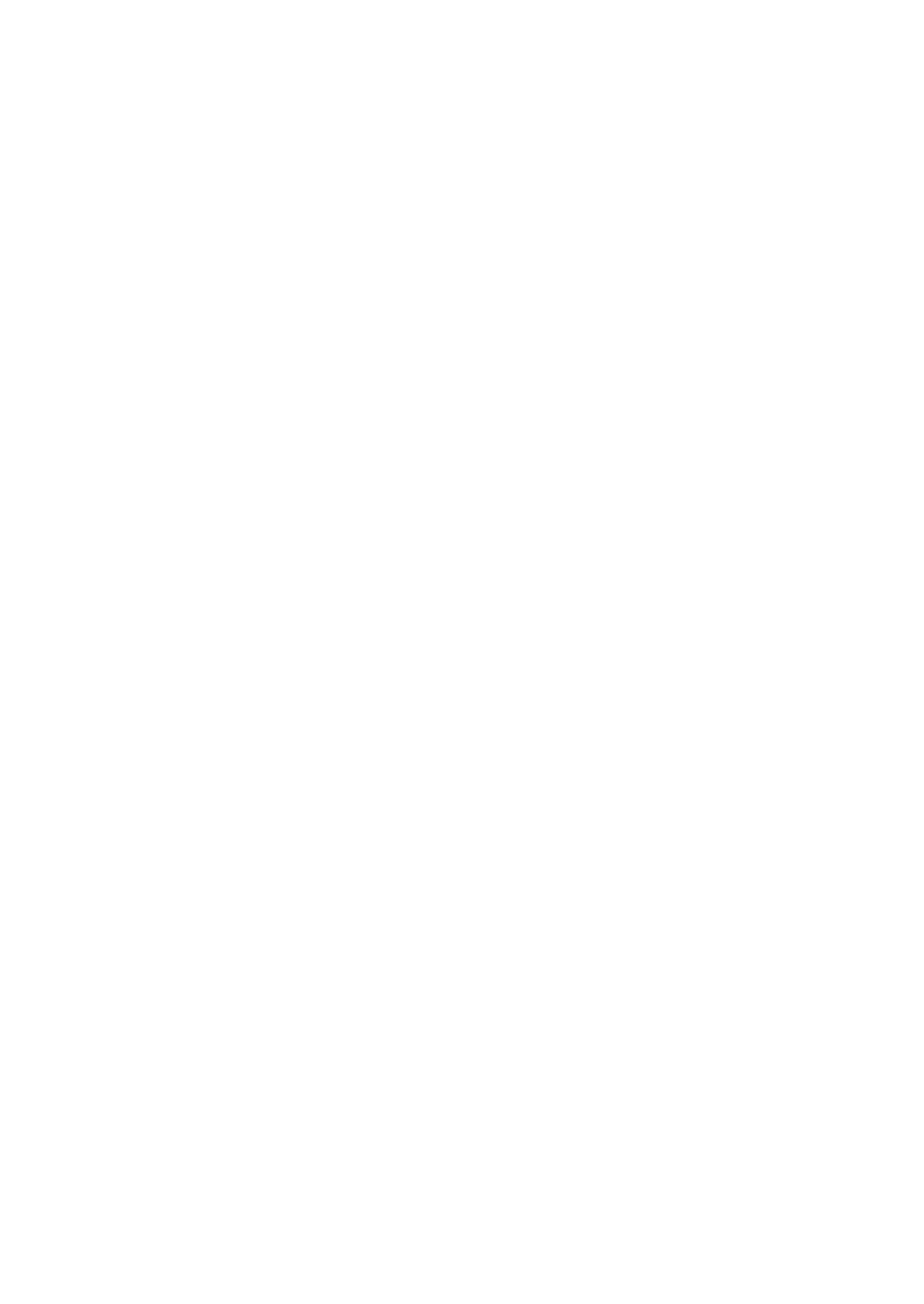### **ANALYSIS of Investigative system**

Human Rights Education and Monitoring Center (EMC) Association of Law Firms of Georgia (ALFG)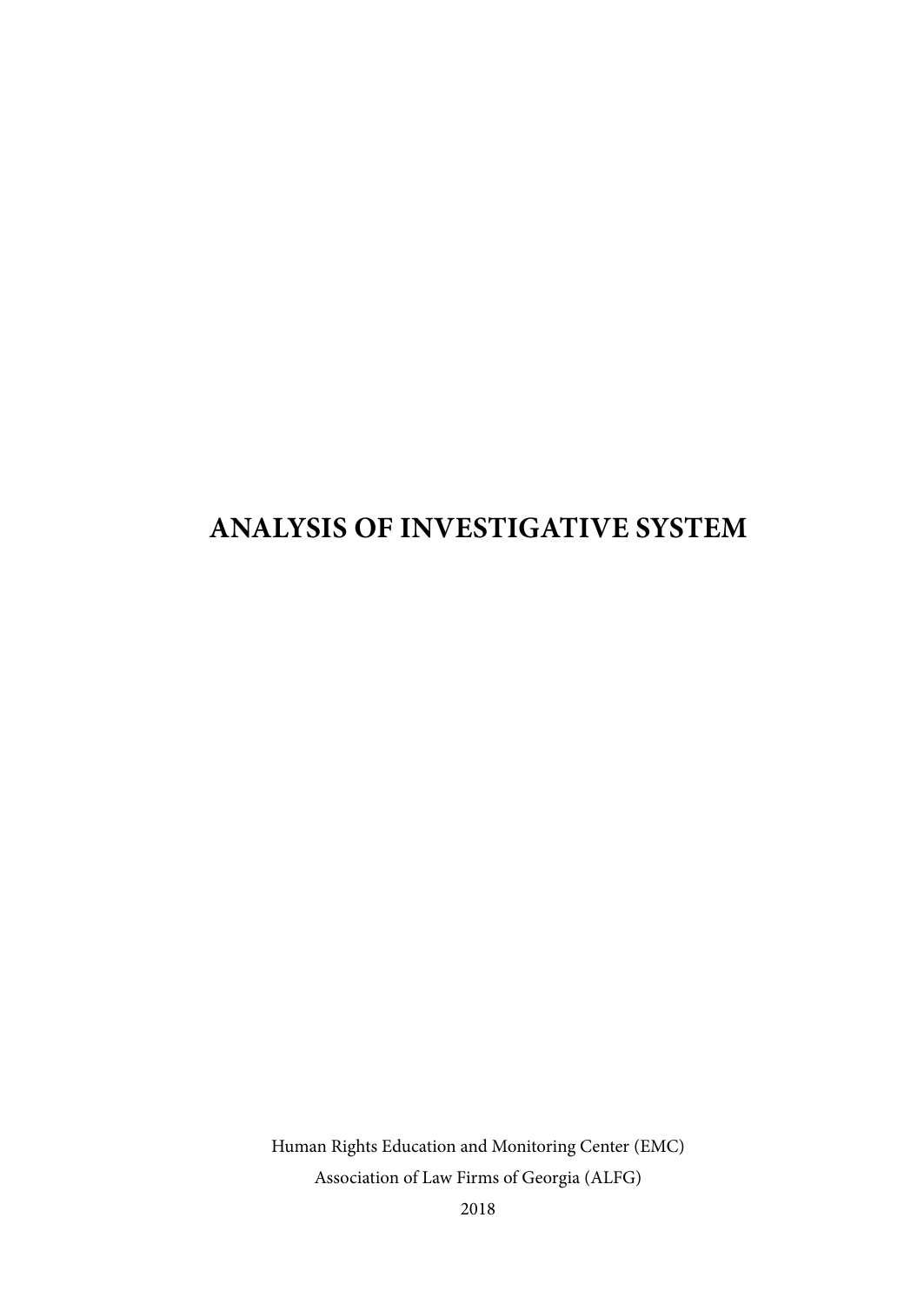

 $FG \cos$ 

#### **Authors of the research:**

Guram Imnadze Tamar Gvasalia Sopho Verdzeuli Davit Kvachantiradze Davit Abesadze

**Experts:** Ketevan Chomakhashvili Richard Vogler

**Editor:** Nino Kalatozishvili **Translator:** Ketevan Tikanashvili **Layout Designer**: Tornike Lortkipanidze **The cover page:** Salome Latsabidze

Circulation: 250

ISBN: ISBN: 978-9941-27-920-1

It is prohibited to reproduce, copy or disseminate present material for commercial purpose without the written permission of Human Rights Education and Monitoring Center (EMC).

Address: Abashidze street #12b, Tbilisi, Georgia Tel: +995 032 2 23 37 06

www.emc.org.ge humanrightsemc@gmail.com https://www.facebook.com/EMCRIGHTS/

This report was made possible by the generous support of the American people through the United States Agency for International Development (USAID). The report was prepared within the joint project funded by East-West Management Institute's (EWMI) program "Promoting Rule of Law in Georgia" (PROLoG) and Open Society Georgia Foundation. The contents of this report are the sole responsibility of authors of the research and do not necessarily reflect the views of the United States Government, the United States Agency for International Development, East-West Management Institute or Open Society Georgia Foundation.



 $\varsigma$  $T$  $\cdot$  W F F A ς MANAGEMENT INSTITUT E Promoting Rule of Law in Georgia (P 801 oG)

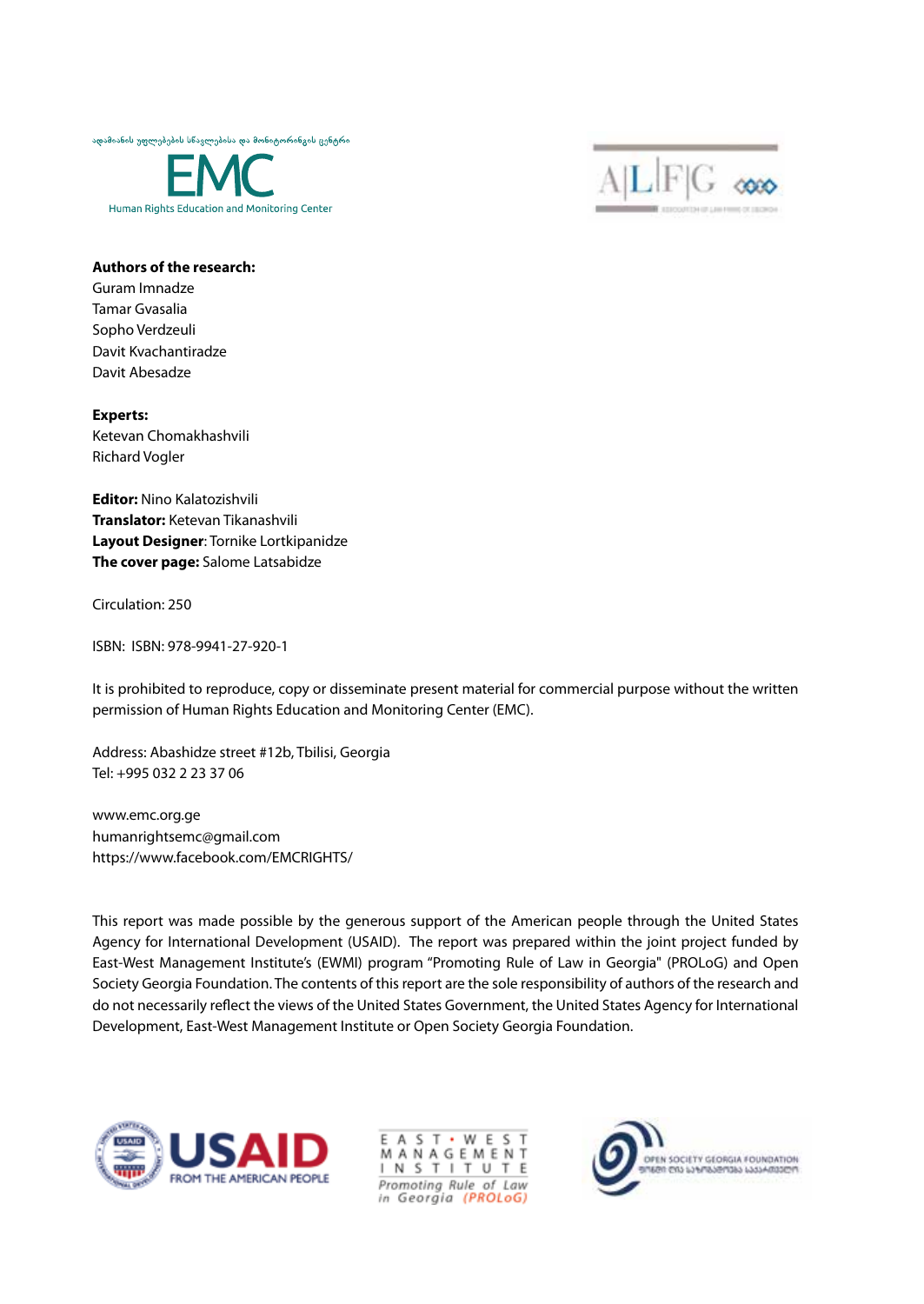## **TABLE OF CONTENTS**

| 1.                                                                                             |  |
|------------------------------------------------------------------------------------------------|--|
| 1.1.                                                                                           |  |
| Investigative jurisdiction and case distribution to specific investigative agencies 18<br>1.2. |  |
| 1.3.                                                                                           |  |
| 1.4.                                                                                           |  |
|                                                                                                |  |
|                                                                                                |  |
|                                                                                                |  |
|                                                                                                |  |
|                                                                                                |  |
|                                                                                                |  |
|                                                                                                |  |
|                                                                                                |  |
|                                                                                                |  |
|                                                                                                |  |
| 2.8. Informing prosecutor and applicant on launching the investigation 34                      |  |
|                                                                                                |  |
|                                                                                                |  |
|                                                                                                |  |
|                                                                                                |  |
| 3.2. Status of a prosecutor and level of his involvement in investigative measures 37          |  |
| 3.3. Procedural quarantees for carrying out thorough, full and impartial investigation40       |  |
|                                                                                                |  |
| 3.5. Scopes and objectives of procedural oversight over the investigation  42                  |  |
|                                                                                                |  |
|                                                                                                |  |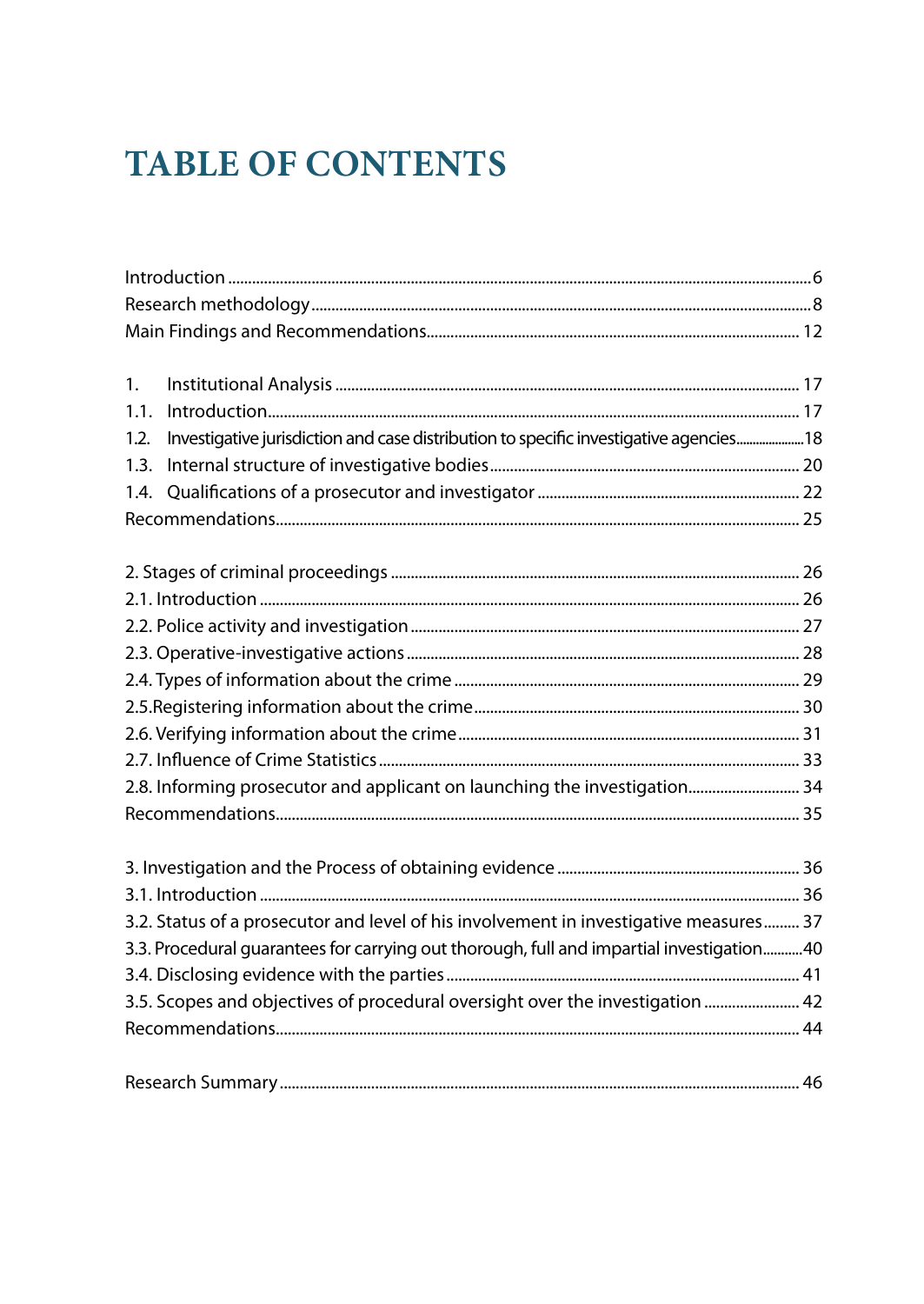## **Introduction**

In 2009, after the long working process, the Parliament of Georgia adopted a new Criminal Procedure Code.1 Main objectives of the Code were to implement/strengthen adversariality, publicity, equality of arms, direct examination of evidence, respect to defendant's rights and other important principles in criminal justice.2 One of the main innovations of the Code was to transfer from inquisitorial to adversarial procedural model, which implies the provision of more or less equal leverage to prosecution and defense parties, so that both can conduct an effective investigation independently from one another.<sup>3</sup>

In general, adversarial model has a more complex theoretical framework and active debates regarding the model are still underway among scholars. Despite the difference of opinions on several topics, the clear advantage of this model is to give every individual, including the defendant, an opportunity to effectively present his own story from his own perspective. To eliminate inequality of resources/powers available for the State and the citizen, the adversarial model imposes number of structural restrictions on the State in the course of proceedings.

The adversarial procedural model is mainly based on  $18<sup>th</sup>$  century Enlightenment Movement which set solid theoretical and philosophical bases for human rights and personal autonomy.<sup>4</sup> Afore-mentioned restrictions, imposed on the State, are designed to ensure that positions of the citizen are fully reflected in a particular case, and all the main decisions are made publicly, by an impartial judge, who personally examines every important circumstance of the case.

The adversarial model imposes three main restrictions on the State:<sup>5</sup>

- It shall be prohibited by the law for the State to use its powers or material capacities and pressure the citizen physically and psychologically to distort the free testimony of the accused
- The law shall ensure that the state must be prevented by the law from using it's higher-up power and resources to create an unfier trial for an accused (Prohibiting false accusation);
- The defendant shall be an active subject of the proceedings, not an object placed in the hands of state agencies.

Mentioned restrictions are of primary importance at the investigation stage to insure that the defendant is capable to conduct an independent and effective investigation. Structural and or-

<sup>1</sup> The Parliament of Georgia adopted new Criminal Procedure Code on 9 October 2009, setting 1 October 2010 as a date for its main provision to come into force.

<sup>2</sup> Refer to the explanatory card of the bill at: https://info.parliament.ge/#law-drafting/9219

<sup>3</sup> Article 9, Criminal Procedure Code of Georgia.

<sup>4</sup> Vogler, R. (2017). A World View of Criminal Justice. Aldershot, Ashgate, pp.136-138.

<sup>5</sup> Vogler, op cit, p.127.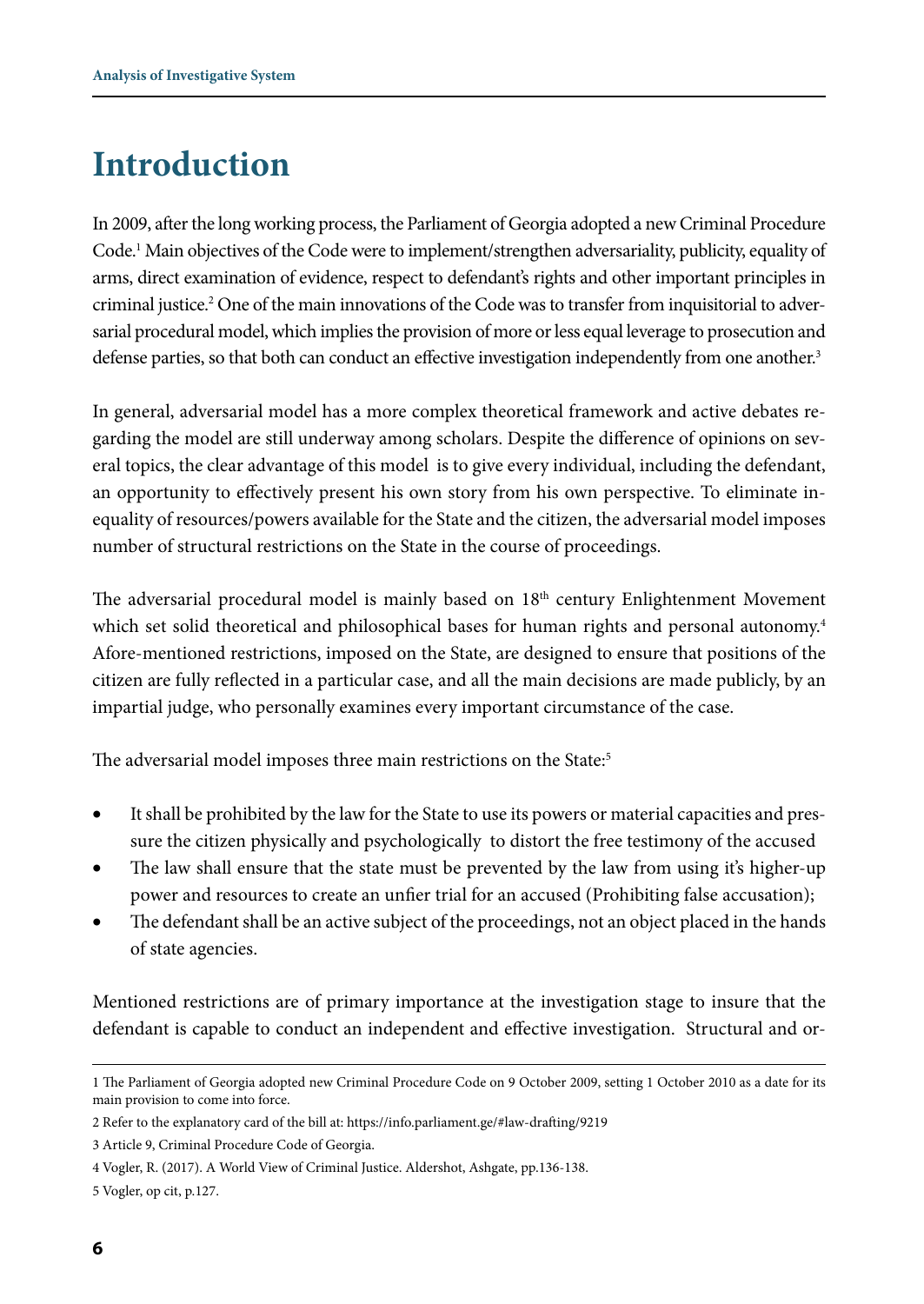ganizational separation of the investigation and criminal prosecution bodies, including the existence of effective check/balance mechanisms, are also of considerably essential at this stage. The necessity of functional separation between the institutions is caused by the fact, that without the separation, State investigatory and prosecutoral functions becomes monolithic, lacking effective mechanisms of accountability and increasing risks of arbitrariness.<sup>6</sup>

The Constitutional Court of Georgia emphasizes the importance of protecting defense rights by the adversarial model and explains that "by guaranteeing the defense rights, the Constitution aims to prevent conviction of a person through unfair legal proceedings. Within the frames of adversarial legal proceedings, this can be achieved by, first of all, providing maximum equal opportunities for the parties for gathering and presenting evidence"7 . According to the position of the Court, in order to comply with the constitutional standard of the evidence authenticity $^{\rm 8}$ , it is necessary to assess the evidence on the bases of their formal and contextual criticism, in the adversarial process, established for the legal proceedings in Georgia, this may be implemented only by the submitting contrary facts and other counter arguments by the opponent party,"<sup>9</sup>

Unfortunately, afore-mentioned topics have not yet become subject of in-depth research and study in Georgia. Despite the implementation of a new procedural model, it has not yet been analyzed how distant are investigator and prosecutor from one another in the investigative process, what problems can be created in everyday practice by Prosecutor's active role in the process, and if procedural legislation ensures defendant's right to obtain necessary evidence without the State agencies. In this regard, it is also interesting whether investigative bodies were adapted to the new procedural model and if institutional and operational arrangement of investigative agencies ensures that investigators carry out their obligations properly and with dignity.

The actuality of the research is caused by the significance of this issue itself – as far as existence of effective investigative system, with the procedural capability of objective and detail oriented case examination is of particular significance to the fair justice. In adversarial model this goal is firstly achieved by the effective external control of investigative bodies and secondly, by the empowerment of individual defendant to participate fully and independently in evidence gathering. The problem is aggravated by the fact that the legislative environment never adapted to the new procedural code. Up until now, regulative norms for operative-investigative and police activities contradict the norms of procedural code in a number of ways. At the same time, the Procedure

<sup>6</sup> Vogler, op cit, p.23ff.

<sup>7 27</sup> January 2017 Decision #1/1/650,699 of the Constitutional Court of Georgia on the case: "Citizens of Georgia – Nadia Khurtsidze and Dimitri Lomadze against the Parliament of Georgia' II, paragraph, 30.

<sup>8</sup> Article 40, part 3, The Constitution of Georgia.

<sup>9 27</sup> January 2017 Decision #1/1/650,699 of the Constitutional Court of Georgia on the case: "Citizens of Georgia – Nadia Khurtsidze and Dimitri Lomadze against the Parliament of Georgia' II, paragraph, 42.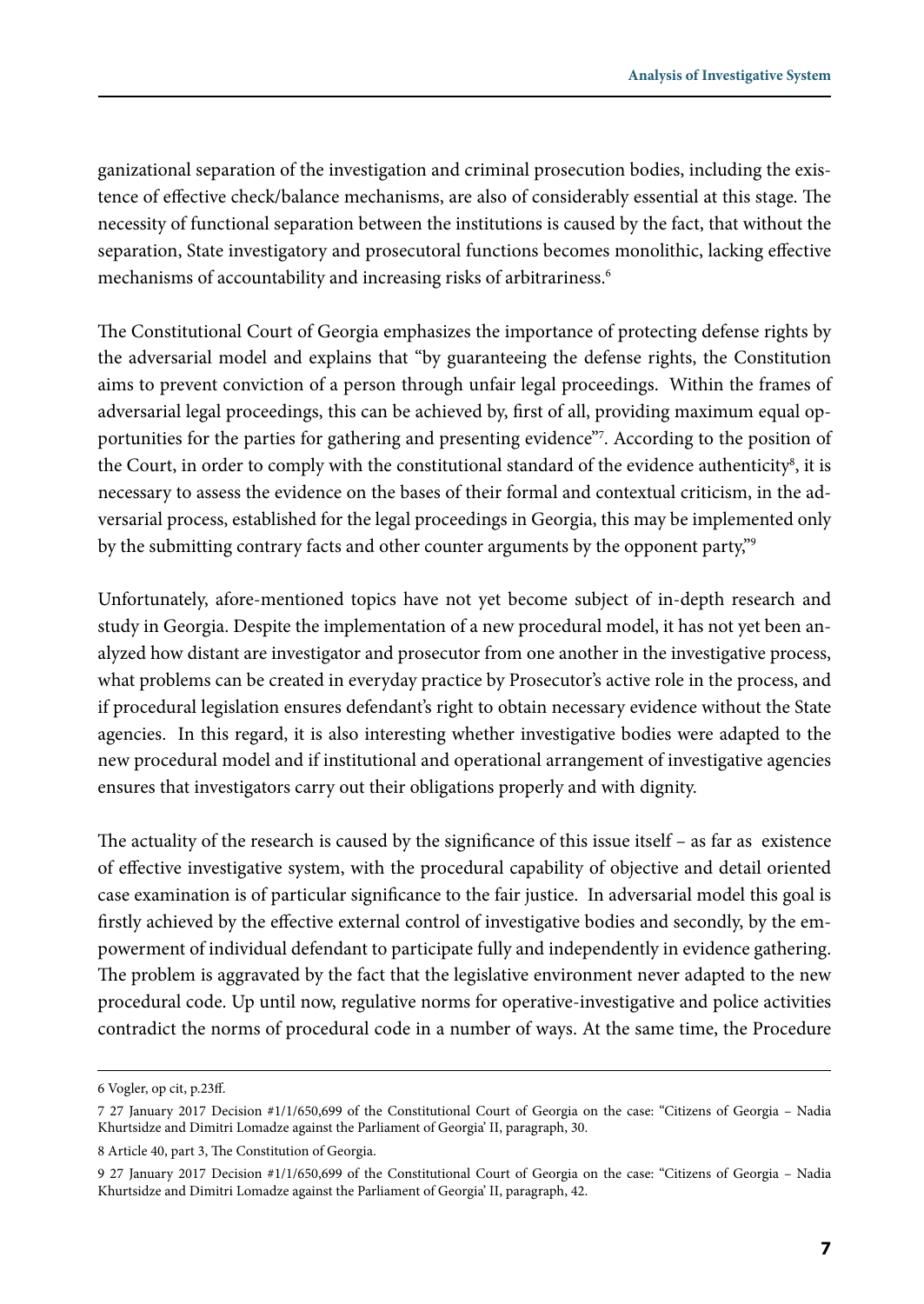Code itself does not clearly define roles and status of investigator and prosecutor in the investigation process and the intensity of subordination between them is frequently the matter of practice.

The presented research analyzes legal acts that define rules of investigation, relationships between subjects involved in the investigation process, and the level of their independence from each other, as well as from external parties. Subordination between the prosecutor and the investigator is of particular interest in this regard – how broad is the procedural oversight of the prosecutor over the investigation, in what intensity can a prosecutor, being the party of the process as the same time<sup>10</sup>, interfere in investigative actions and what space remains to the investigator to carry out the investigation in a thorough, full and impartial manner. The research also focuses on institutional arrangement of investigative bodies, qualification of the investigator, and issues that influence impartiality and effectiveness of investigation.

## **Research Methodology**

The purpose of presented research is not complete and thorough study of the legislation regulating investigation or bodies authorized to investigate. The scope of the research is limited to the stage between receiving an information about the crime and sending the case to the court. Research focused on the investigatory and prosecutroal power, as well as the level of subordination between them in the entire process of criminal proceeding.

Such a direction of research is stipulated by the fact that afore-mentioned topics have significant influence on the process of investigation and its' impartiality. These topics were never subject of broader analysis or deeper consideration. The research analyzes existing investigative system to the extent that would be sufficient for creating an idea on general institutional arrangement of specific investigative agencies, qualification of the investigator and the level of his independence.

'The Human Rights Education and Monitoring Center (EMC)' and the 'Association of Georgian Law Firms' have jointly worked on this research. In order to completely analyze local context and amendments made to the procedural legislation, as well as to better identify problems existing in everyday practice, the project team was supported by Ketevan Chomakhashvili, Assistant-professor of the Free University of Georgia. Professor Richard Volger, from the University of Sussex was also involved in the research. He prepared analysis of theoretical framework of adversarial procedural model as well as analysis of relevant legislation for England, Wales and United States – countries with the biggest tradition of adversarial procedural model. Academic document prepared by professor Vogler also focuses on institutional arrangement of prosecution and investigative bodies.

10 Criminal Procedural Code of Georgia, , article 3, part 6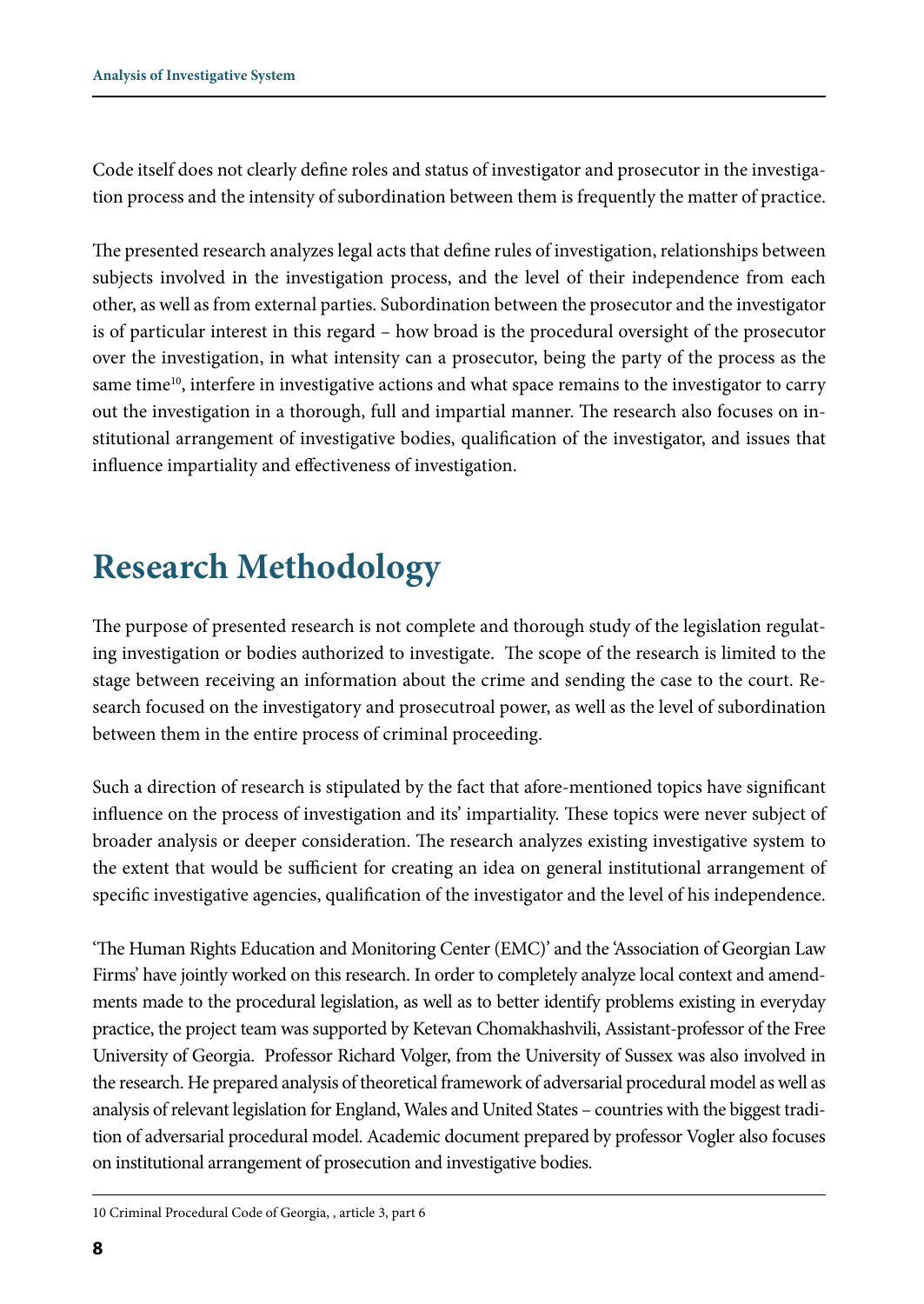As for the research instruments, the project team has relied on the analysis of legislation and practice, workshops with different thematic groups, individual interviews with investigators, prosecutors, academic cohorts, as well as public information and statistical data requested from specific departments, opinions of local and international experts, and secondary analyses of existing relevant researches.

### **Analysis of Legislation**

Relevant legislation regulating principles of criminal justice, process of investigation, investigatory and prosecutorial powers in the process, and the level of subordination between the investigator and prosecutor were completely analyzed within the scope of this research. Normative/subordinate acts regulating institutional arrangement of investigative bodies, as well as other practical matters, were also analyzed. Legislation was analyzed retrospectively, taking into consideration important recent amendments to the normative acts. The following normative acts were studied for the research purposes:

- The Constitution of Georgia;
- The Criminal Code of Georgia;
- The Criminal Procedure Code of Georgia;
- The Law of Georgia on Prosecutor's Office;
- The Law of Georgia on Operative-investigative actions;
- The Law of Georgia on Police;
- As well as the following subordinate normative acts:
	- The Resolution of the Ministry of Internal Affairs (the Resolution is approved by the decree of Government of Georgia);
	- Order N34 of the Minister of Justice of Georgia of 2013 on Investigative Jurisdiction;
	- Internal regulatory acts of each investigative agency regulating institutional arrangement of the agencies, rules for selecting and appointing employees and establishing mandatory professional criteria for the investigator.

### **Public Information Received from the State Agencies**

For the purposes of the project, statistical information, internal regulatory acts, statistics on the number of employees etc. were requested as public information from different agencies. Requests were submitted to the following public agencies: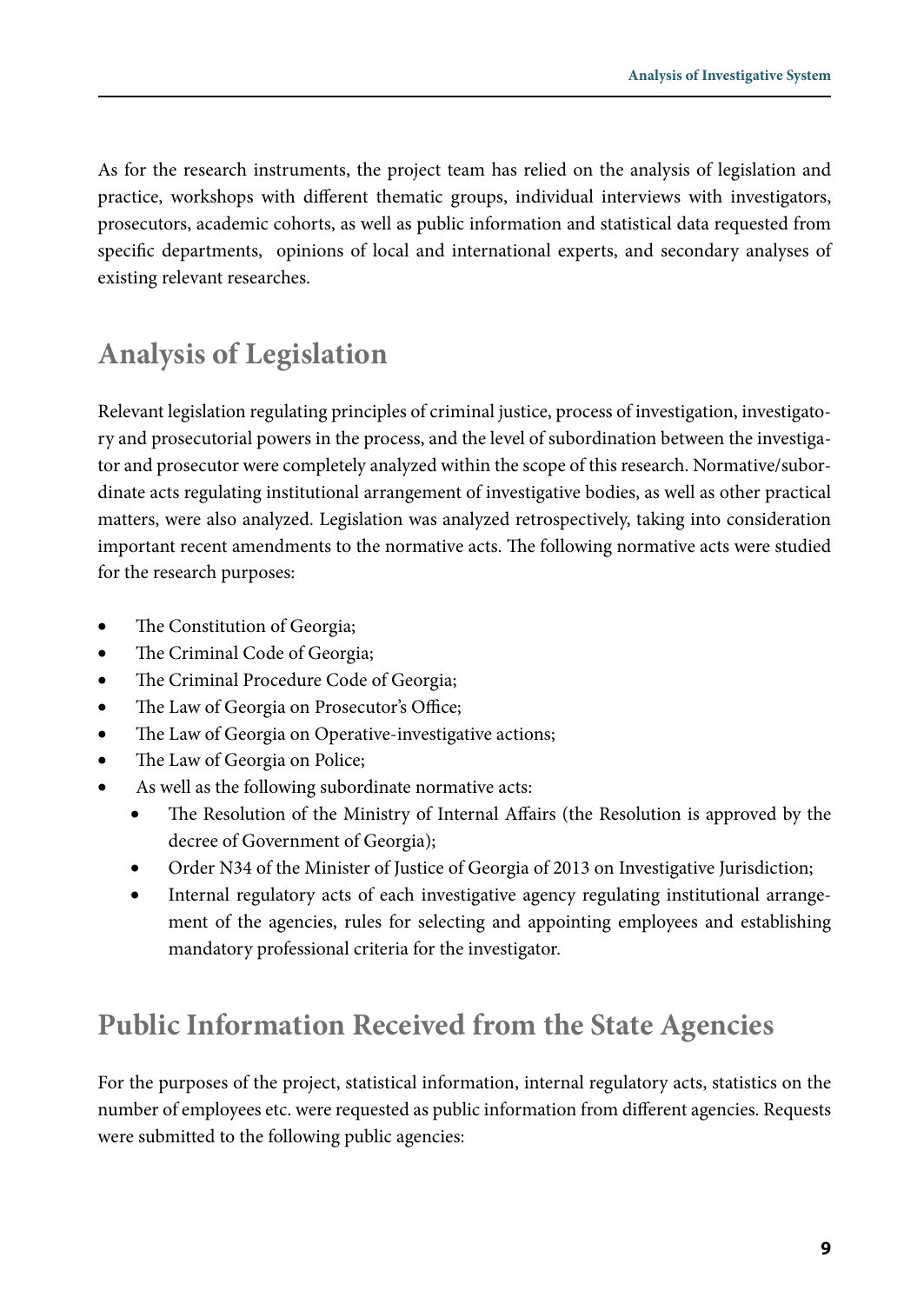- Common Courts information on the satisfaction of specific motions of prosecutors, as well as judicial practices for the topics relevant to the research;
- Chief Prosecutor's Office of Georgia number of prosecutors and investigators, information on the number of investigated cases, internal regulatory acts and available guidelines on prosecutorial discretion and other relevant topics;
- Parliament notes, conclusions, disclosure cards, and protocols of the session prepared during the working process on reforming Procedure Code 2009;
- Ministry of Internal Affairs and other investigative bodies internal regulatory acts, number of investigators employed in the agency, legislative requirements on their mandatory qualifications, number of investigated cases etc.

Most of the requested information has been received, however, the project team was refused a response to number of topics on different grounds.

Public/statistical data and materials found on official web-pages of specific agencies were also studied in the course of the research. Secondary analysis of relevant researches and reports on investigative/criminal justice and procedure legislation was also included.

#### **Researching Practice**

Based on the fact that important part of communication between the investigator and the prosecutor in the investigation process is regulated beyond the formal legal documents, the research team has decided to conduct individual interviews with the representatives of different groups, to better demonstrate the problem. With this purpose, the research team has prepared a questionnaire comprised of open and closed questions, using which the interviews with investigators and prosecutors were conducted.

Each interview was conducted face to face, without the attendance of external parties and was documented by audio recording in most cases (only in exceptional cases was it requested by the respondents to record in writing). The interviews were conducted with:

- 3 investigators of the Ministry of Finance;
- 5 investigators of the Ministry of Internal Affairs;
- 13 Prosecutors.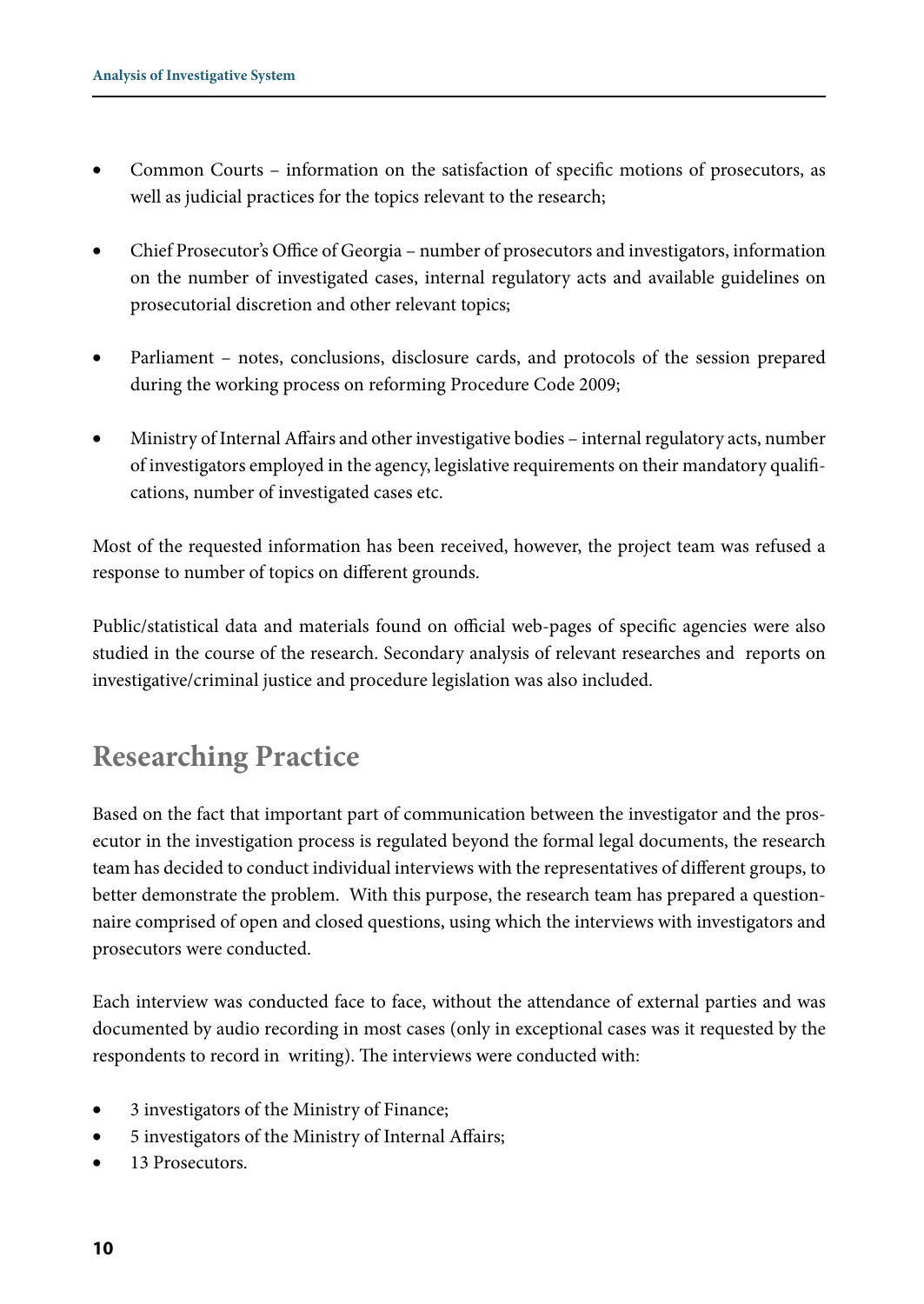In selecting respondent investigators, representatives of different departments were considered to better reflect various nature of problems. With regards to prosecutors, via active communication with the management of Prosecutor's Office and on the bases of unilateral decision, the project team has decided on such a list of respondents that would allow better representation of different types of crime and special regional characteristics as well.

Interviews with the representatives of academic circles, former employees of investigative and prosecution systems and individuals involved in systematic reforms of procedure legislation were also conducted within the scope of the research. 8 such interviews were conducted in total.

To complete the practice research, individual interviews were scheduled with the judges as well. However, despite the number of attempts and communication with the representatives of judicial system, cooperation with judges, within the frames of the research, could not be achieved.

Workshops with different stakeholder circles were conducted. More specifically, several workshops were conducted with the reprsentativess of non government organizations, representing members of criminal justice group of 'the Coalition of Independent and Transparent Judiciary'. Workshops were conducted with attorneys working on criminal cases. Purpose of these meetings was to obtain additional information regarding the relevant practice, as well as to introduce recommendations prepared within the scope of the research and to receive additional evaluations.

#### **Obstacles in the Course of Research**

One of the significant challenges of the research was timely and complete receipt of public information from the relevant agencies. Most often, the grounds for refusal to provide information was that the agency did not process specific materials and processing them for the purposes of this research only, required vast administrative resources. Important challenge was created by the fact that number of issues are not clearly regulated at the legal level and it became impossible for the project team to draw generalized conclusions on such issues based on conducted interviews.

The project team intended to conduct interviews with the representatives of judicial system. However, as mentioned previously, judges never agreed on cooperation. The number of investigators and prosecutors involved in the interview was a result of agreement reached with the management of the relevant agencies.

The project team is grateful to every individual who participated in the research, to the Chief Prosecutor's Office of Georgia, Ministry of Internal Affairs and the Investigative Service of the Ministry of Finance for their active cooperation through the research process. Important part of this research would not be available to the society without the cooperation of mentioned agencies.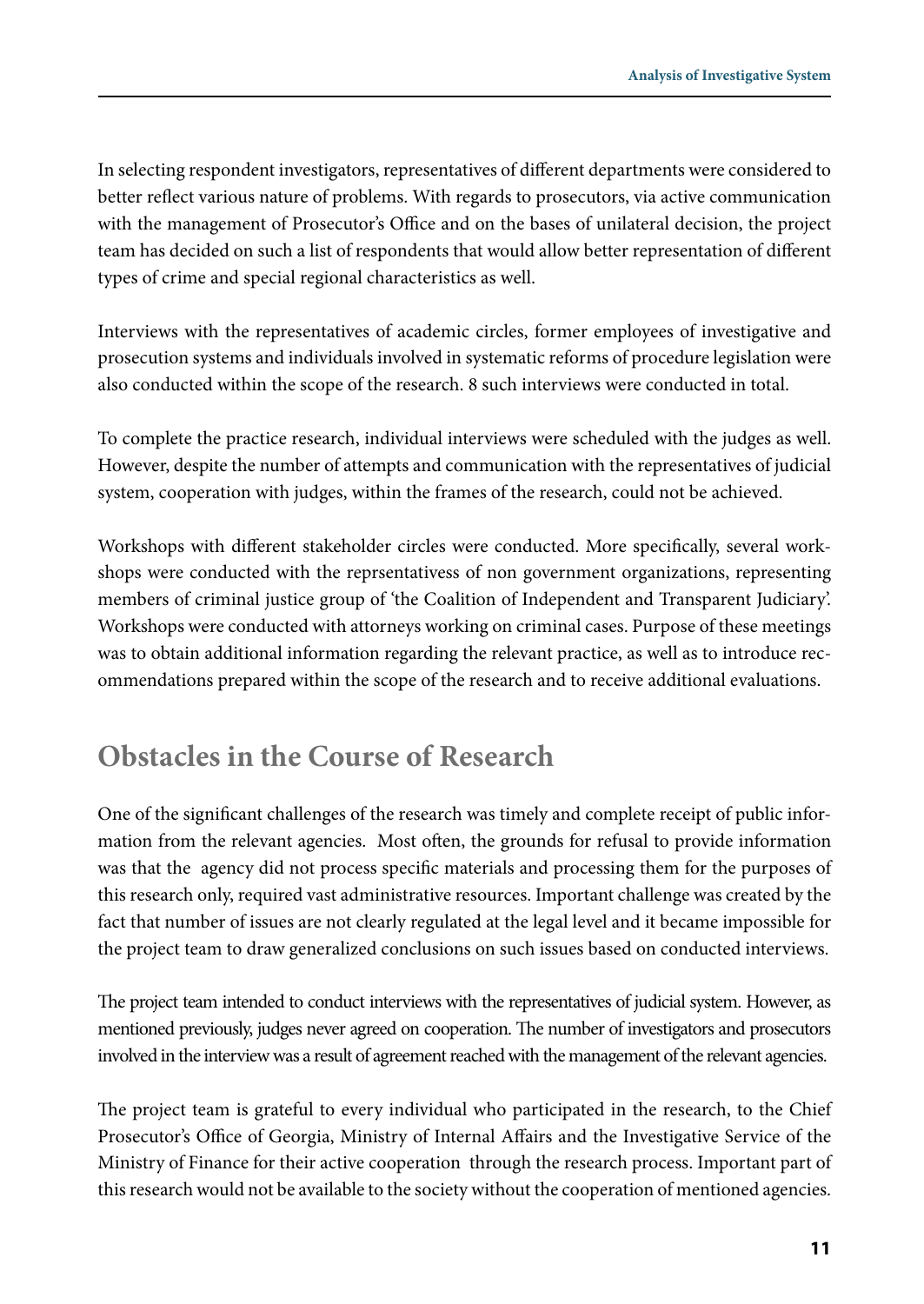## **Main Findings and Recommendations**

The reform of Criminal Procedure Code, implemented in 2005-2009, was a crucial step for the further development of Georgian criminal justice system, as it had to establish new standards of crime investigation, high protection guarantees for the defendant, and a new culture of legal mentality, in general. Unfortunately, the final edition of the Code, which came into force in 2010, did not prove to be enough for achieving the mentioned goals, due to number of uncertainties and systematic deficiencies in it. At the same time, the fact that, existing general legal system was never adapted to new procedural regulations, causing problems in practice in number of directions. It is noteworthy that, in the nearest post-reform period, Constitutional Court of Georgia satisfied almost all leading constitutional complaints reffered to the equality of arms at an investigative stage. In light of the aformentioned, it's abvious that Criminal Procedural Code of Georgia, after 10 years from adoption, still cannot provide the foundamental guarantees for full, through and impartial investigation.

The following issues were identified within the scope of the research:

- Institutional arrangement of investigative bodies and existing legal framework cannot ensure independent, thorough and impartial process of investigation. Investigator remains the prosecution in the process and is heavily dependent on Prosecutor's decisions;
- The existence of 'pre-investigative' mechanisms that are not subject to prosecutorial and judicial control, remain as a problem. Effective judicial control does not apply to operative-investigative actions. There is no procedure for direct interrogation at the court of persons involved in these activities;
- Statuses of prosecutor and investigator are not clearly defined in the Criminal Procedural code and, in number of instances, both of their roles are contradictory. The investigator is, on one hand, obliged to carry out the investigation in a thorough full and impartial manner and, on the other hand, he represents the prosecution. The prosecutor has the supervisory power over the investigation to control the legitimacy of investigator's actions, but, at the same time he is, in fact, leading the investigation process and is actively involved in it. This significantly complicates proper execution of effective and objective prosecutorial oversight;
- The prosecutor is actively involved in the process of investigation and, quite frequently, defines the strategy and directions of the investigation. This creates a threat for the impartiality and neutrality of the investigation; Level of authonomy of the prosecutor and investigator becomes irrelevant and these two individuals, are naturally motivated to cooperate;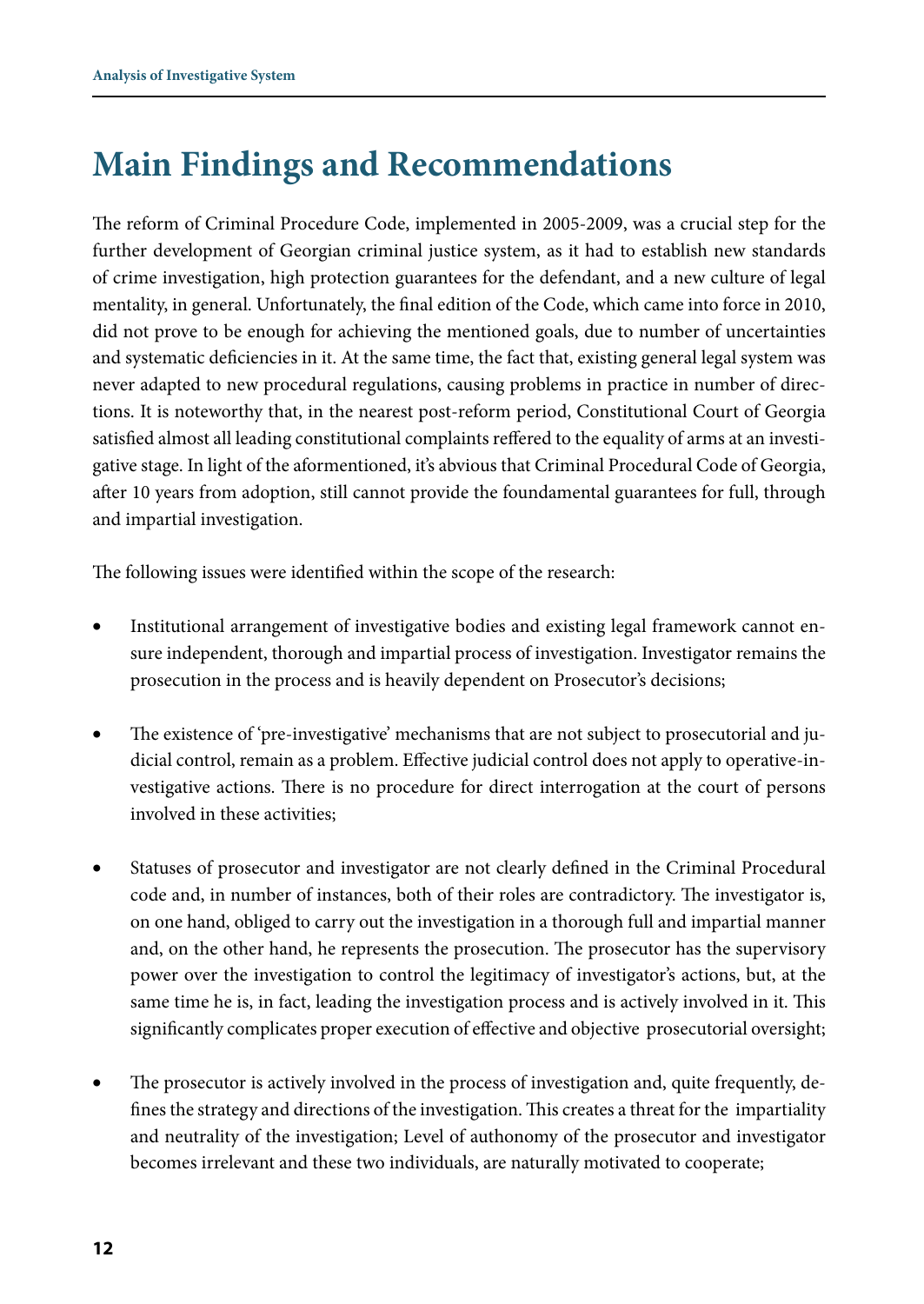- No obligation of documenting relationship/communication between the prosecutor and investigator exists. The legislation does not specify in what form should a prosecutor give binding instruction to the investigator and what standards of proof shall it satisfy;
- Despite the fact that the Criminal Procedure Code does not even define the status of Investigative Agency Head, individual interviews conducted by the research team, within the frames of the research, revealed that the Heads actively participate in the investigation process and, quite frequently, directly define standards and quality of investigation carried out by specific agencies;
- Institutional arrangement of investigative agencies differ from one another. Mostly, Operative-investigative divisions are not separated from investigative bodies; the concentration of investigative and operative-ivestigative functions under one agency decreases standard of transparency and is negatively reflected on the quality of investigation, in general;
- The qualifications of the investigator and rules for appointing them to the position are subject of concern. There are no common standards and no criteria that would be compulsory to grant the status of investigator. In some investigative bodies, the investigator is not required to have higher legal education. Rules for appointing them to their positions are in most cases abscure and contain risks of arbitrary decisions by specific officials;
- Methods of responding to the received information about the crime, are problematic and contradictory. The Procedure Code on the one hand, obliges investigative agencies to launch an investigation immediately after receiving information on the crime. However, the so called ,,preliminary investigation" is quite frequent in practice, within which the investigators try to find factual circumstances relevant to the case, without any procedural regulation. The existence of such practice is supported by obscure and contradictory records in the Law on Operative-investigative actions and the Law on Police;
- There are no common standards and criteria, regulated by the procedural legislation, on the assessment of received information about the crime. The interviews have also revealed that the process of crime registration can negatively be influenced by the issue of crime statistics. Interviews have demonstrated that crime statistics are given incorrect meaning in practice;
- There is no effective mechanism, either in the legislation or practice, that could examine how the investigator performs the obligation, imposed upon him, to register the crime and launch the investigation, immediately after receiving information about the crime;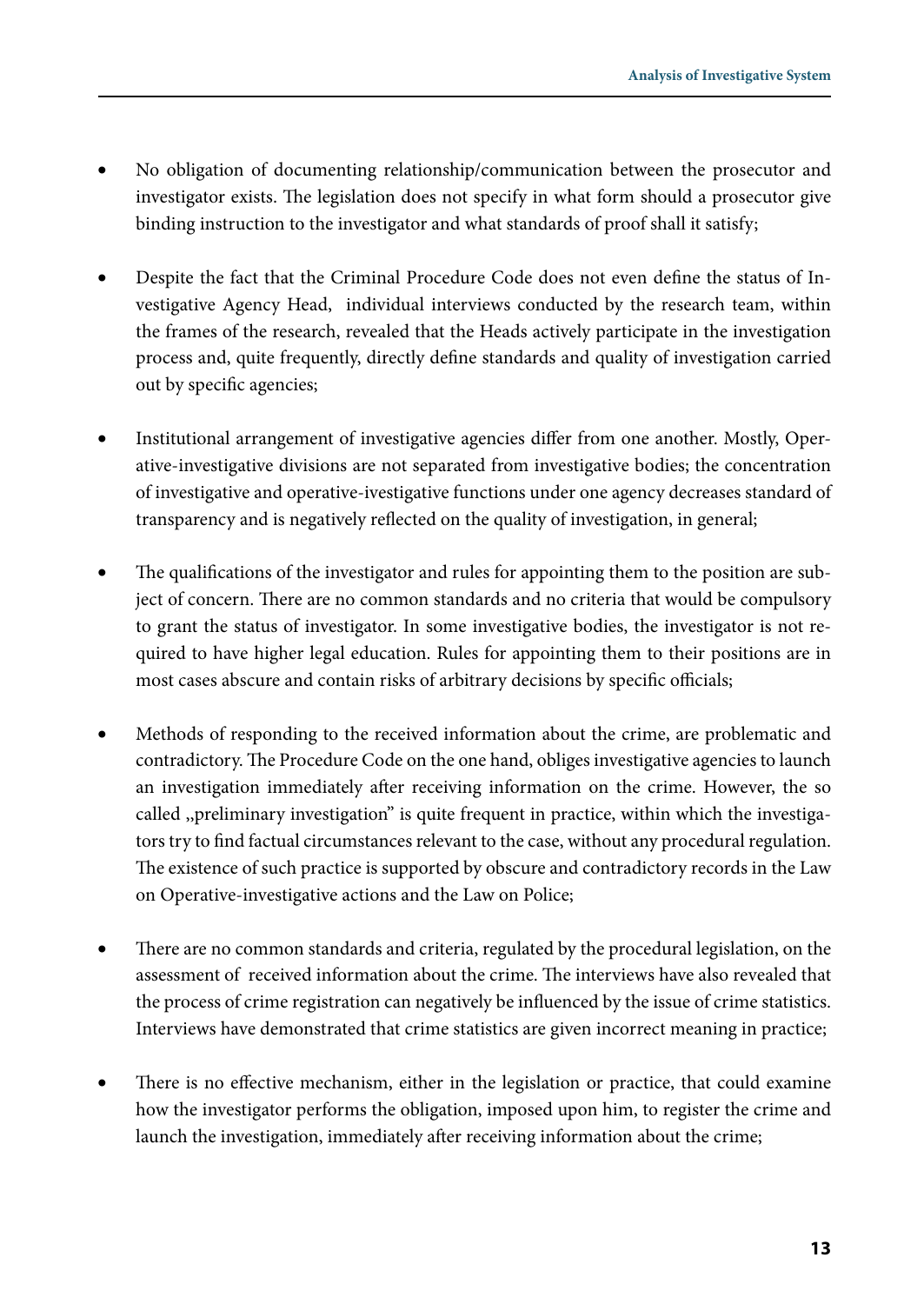- Final decisions on implementing all important investigative actions in the process of investigation are made by the prosecutor, not by the investigator. The prosecutor also takes decision on such procedural matters as the qualification of the case, granting a status of victim, transferring the case from one investigator and to another.
- Investigative Jurisdiction of criminal offenses is regulated not by the law, but by the order of the Minister of Justice. At the same time, the Chief Prosecutor of Georgia is authorized , without any justification, disregard subordination rules and withdraw a case from one investigative authority and transfer it to another investigative body.

The project team is presenting the following recommendation to eliminate existing problems in legislation and in practice:

- Investigative jurisdiction of cases shall be regulated by the Criminal Procedure Code of Georgia, instead of the order of the Minister of Justice;
- Authority to transfer a case from one investigative body to another granted to the Chief Prosecutor of Georgia (and to the person authorized thereby by him) shall be limited to exceptional cases and be subject to proper written justification. At the same time, Chief Prosecutor shall not be entitled to delegate mentioned authority to undefined circle of persons;
- In investigative bodies, that do not already practice this, investigative and operative-investigative services shall be separated institutionally and operationally. Employees of each department shall specialize in relevant direction;
- Uniform qualification requirements shall be set out for investigators in all investigative agencies. Alongside with other professional/consience criteria, higher legal education shall be defined as obligatory minimum requirement for investigators of all investigative agencies;
- Foreseeable and democratic rules for appointing the investigator to his position shall be normatively written out. In this regard, other agencies may implement staff selection and recruitment procedures similar to those at the Investigative Agency of the Ministry of Finance;
- Regulations of the Law of Georgia on Police shall be redefined so that, they could only be used for preventive purposes. Reacting to already committed crime may only be possible via investigative actions within the entirely frames of Criminal Procedure Code of Georgia;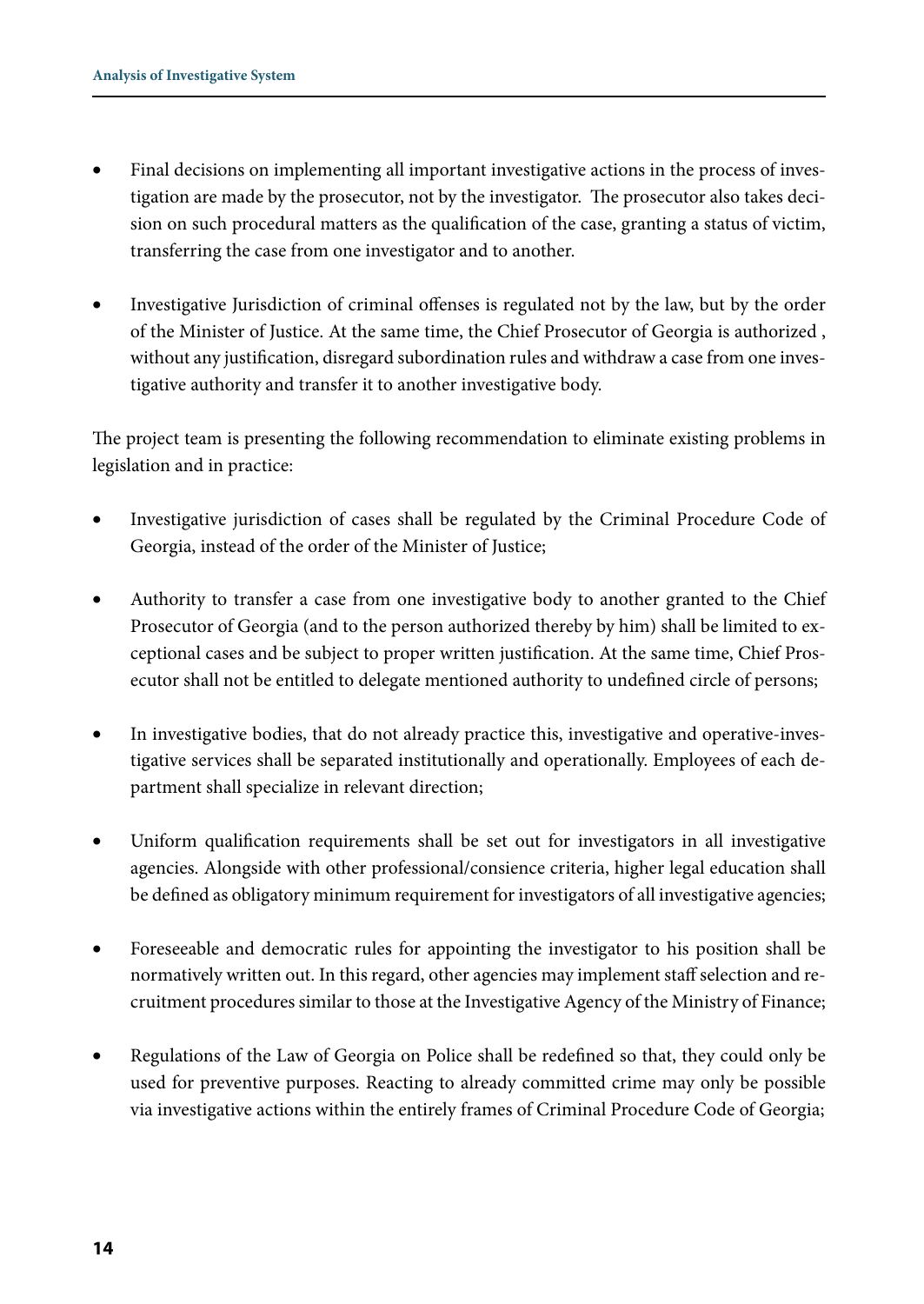- In order to avoid parallel mechanism to the investigation, the Law on "Operative-investigative actions" shall be annulled. Investigatory mechanisms existing in it, as well as measures of criminal justice intensity, envisaged by the Law on Police, shall be incorporated into investigative activities under the Criminal Procedure Code of Georgia;
- It is important to abolish so called pre-investigative stage and relevant bodies to launch the investigation immediately after receiving the information about the crime, within the frames of Procedure Code and according to the established rules;
- Every investigative body shall implement special rule for registering the information about the crime. The rule, along with instruction on registration, shall define mechanisms for controlling registration process, functions of controlling bodies, and appropriate liability measures for violating registration rules;
- The Criminal Procedure Code of Georgia shall make it obligatory for the relevant bodies to issue written notice to the applicant on the receipt of the information about the crime;
- The crime statistics shall not be the independent ground ,for performance evualation of specific investigative body or an official, without taken into consideration other important facts. Career related decesions shall not be based only on the crime statistics. as this, in the end, causes an issue of incorrect course of crime registration and statistics;
- Investigatory power shall be driver out from the Prosecutor's Office and it shall be assigned to other investigative bodies, thematically;
- The prosecutor's authority to transfer a case from one investigator to another, shall be annulled;
- The prosecutor should not have a role whatsoever in the launching of investigation or involving in entirely investigation process, or in the specific investigative actions; prosecutor should not obtain the status of an investigator;
- In order to make the investigation process and the Prosecutor's Office more distant on operational level, the prosecutor's authority to give binding instruction to the investigator for the purposes of investigation, shall be limited;.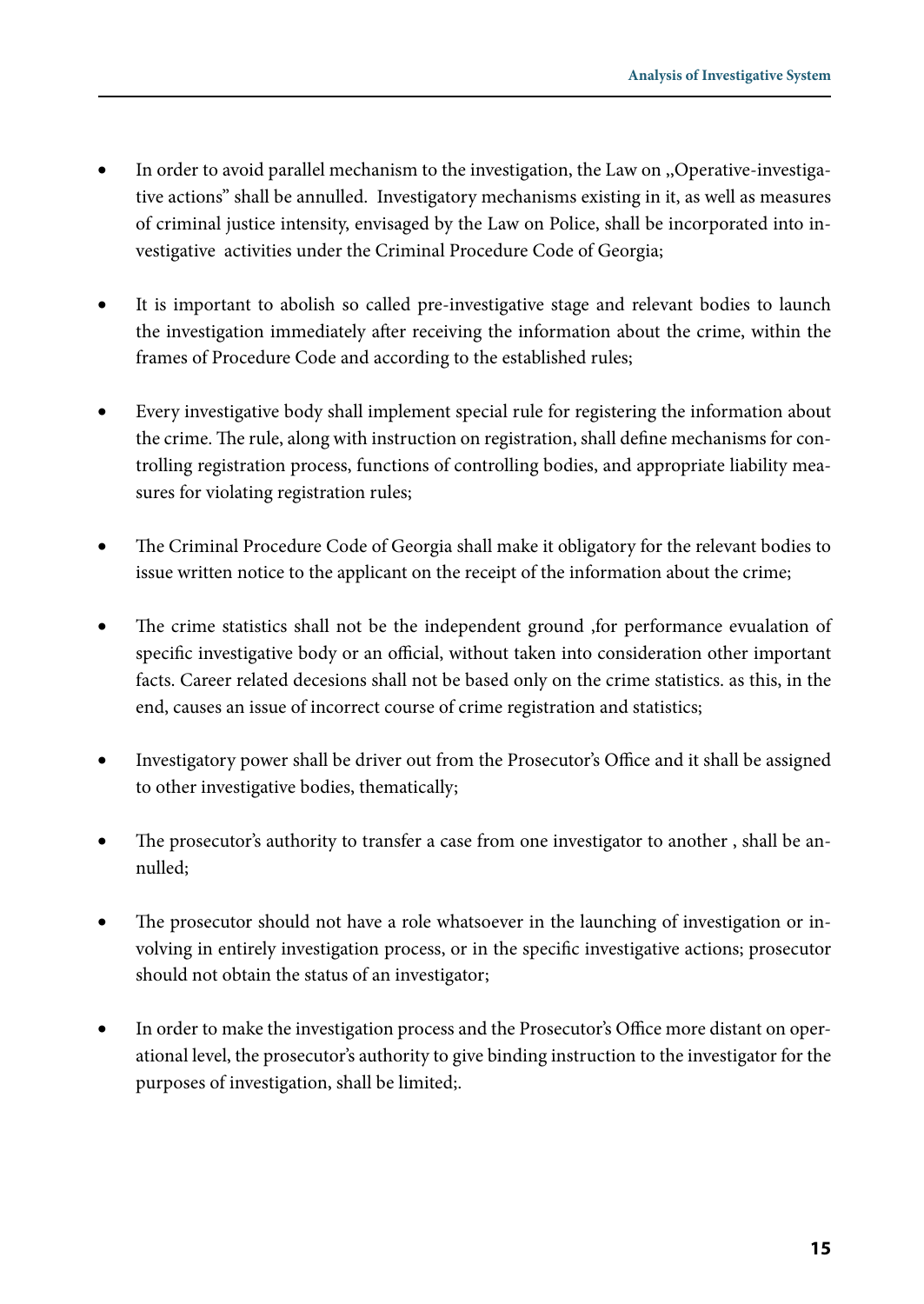- The Criminal Procedure Code of Georgia shall specify that prosecutoral oversight is carried out only to ensure the lawfulness of investigation and whithin the procedural oversight, prosecutor has no authority to identify an investigative strategy;
- The prosecutor shall only be entitled to change or annul investigator's actions/decision if they are obviously illegal; admissibility and effectiveness are not sufficient motives for the Prosecutor to interfere in the investigator's power;
- In order for the investigator to examine the case thoroughly, fully and impartially, it is necessary for his status to be redefined in the Procedure Code; Investigator shall not be considered as a prosecution party and shall be distant from the Prosecutor's Office functionally;
- In order to decrease the level of investigator's dependence on the Prosecutor, it is important for their communication to have an obligatory written character. At the same time, in cases when the investigator deems it necessary to carry out investigative actions requiring court order, but the Prosecutor does not agree, the Prosecutor's refusal on addressing the Court shall be justified in writing and filed into case materials(It is noteworthy that, in some adviersarial jurisdictions a police officer has the authority to apply for the court warrant, without prosecutor's involvement in the process);
- The Procedure Code shall define procedural status of the Head of Investigative Service Agency. The later shall ensure effectiveness, qualification and high quality of investigation carried out by the agency reporting to him. The Head of the agency shall be entitled to give out binding instructions to the investigator, assign case to a particular investigator, examine complaints related to investigator's actions etc;
- The prosecutor's failure to disclose evidence that excludes or mitigates person's guilt shell result the prosecution to be terminated or a conviction to be overturned.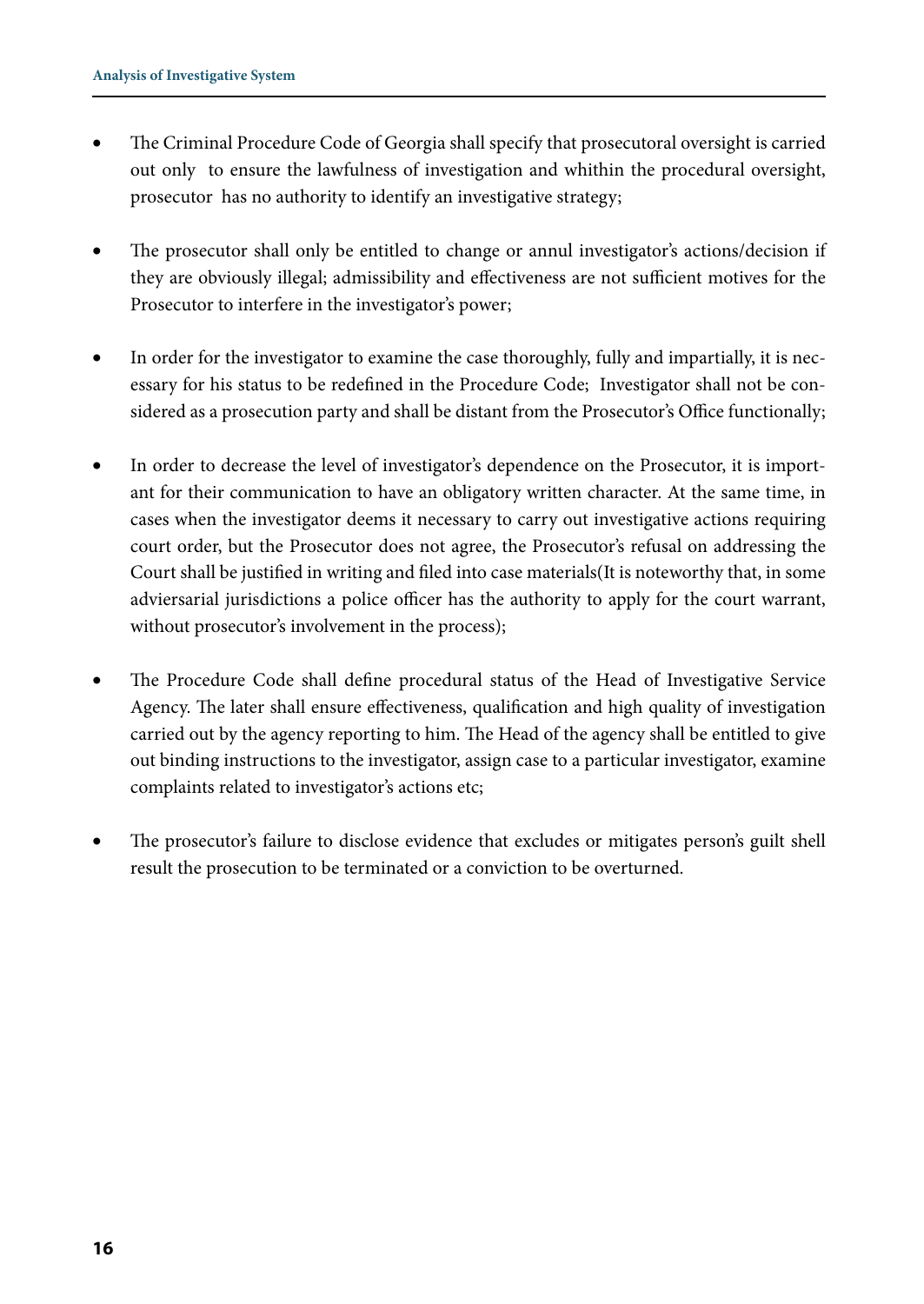## **1. Institutional Analysis**

#### **1.1. Introduction**

Reviewing institutional arrangement of bodies equipped with investigative competence is important for a complete analysis of investigation process and authorities of a specific investigator within its scope, as well as for finding out how high is investigators qualifications and level of independence while carrying out investigative actions. As of currently, investigative agencies of the Ministries of Justice, Internal Affairs, Defense, Correction, and Finance, as well as the Prosecutor's Office and State Security Service are equipped with investigative authority.<sup>11</sup>

The investigative system has not always been decentralized and, until 2003, the mentioned authority was only given to The Prosecutors Office, Ministry of Internal Affairs, and Ministry of State Security.12 In 2003, a provision on Investigative Department of the Ministry of Finance emerged in the Procedure Code. However, this agency only became active starting from 2004. The agency gained its current status - that of State subordinate agency - in 2009.<sup>13</sup>

In 2005, Investigative Service of the Ministry of Justice was established, functions of which were to investigate crimes related to the execution of judicial acts or commited at the territory of penitentiary agencies.14 The jurisdiction to investigate the later type of crimes was taken out from the competence of the Agency in 2008, since established a separate Ministry of Correction of Georgia, including a relevant investigative department, entitled to investigate crimes committed at the penitentiary agencies.

In 2006, Investigative Service of the Ministry of Defense – Military Police – was established . In the same period investigative services of the Ministry of State Security, as a separate investigative body were repealed but more precisely they were merged with the Ministry of Internal Affairs. In 2007-2011, Investigative agencies of the Ministry of Environment Protection and Natural Resources, as well as Ministry of Energy, were functioning independently,<sup>15</sup> however, none of them exists in an independent manner today and majority of their competencies is allocated to the investigative bodies of the Ministry of Internal Affairs.

<sup>11</sup> Article 34, Criminal Procedure Code of Georgia

<sup>12</sup> Refer to article 61 of the Criminal Procedure Code of Georgia, 20 February, 1998 (this edition was effective until 26 August) – invalidated on 1 October 2010

<sup>13</sup> http://is.ge/4162

<sup>14</sup> The order of the Minister of Justice of Georgia on the Adoption of the Regulation of Investigative Department of the Ministry: https://matsne.gov.ge/ka/document/view/1427487

<sup>15</sup> Article 61 of the Criminal Procedure Code of Georgia, 20 February, 1998 (Edition effective from 22 January, 2007)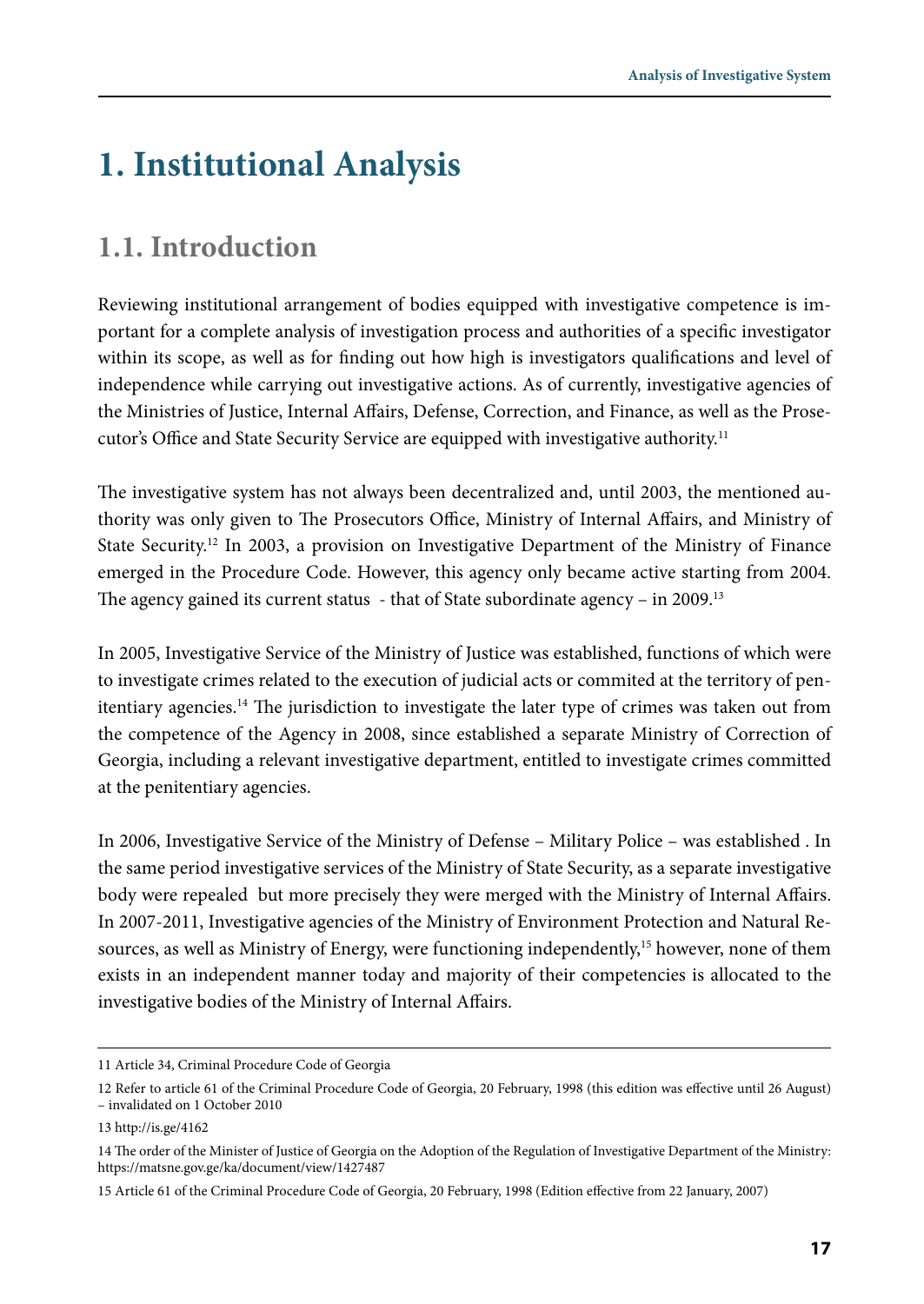In 2015, as part of the institutional reform, carried out in the Ministry of Internal Affairs, the State Security Service was established as an independent entity, directly subordinated to the Government.<sup>16</sup> Along with many other functions, investigative competence was also delegated to the agency and it investigates facts related to corruption, state security, crimes against constitutional order and acts of terrorism.

Under the conditions of such decentralization of the investigative agencies, it is difficult to define which agency is responsible for the criminological situation in the country. As of today, the Prosecutor's Office is carrying out procedural oversight over the investigations by every investigative agency and it can be argued, that the Prosecutors Office is responsible for ensuring that the investigation is carried out as per the common standards and common strategy for combating crime is in force. Such situation is problematic in a sense that the Prosecutor's Office is a prosecuting authority, while crime prevention, detection and suppression, as well as its effective and complete investigation remain in the hands of other agencies. It is noteworthy, that no common strategy and model of crime prevention exists in the country<sup>17</sup> and that's why, the risks of pursuing inconsistent policy against crime by the relevant agencies are increased.

## **1.2. Investigative Jurisdiction and Case Distribution to Specific Investigative Agencies**

Prior to institutional analysis of investigative services, it is important to analyze principles and procedures for distributing specific criminal cases between them. Having clear and fair rules for case subordination are crucial for ensuring effective, impartial and reliable investigation. In this sense, it is problematic that subordination rules for criminal cases are regulated not at the legislative level, but by the order of the Minister of Justice.<sup>18</sup> The legislation does not specify what level of justification shall be included in the decision of the Minister on changing the content of an order.

Regulating the issue of such importance by the subordinate act is clearly problematic, as it creates the risks of changing the content of the Order as a result of unjustified and non-transparent decision. The issue is delegated to the Minister – to the political figure – increasing the risks of politicizing the topic. In this context, authority delegated to the Chief Prosecutor (or person authorized by him) to disregard subordination rules defined by the order of the Minister without

<sup>16</sup> Refer to the Law of Georgia on State Security: https://matsne.gov.ge/ka/document/view/2905260

<sup>17</sup> The Human Rights Education and Monitoring Center (EMC), "Crime Prevention, Risks of Police Control" 2017, page20:https:// emcrights.files.wordpress.com/2017/10/e18393e18390e1839ce18390e183a8e18390e183a3e1839ae18398e183a1-e1839ee183a0e1 8394e18395e18394e1839ce183aae18398e18390.pdf

<sup>18</sup> See the Order of Ministry of Justice reffering to Criminal case investigative and territorial jurisdiction issues (N34-2013. 7 July)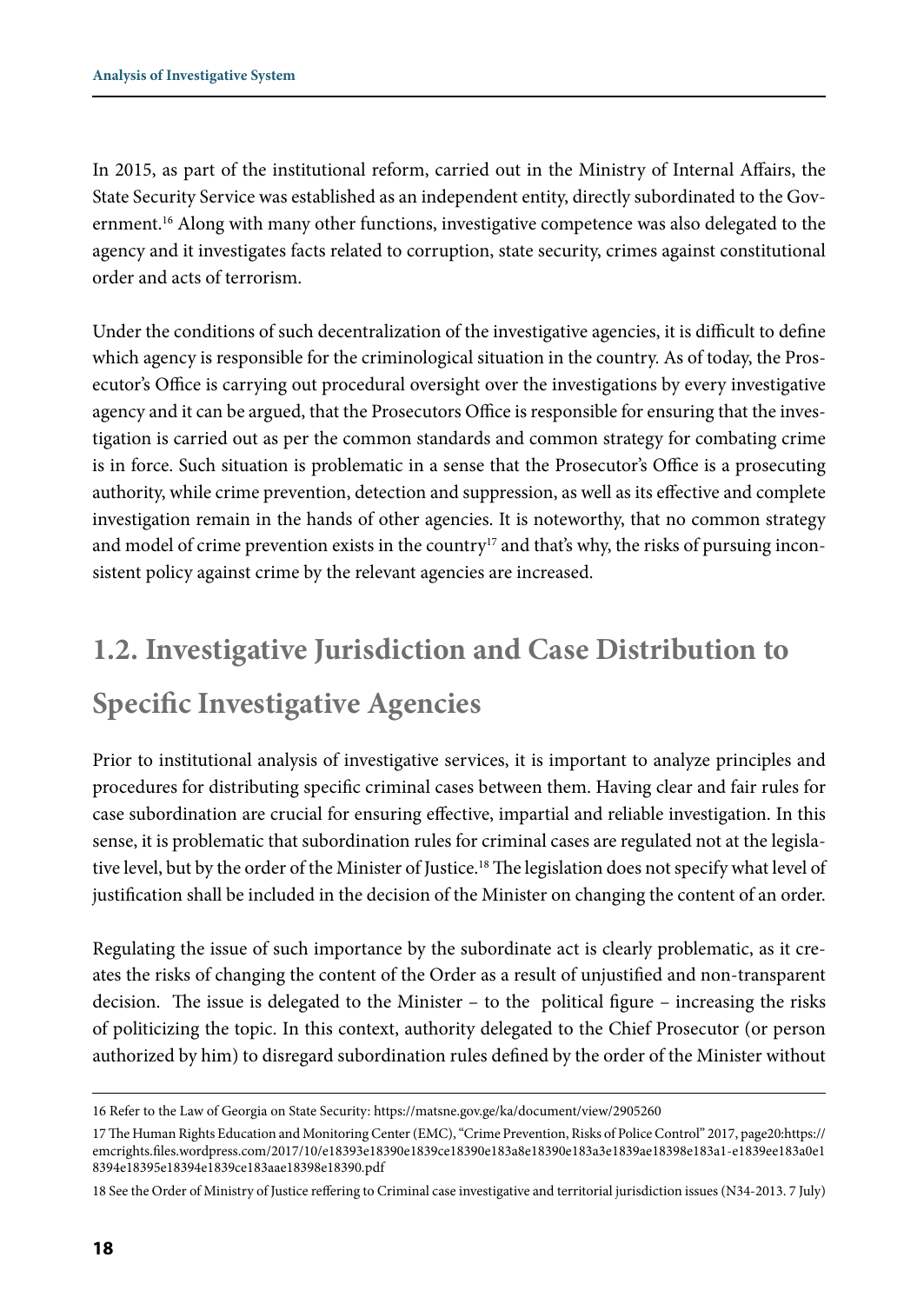any justification and hand criminal case over from one body to the other, set out by article 33 of the Criminal Procedure Code of Georgia, is also problematic.

It is noteworthy that the Legislation does not consider either the obligation for justification the decision taken by the Chief Prosecutor or a person authorized by him, or a mandatory form of decision. It also does not specify who specifically, along with the Chief Prosecutor, shall be authorized thereby to transfer the cases, between investigative agencies, by disregarding the subordination rules, as the law only makes general reference to an 'authorized person'.

Granting such broad powers to the Chief Prosecutor, in fact, disables the Order of the Minister of Justice, as it makes it possible to routinely violate investigative jurisdiction rules established by the Order, without any justification. To get a complete picture of this issue, the research team has requested public information from the Prosecutor's Office on a number of cases when a criminal case was transferred by the Chief Prosecutor/person authorized by him. Unfortunately, the Prosecutors Office refused to provide such information on the grounds that the Agency would not normally record the requested material.<sup>19</sup> Under such conditions, it becomes impossible to control/monitor the mentioned authority of the prosecutor and this increases arbitrary risks from his side even more.

No clear rules of case distribution exist in the sense of allocating cases to investigators/investigative subdivisions within a specific Investigative Agency. The only exception is the Ministry of Internal Affairs, where subordinate cases for each department are defined by the Order of the Minister<sup>20</sup>, however, what principle is used to distribute cases to specific employees within the department, remains unclear. As a response to the request of public information on the mentioned topic, submitted to each investigative agency, only the Ministry of Defense notified the research group, by responding that cases between specific employees are distributed according to the rotation schedule<sup>21</sup> (However, the latter does not specify what rules of rotation are applied in the agency and how are these rules defined).

There might not be a need for the common rule of case distribution between the subdivisions of investigative services for each and every case, as they are distributed logically in line with territorial or crime grade principles in some agencies. However, it is important that case distribution issues to be regulated by clear rules to avoid conflict of interest, arbitrary decisions by the Head of Investigative Service and to effectively use human resources of a specific agency.

<sup>19</sup> Public information obtained from the chief office of the prosecution of Georgia and from the Ministry of justice officially dated 24.01.2018. N13/5475

<sup>20 31</sup> July 2015 Order #566 of the Minister of Internal Affairs on "Investigative Jurisdiction of criminal cases subordinate to the Ministry of Internal Affairs"

<sup>21 29</sup> January 2018 Letter #MOD2 18 00087365 of the Ministry of Defense of Georgia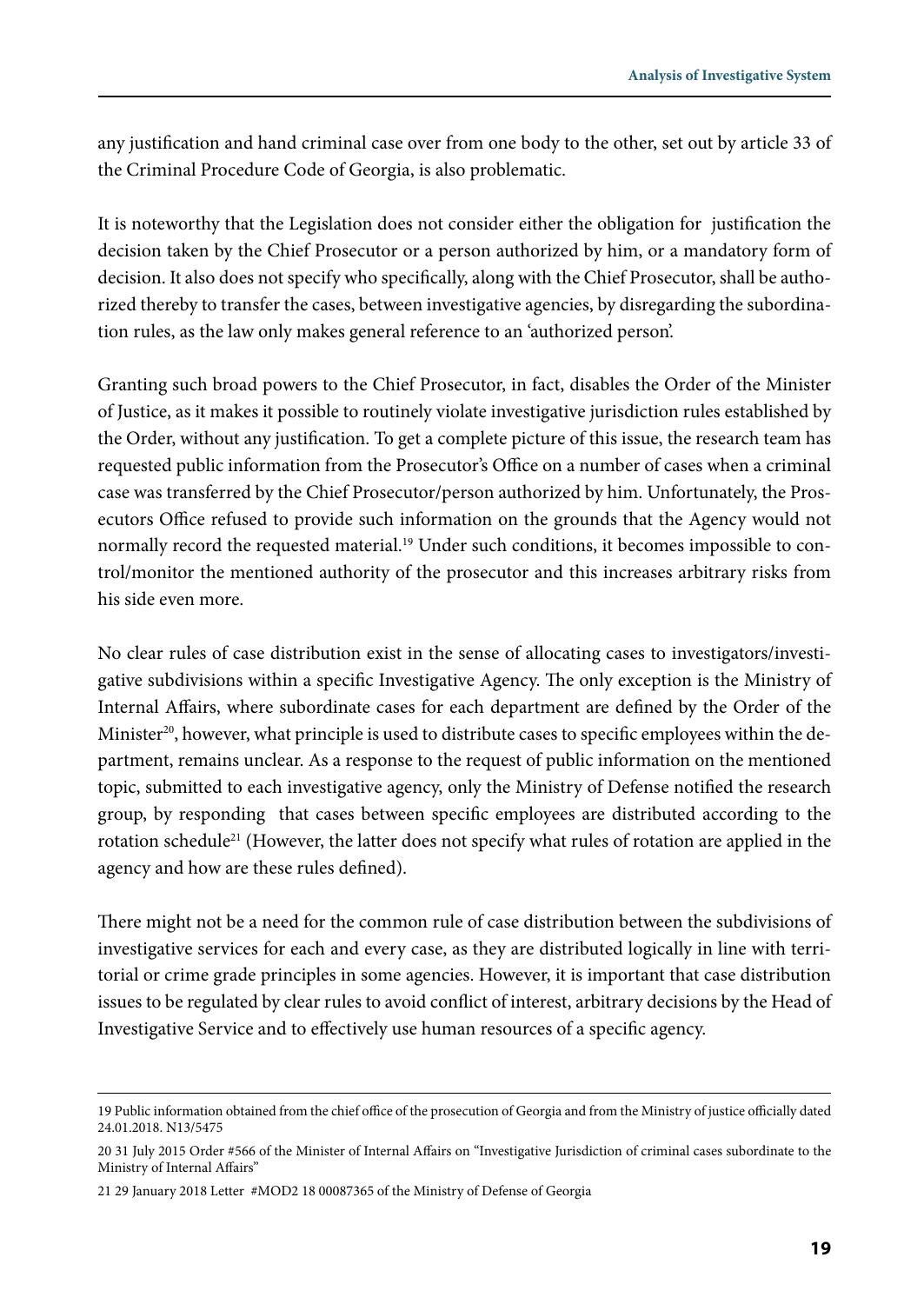### **1.3. Internal Structure of Investigative Bodies**

Institutional arrangement of individual investigative agencies has a significant impact on the quality of investigation carried out by them, as well as on the qualifications and independence of the investigator. Under the conditions of decentralization of investigative system, internal arrangement of investigative agencies also differs from one another, influencing investigator's daily actions in some ways. In this regard, it is particularly important whether and how separated are operative-investigative and investigative agencies from one another. Experts interviewed within the scope of this research<sup>22</sup> have clearly indicated, that when operative and investigative functions are not operationally and institutionally distant, risks of the abuse of authority by the law enforcement officers increase. E.g. cases of so called preliminary investigation, when information about the crime that was received by the investigator did not become ground for launching investigation.

Uniting operative-investigative and investigative actions under one agency and equally equipping law enforcement officers with both of these competencies, is problematic in the following two ways:

1. Judicial/prosecution control over operative-ivestigative activities is carried out in a limited and pointless manner. For the information, obtained by such activities, to satisfy minimum standards of credibility, is shall be assessed by a neutral individual before it becomes a part of the investigation or before specific investigative actions are carried out on the bases of such information. When afore-mentioned two functions are not institutionally allocated to different agencies, the 'operational information" does not undergo any test of credibility and directly becomes part of investigation/ground for investigative actions. In such cases, individual responsibilities of operative employee and investigator also become vague;

2. Operative-investigative and investigative actions require significantly different theoretical knowledge and practical skills. That is why it is necessary to institutionally separate mentioned functions and specialize employees in more specific directions, in order for them to effectively carry out operative-investigative and investigative functions.

It must be noted that situation is different in diverse investigative agencies in this respect:

<sup>22</sup> Experts of criminal law with relevant academic or practical experience were interviewed along with prosecutors and investigators within the scope of the research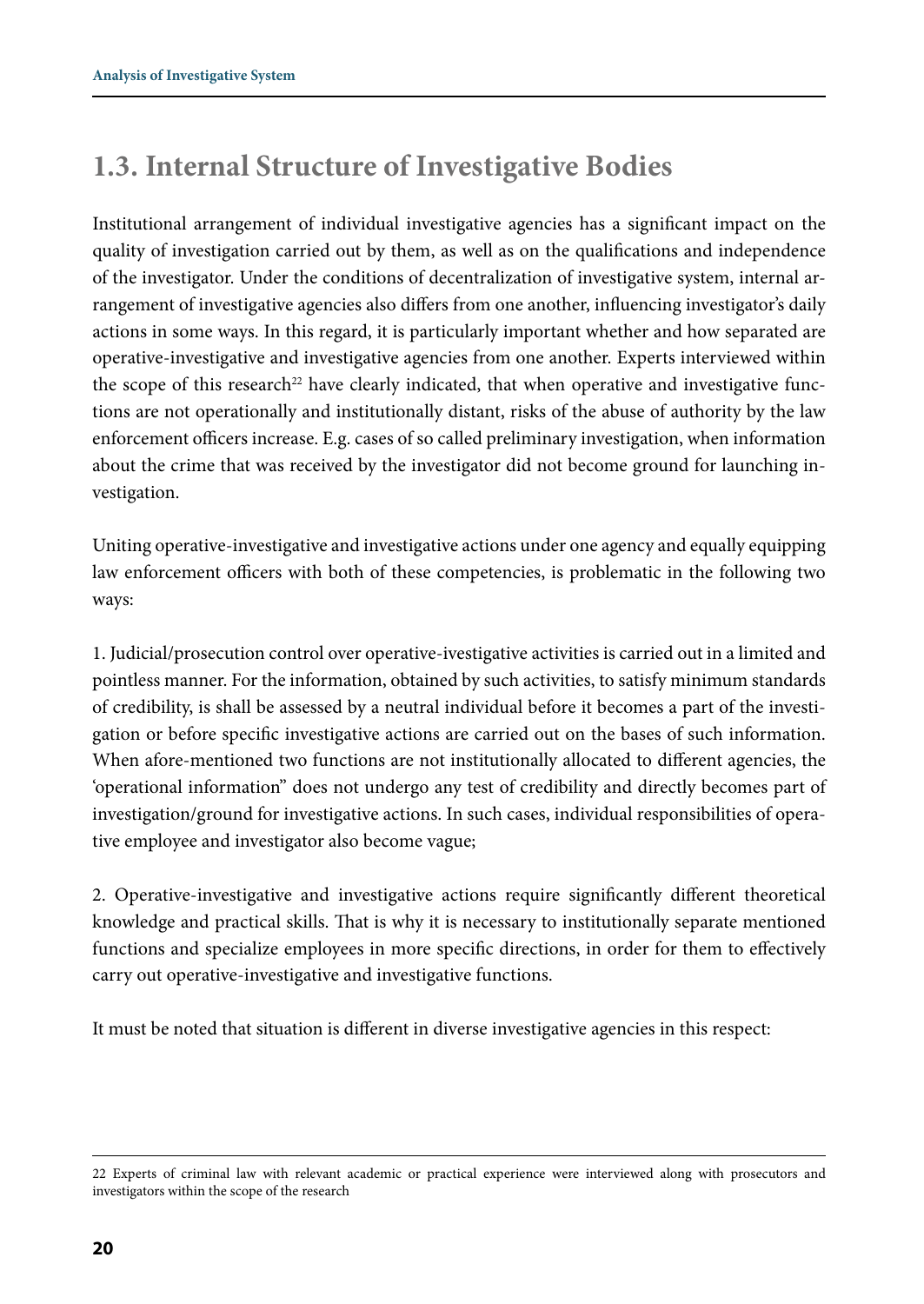Ministry of Internal Affairs

Main investigative agencies: Criminal Police, Patrol Police and Operational Department

Investigative and operational-detective agencies are not seperated

Financial Police

Investigation is carried out by the investigative department

Operative-investigative function is separated from the investigation

Military Police

Operative-detective agency exists in the form of a separate unit

Prosecutor's Office

Operative-detective and investigative agencies are not separated

As a response to offenses committed during proceedings, investigation and prosecution functions are combined under newly created departments

Investigative Units of the State Security Service

Main investigative agencies: Counter-intelligence and State. Security departments, Anticorruption Agency and Counterterrorist Center

Investigative service is partly separated

Investigative department of the Ministry of Correction

Investigation is carried out by two territorial agencies

Operative-detective service exists in the form of a separate subdivision

General Inspection of the Ministry of Justice

Investigative and Operative-detective functions are separated

Size of investigative agencies as well as the number of their employees also differs and this is naturally dependent on the type of work for each of these agencies. As mentioned previously, Ministry of Internal Affairs is the main investigative body of the Country and it employees 7948 investigators in its different agencies. Statistics on crimes registered and cleared by the Ministry of Internal affairs is as follows:

- 2015 35 096 cases, 21 176 cleared;
- 2016 35 997 cases, 20 661 cleared;
- First half of 2017 18 465 cases, 10 035 cleared.<sup>23</sup>

<sup>23 22</sup> January 2018 letter #4 18 00161750 of the Ministry of Internal Affairs as a response to the request of public information from the research team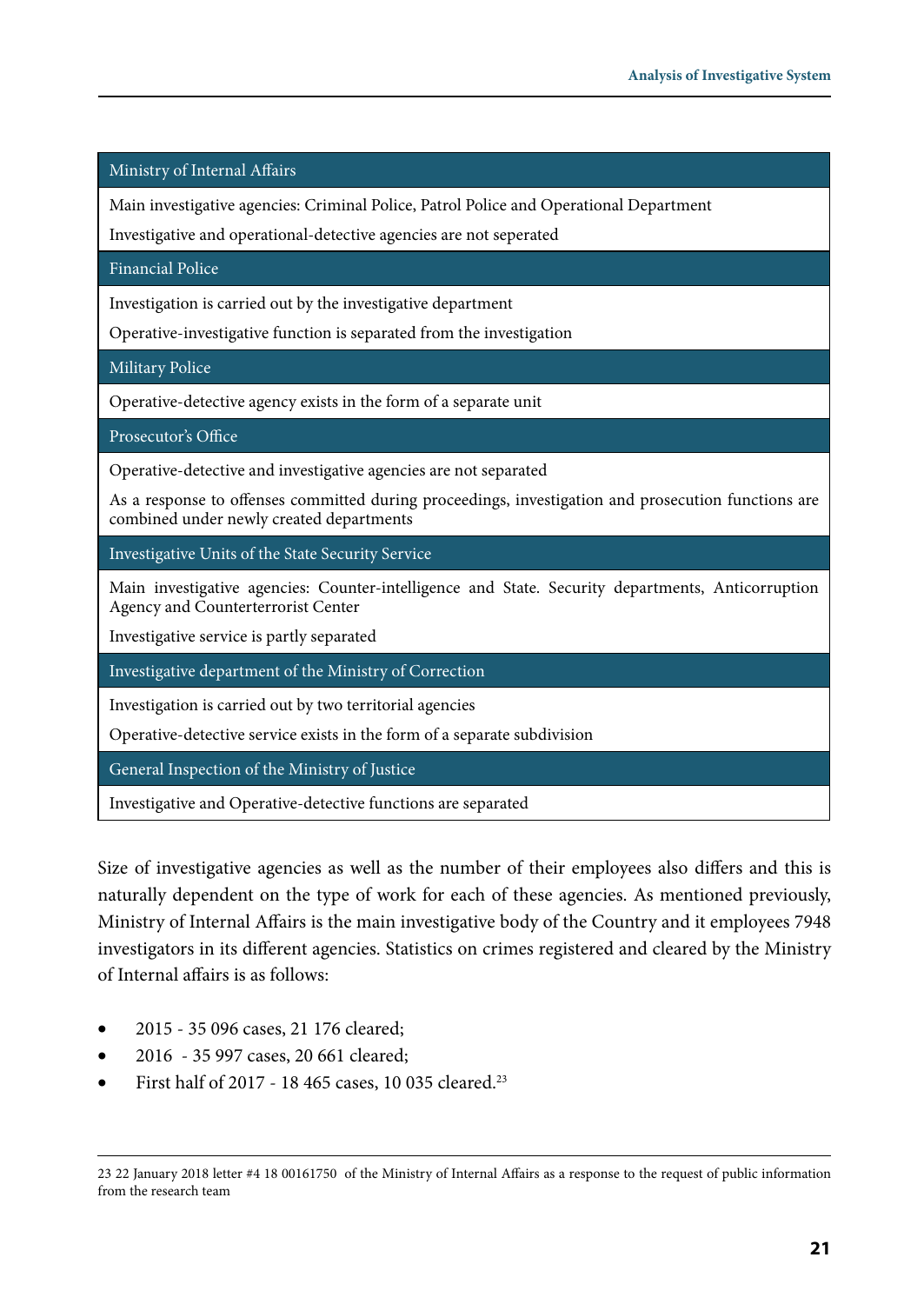

With regards to the number of investigators employed in remaining six investigative bodies and registered crime statistics, please refer to the below picture:

\* Crime data for 2015-2016 was given in a combined form by the State Security Service. Registered crime for 2015 is implied under the 2016 data on the diagram;

\* The Ministry of Justice provided crime data in a combined manner, without a reference to years, thus, 2017 data also unites registered crime statistics from 2015 and 2016.

#### **1.4. Qualifications of a prosecutor and investigator**

Qualifications of a prosecutor and investigator directly determine quality of investigation for individual criminal cases, influencing the effectiveness of investigative system, in general, in the long run. Accordingly, it is important to assess minimum professional requirement, established at a normative level, in order for a person to qualify as a prosecutor or an investigator.

Law of Georgia on Prosecutor's Office establishes clear requirements for appointing the prosecutor or the investigator at a Prosecutor's Office<sup>24</sup>. More specifically, an individual who has higher legal education,practices language of judicial process, has completed 6 months to 1 year internship in one of the agencies of the Prosecutor's Office, and has passed qualification exam in rele-

<sup>24</sup> Article 31, part 1, The Law of Georgia on the Prosecutor's Office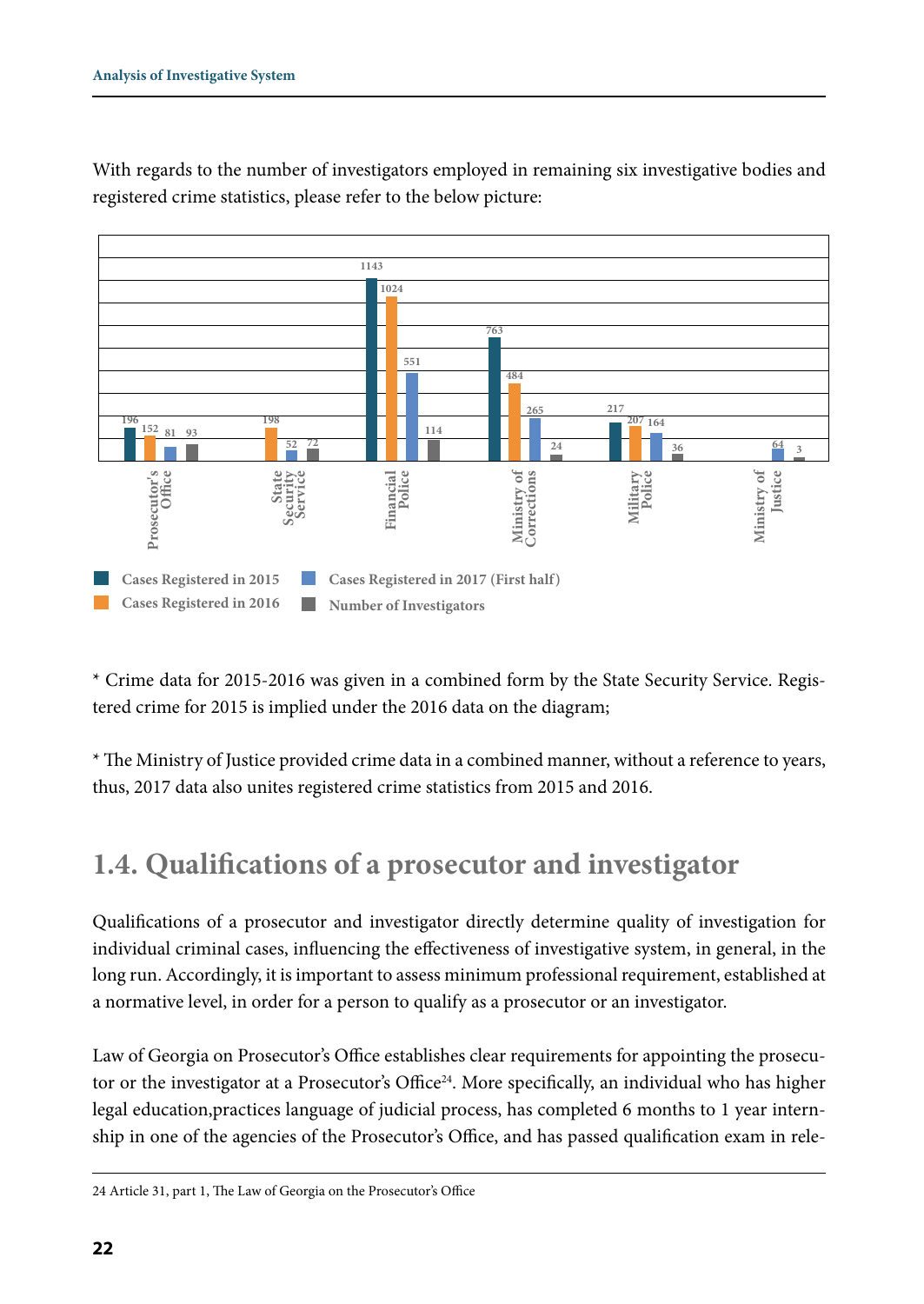vant legal disciplines to the Qualification Exams Commission, can be appointed to the position.25 At the same time, an employee of the Prosecutor's Office is required to possess relevant business and moral features and prove that his health condition is fit enough to carry out obligations required from the prosecutor or the investigator of the Prosecutor's Office.

Only in exceptional cases does the law on Prosecutor's Office allow an opportunity to start working at the Prosecutor's office without satisfying the afore-mentioned requirements. Namely, a person may become exempt from passing the Prosecutor's Office Qualification Examination, in case he has already passed judges' qualification exam, or has taken lawyer's test. At the same time, a person may become exempt from the obligation to complete internship at the Prosecutor's office, in case he has no less than a year of experience working as a judge, attorney, or investigator, has passed lawyer's qualification exam, or has no less than 3 years of work experience in jurisprudence.

The Afore-mentioned criteria and procedure for appointing employees to their positions creates a real idea on recruitment requirements in the Prosecutor's Office. Positive assessment must be given to the fact that minimum space is left for the possibility of making exclusive, unjustified decisions by the management of the Prosecutor's Office.

With regards to the investigative agencies, there is no common standard and individual agencies have different criteria for the investigators.

**Investigative Department of the Ministry of Penitentiary and Probation:** Minimum criteria defined for investigators is to have higher legal education, no less than 6 months of experience working as an investigator or an intern in the investigative service, complete knowledge of office computer programs, knowledge of foreign language (preferably) and participation in trainings, local and international seminars (preferably)<sup>26</sup>. The higher the position is the stricter the criteria is becoming.

**Financial Police**: Investigators are required to have higher legal education and knowledge of foreign language and office programs.<sup>27</sup> The agency is practicing appointing individuals after they have passed the preparatory training courses; this is aimed at employing qualified personnel at investigative agencies. 28

<sup>25</sup> Constitutional Law, International Law of Human Rights, Criminal Law, Criminal Legal process, Penal Law, and bases of operative-investigative actions

<sup>26</sup> Article 4 of 24 June 2015 Order #51 of the Minister of Penitentiary and Probation on the "Approval of additional qualification requirements and topics for adversarial process for recruiting staff at vacant positions at the investigative department of the Ministry of Penitentiary and Probation"

<sup>27 21</sup> April 2010 Order #324 of the Minister of Finance of Georgia on "Approval of special qualification requirements for the recruitment at positions in the Investigative Agency of the Ministry of Finance"

<sup>28</sup> The rule of service at the Investigative Agency of the Ministry of Finance of Georgia, Chapter III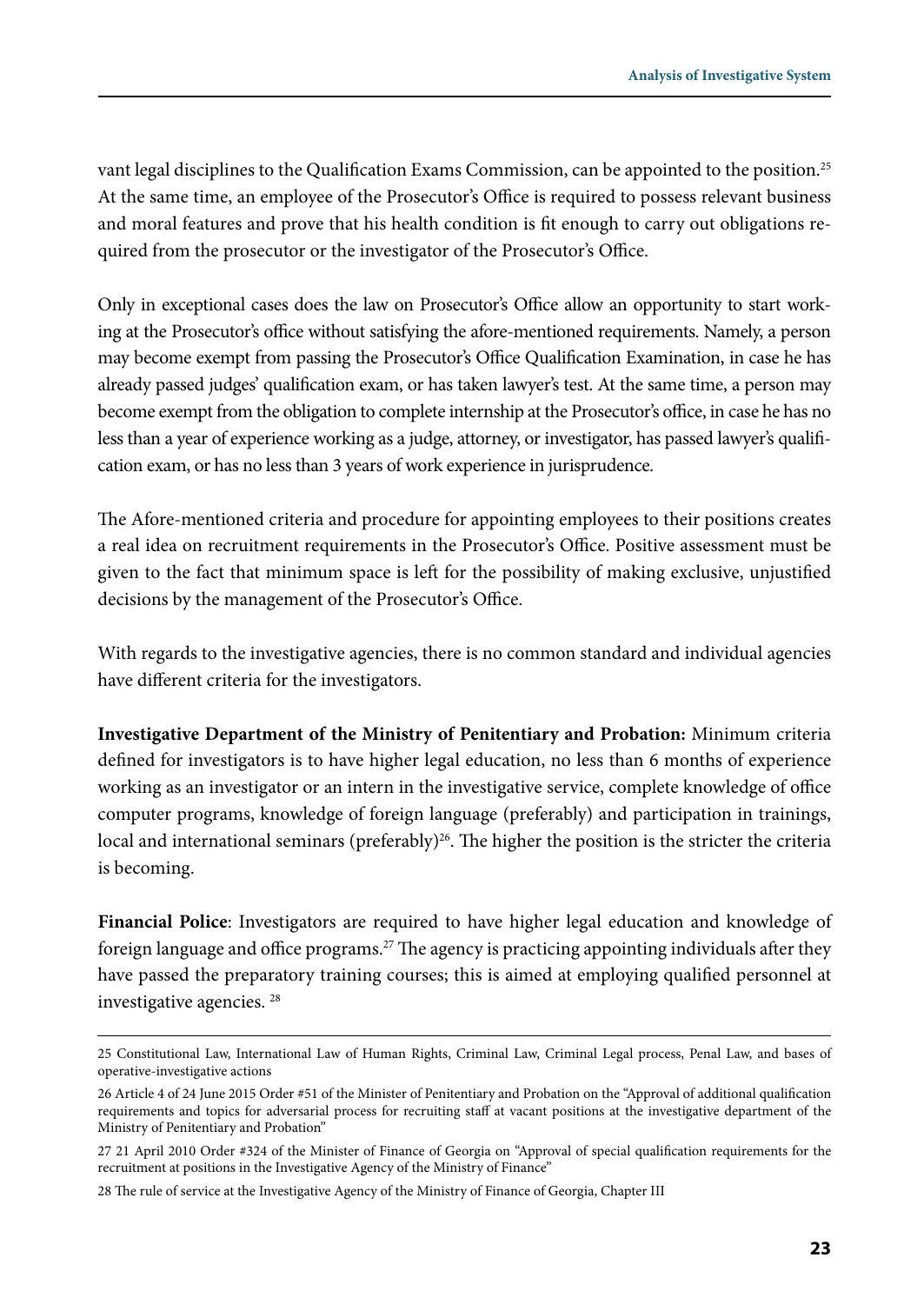**Military Police**: Higher legal education is required from the investigators of Military Police.29

**Ministry of Internal Affairs**: Employment criteria in investigative services of the Ministry of Internal Affairs is problematic in terms of qualifications. The Law of Georgia on Police sets unreasonably general employment requirements for the largest investigative agency of the country. Any citizen of Georgia, who has reached 18 years of age, knows state language, and is by his professional and personal character, education, physical fitness and health conditions capable to carry out functions required of a Policeman, can be employeed in the Police.30 According to the Regulation established by the Minister of Internal Affairs,<sup>31</sup> secondary or higher education is enough to be appointed as an employee of the Police(in accordance to the maximum applicable rank in the staff unit). Mentioned order never refers to additional qualification requirements or mandatory legal education. The Minister, by his own order, equips himself with an excessive discretion to use exclusive authorities in the process of staff selection<sup>32</sup>.

To sum up, the legislation does not define uniform standards to qualify as an investigator. In most of the cases, higher legal education is a mandatory criteria, however, the main investigative agency of the country (the Ministry of Internal Affairs) considers full secondary education as sufficient.

Selection procedures also differ for different agencies –Investigative Agency of the Ministry of Finance does provide preparatory training courses<sup>33</sup> for its employees, other agencies, however, either don't practice such mechanism at all or less frequently apply it. Intensity of further training/improvement of qualifications also differs in different agencies.

Quality of preparation and qualifications of an individual investigator significantly impact activities of the investigative agencies in general. Under such conditions, it becomes complicated to implement common investigative standards and define clear responsibilities for the investigators in the criminal investigation process, as, in most cases, their level of preparation and their qualifications define the intensity of Prosecutor's involvement in the process. Severity of mentioned problem was revealed in the interview with the prosecutors who clearly indicated that investigators' qualifications represent a serious problem, naturally causing prosecutors' active involvement in the investigation process. It is noteworthy that some investigative agencies (Military Police, for instance) do not face such problems.

<sup>29</sup> Article 19, point I of the Law of Georgia on the Military Police.

<sup>30</sup> Article 37, The Law of Georgia on the Police

<sup>31 31</sup> December 2013 order #995 of the Minister of Internal Affairs on the approval of rules of service at the Ministry of Internal Affairs

<sup>32</sup> The Human Rights Education and Monitoring Center (EMC), Political neutrality in the Police System, page 42, 2016

<sup>33 22</sup> December 2017 Letter 9656/15-02 of the Investigative Agency of the Ministry of Finance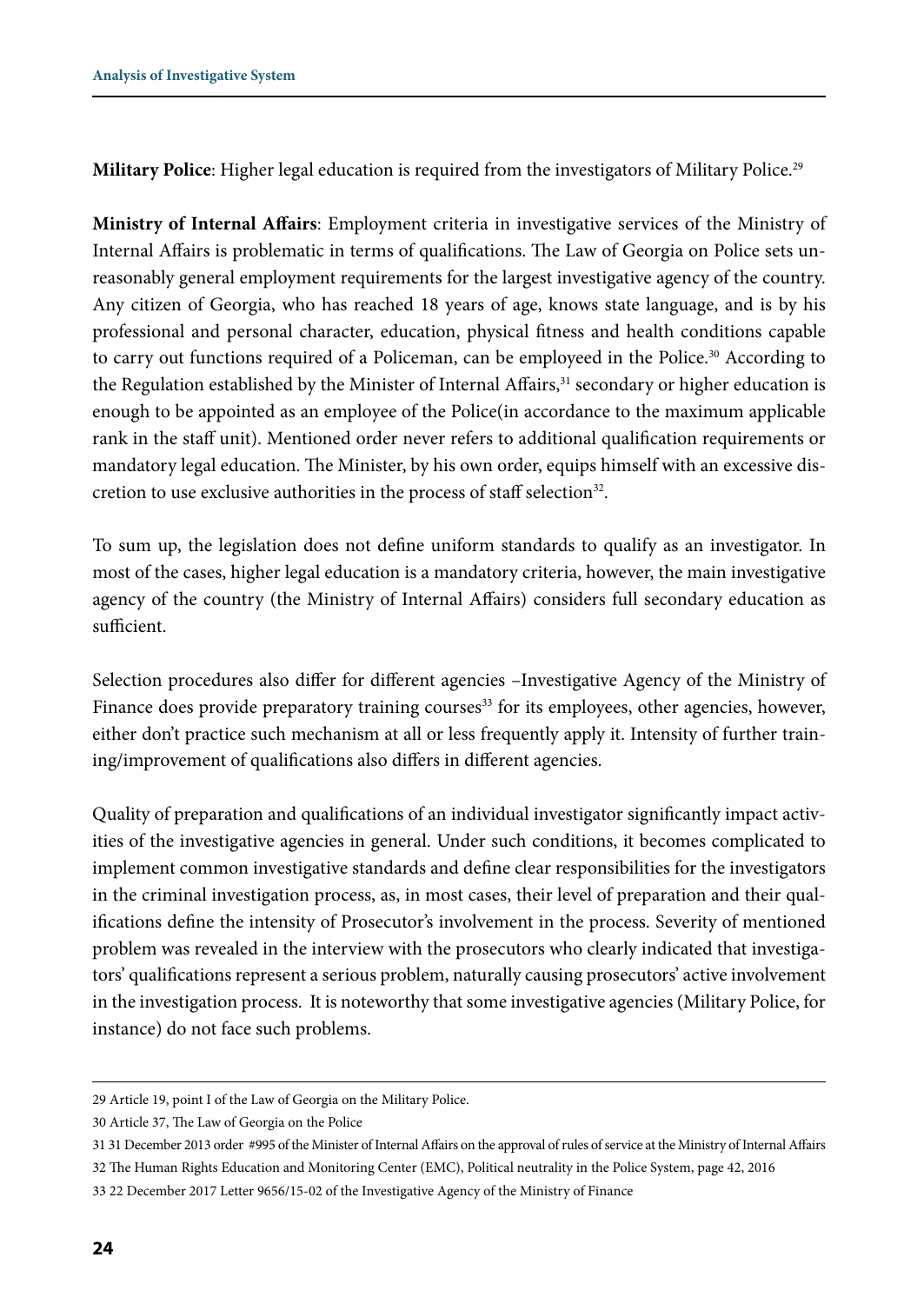#### **Recommendations**

When investigative agencies are being so decentralized and internal institutional arrangements, as well as the level of independence differ in individual agencies, risks of developing non-uniform practice are increasing. Qualifications and impartiality of an investigator are not sufficiently ensured. In this regard, it is important to apply following amendments to the legislation:

- Investigative Jurisdiction of cases shall be regulated by the Criminal Procedure Code of Georgia, instead of the order of the Minister of Justice;
- Authority to transfer a case from one investigative body to the other, granted to the Chief Prosecutor of Georgia (and to the person authorized by him) by the Procedure code, shall be limited to exceptional cases and be subject to proper written justification. Also, the Chief Prosecutor shall not be entitled to delegate mentioned authority to undefined circle of persons;
- In investigative bodies, that do not already practice this, investigative and operative-investigative services shall be separated institutionally and operationally. Employees of each department shall specialize in relevant direction;
- Uniform qualification requirements shall be set out for investigators. Alongside with other professional/ consience criteria, having higher legal education shall be defined as obligatory minimum requirement for investigators of all investigative services;
- Foreseeable and democratic rules for appointing the investigator to his position, shall be normatively written out. In this regard, other agencies may implement staff selection and recruitment procedures similar of those at the investigative Service of the Ministry of Finance;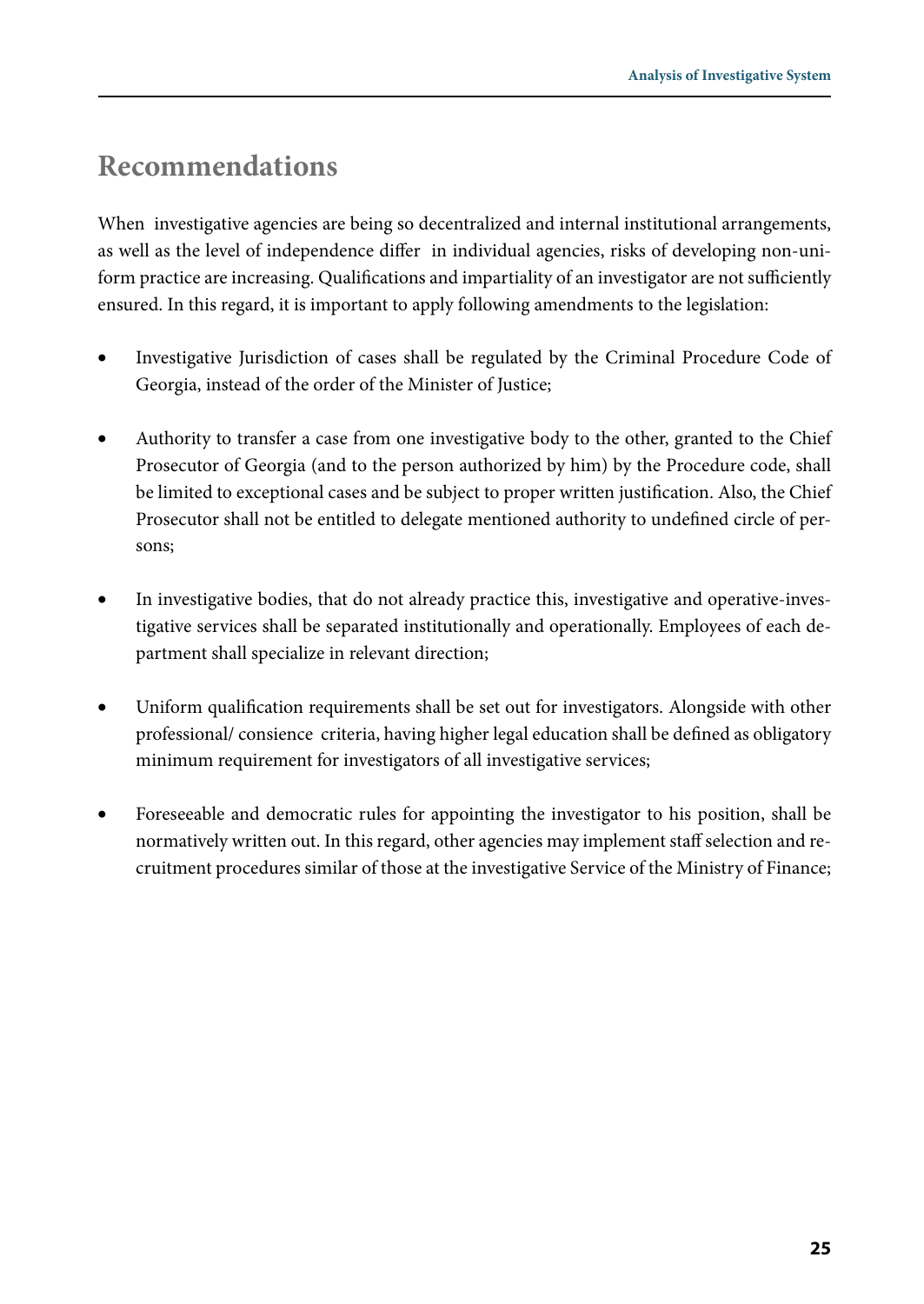## **2. Stages of Criminal Proceedings**

#### **2.1. Introduction**

There are several stages in criminal proceedings. The initial stage is the receipt of information about the crime which, according to Georgian Legislation, is a ground for launching investigation. State's Investigative authority constitutes its obligation to the society to take immediate and effective response to specific criminal actions. Approach of the Criminal Procedure Code to the investigative stage is quite straightforward at one glance - every single action related to the information about the crime shall be taken within the frames of the investigation. However, the opposite is demonstrated by systematic analysis of legislation. More precisely, the receipt of information about the crime is not always considered as a sufficient ground for launching the investigation and carrying out oparative-ivestigative activities in parallel, are allowed.

Contradictory regulations of the legislation erase boundaries between investigative and non-investigative stages. Despite the imperative requirement of the Procedure Code, it is still vague whether the investigation starts, - right after the receipt of the information or investigative-operative actions are carried out first, instead. Regulations of the Law of Georgia on Operative-Ivestigative Activities, directly create alternative investigative regime or at least, practical risks of so called preliminary investigative stage.. These risks are strengthened by the fact that prosecution and judicial control over operative-investigative actions are far less intense than that over standard investigative actions.<sup>34</sup>

The Law of Georgia on Police also creates similar risks. According to this law, operative-investigative action is one of the means of crime prevention. The law is also familiar with several such preventive actions<sup>35</sup>. Grounds for implementing such a measure may be related to an offense, person being hiding, illicit property, and other such circumstances that are clearly a subject of investigation.

Taking these circumstances into consideration, legal nature of preventive actions is also problematic. Risks of concrete measures getting transformed into investigative actions is high. Accordingly, it is difficult to differentiate some of these measures from investigative actions.<sup>36</sup> The following chapter of the research will provide legislative analysis of afore-mentioned topics. The goal of this chapter is to emphasize legislative barriers between investigative, preventive and operative-investigative actions, as well as risks of investigative intensity of preventive measures. The chapter

35 Article 18, the Law of Georgia on Police

<sup>34</sup> The Human Rights Education and Monitoring Center (EMC), Crime Prevention, Risks of Police Control", 2017, page 31

<sup>36</sup> E.g. Surface inspection Considered under the Law of Georgia on Police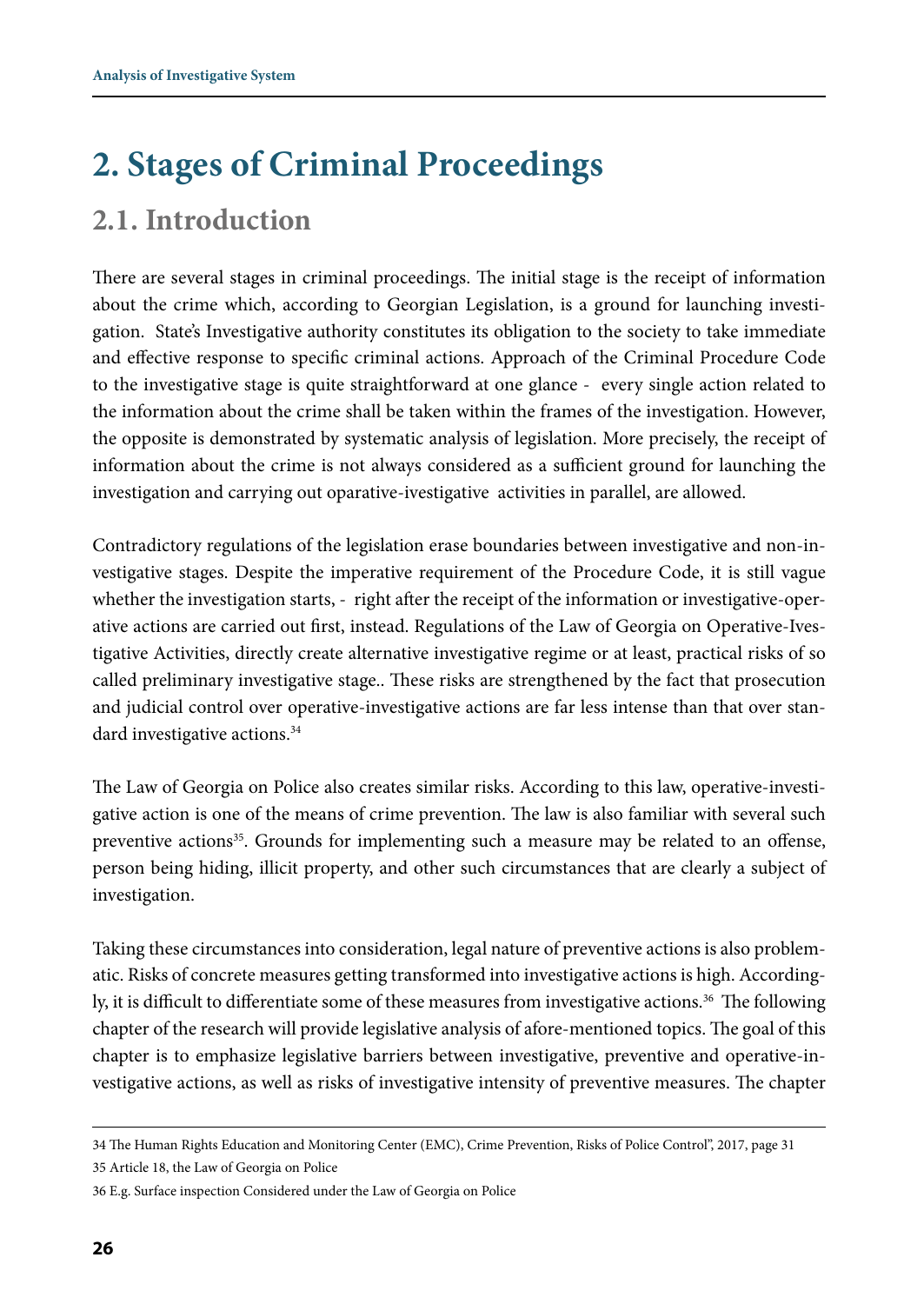will also analyze the crime reporting and registration issues, as well as the ways relevant bodies' respond to the reporting of crime.

#### **2.2. Police Activity and Investigation**

One of the main goals of the Law of Georgia on Police was to grant preventive authorities to the Police, as part of legislative amendments of 2013. However, Police is equipped with not only the authority to carry out preventive measures. Some measures established by the Law on Police directly apply to the detection of already committed crime, while the latter shall be the competence of investigation. According to the article 22 of the Law, for instance, frisk and examination is carried out, if there are reasonable grounds to believe that a subject or the mean of transport is located where a crime may be committed, for avoidance of which surface inspection is necessary. Movement of an individual or of a mean of transport as well as factual ownership of a subject is also limited in order to avoid crime or an administrative offense. According to the Law of Georgia on Police, the existence of an assumption that crime or offense was/may be committed, is sufficient grounds for special police control, so called raids<sup>37</sup>.

Under existing legislative order, risks for the Police prevention to take over investigative competence – or for law enforcement officers to carry out police-preventive measures for investigative purposes - are high. This is encouraged by the fact that agencies having preventive functions are at the same time those that carry out investigation and, in most cases, legal boundaries between these two activities are not clear enough. As it has been demonstrated, some preventive measures, by their nature, are a lot like investigative actions (e.g. interrogation). Some police measures can easily be transformed into investigative actions. (E.g. surface inspection to search). Criminal intensity of preventive measures is particularly problematic in a sense that, prosecutoral monitoring standard over police mechanisms is low, unlike the one over investigative actions and the Judicial control is only possible post factum.

It becomes clear that the Law of Georgia on Police directly considers the possibility to implement police preventive measures with the purposes of establishing factual circumstances of the crime and responding to it and this is illogical and unjustifiable. These measures are not perceived as investigative or criminal procedure mechanisms and, as mentioned previously, prosecutor's procedural oversight does not apply to these measures. At the same time, in several instances, boundaries for interference in this authority are not clearly established and the legislation does not sufficiently ensure that such interference does not reach criminal intensity.<sup>38</sup>

<sup>37</sup> Article 24, The Law of Georgia on Police

<sup>38</sup> The Human Rights Education and Monitoring Center (EMC), "the Politics of Invisible Power" 2015, page 46.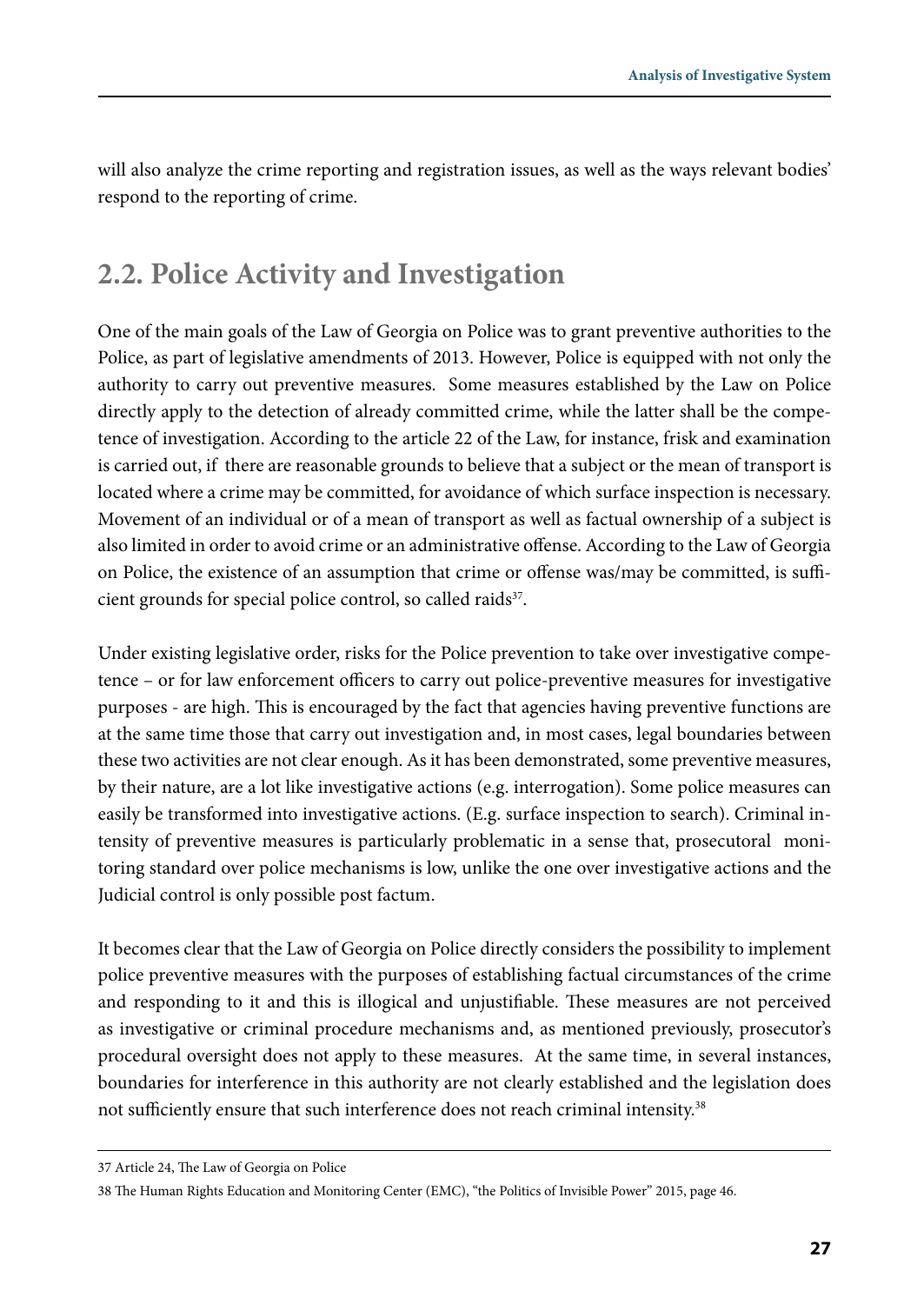It is straightforward that the legislator fails to ensure clear boundaries between investigative and preventive measures. Especially, when implementing such police measures that are basically of procedural-judicial nature and have more of an investigative character than preventive. Such police actions certainly involve high risks of restricting human rights. This becomes especially relevant under circumstances when investigative and preventive authorities are placed in the hand of one agency and the legislation does not foresee mechanisms of human rights protection. It may well be concluded that the legislator entrusts an individual to the pre-assumed good faith of the law enforcement agencies.

#### **2.3. Operative-Investigative Actions**

One of the main goals of operative-investigative actions is to detect, suppress and prevent criminal action. The legislation foresees several types of measures for achieving defined objectives – interview a person, collect information and conduct surveillance, controlled delivery, identification of person and others being among them<sup>39</sup>. Specific actions, established by the legislation, clearly indicate that operative-investigative measures are aimed at not only identifying, putting an end to and preventing a crime or any other unlawful act, but also at responding to/determining factual circumstances of complete or incomplete crime.

Together with the types of measures, grounds for implementing such measures are also problematic. Quite often, operative-investigative measures are based on the assignment given to the investigator by the prosecutor or as a result of prosecutor's approval. The legislator only allows implementation of operative-investigative measures on this grounds, in case when there is a duly received report or notification that a crime or any other unlawful action is being prepared, or is in progress or has been committed, and which requires the conduct of an investigation, but there are no elements of a crime, or of any other unlawful action that would be sufficient to commence an investigation<sup>40</sup>. Mentioned provision directly contradicts with regulations of the Criminal Procedure Code. The Procedure Code imposes imperative requirement to start an investigation immediately after receiving information about the crime in any form.<sup>41</sup>

Mentioned rule applies to already committed and complete crimes, as well as to the information on the preparation or attempt of a crime (if the legislation deems such preparations and attempts punishable). Thus, the legislation, on the one hand, establishes the obligation of investigative response to the information in the scopes of Procedure Code, while, on the other hand, it allows

<sup>39</sup> Article 7, the Law of Georgia on Operative-investigative actions

<sup>40</sup> Article 8, paragraph 1, sub-paragraph "b", the Law of Georgia on Operative-investigative actions

<sup>41</sup> Article 100, the Criminal Procedure Code of Georgia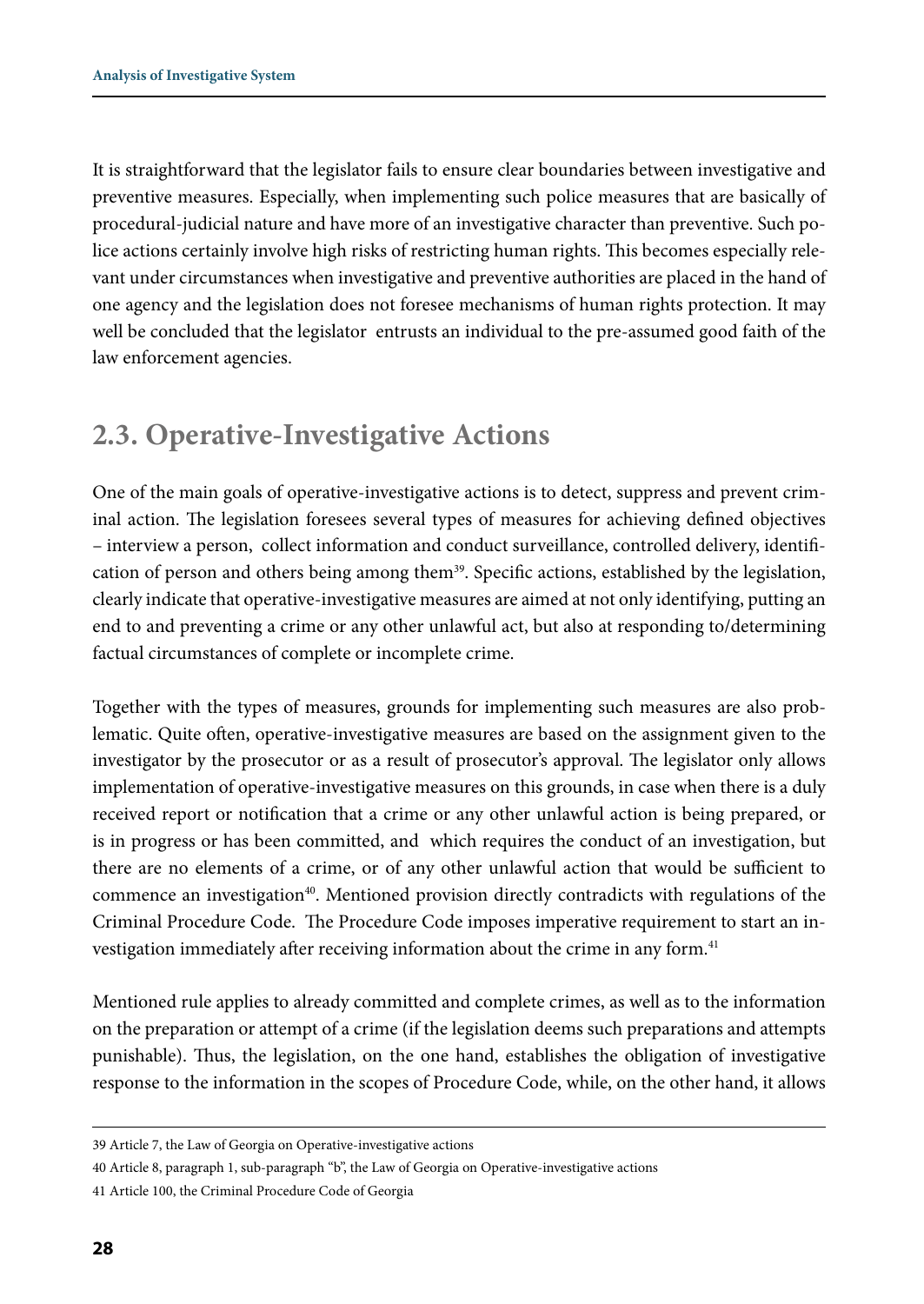law enforcement officers to carry out law enforcement measures on the bases of this information, and obtain important materials for the investigation, by avoiding the obligation to start an investigation.<sup>42</sup>

Contradictions in the legislation between the grounds for implementing investigative and operative-investigative actions are obvious. The procedure code imposes the obligation to launch the investigation, immediately after receiving the information about the relevant offense.<sup>43</sup> The Code does not require any special standard nor does it define the reliability level. Quite in contrary, the law of Georgia on Operative-investigative measures emphasizes the quality of this existing information for the implementation of a specific investigative action $44$ .

The existence of such obscure records in the legislation, increases risks of arbitrariness. Law enforcement officers are allowed, for each specific case, to independently, without relevant legal criteria, assess the received information and decide whether to react by investigative or operative-investigative manner. Taking into consideration that prosecution and judicial control over operative-investigative actions is far less intense in comparison to investigative actions, it is logical that the law enforcement officer will give his preference to the former and will try to gather necessary information within its' scope.

Responding to the information about the crime by operative-investigative measures, or implementing so called preliminary investigative actions is a solid part of practice. This is referred to as a ,,verification" stage in practice. This method is used by the law enforcement officers to uncover the real situation not through procedural steps, but through artificially established mechanisms lacking procedural standards and guarantees. These methods and associated problems will be reviewed below in further detail. However, is shall be noted here that, external mechanisms beyond the scope of procedure code are mainly evaluated as problematic by the representatives of academic circles, as well as practitioners and it is deemed reasonable to incorporate these procedures into the Criminal Procedure Code<sup>45</sup>.

#### **2.4. Types of Information about the Crime**

Law enforcement agencies receive information about the crime in different ways. Investigation may start on the bases of information that was given to the investigator or the prosecutors, was

43 Article 100, the Criminal Procedure Code of Georgia

<sup>42</sup> The Human Rights Education and Monitoring Center (EMC), "Crime Prevention, Risks of Police Control" 2017, page 31

<sup>44</sup> Article 8, the Law of Georgia on Operative-investigative actions

<sup>45</sup> The information is based on the results of interviews with the representatives of academic circles and practitioners.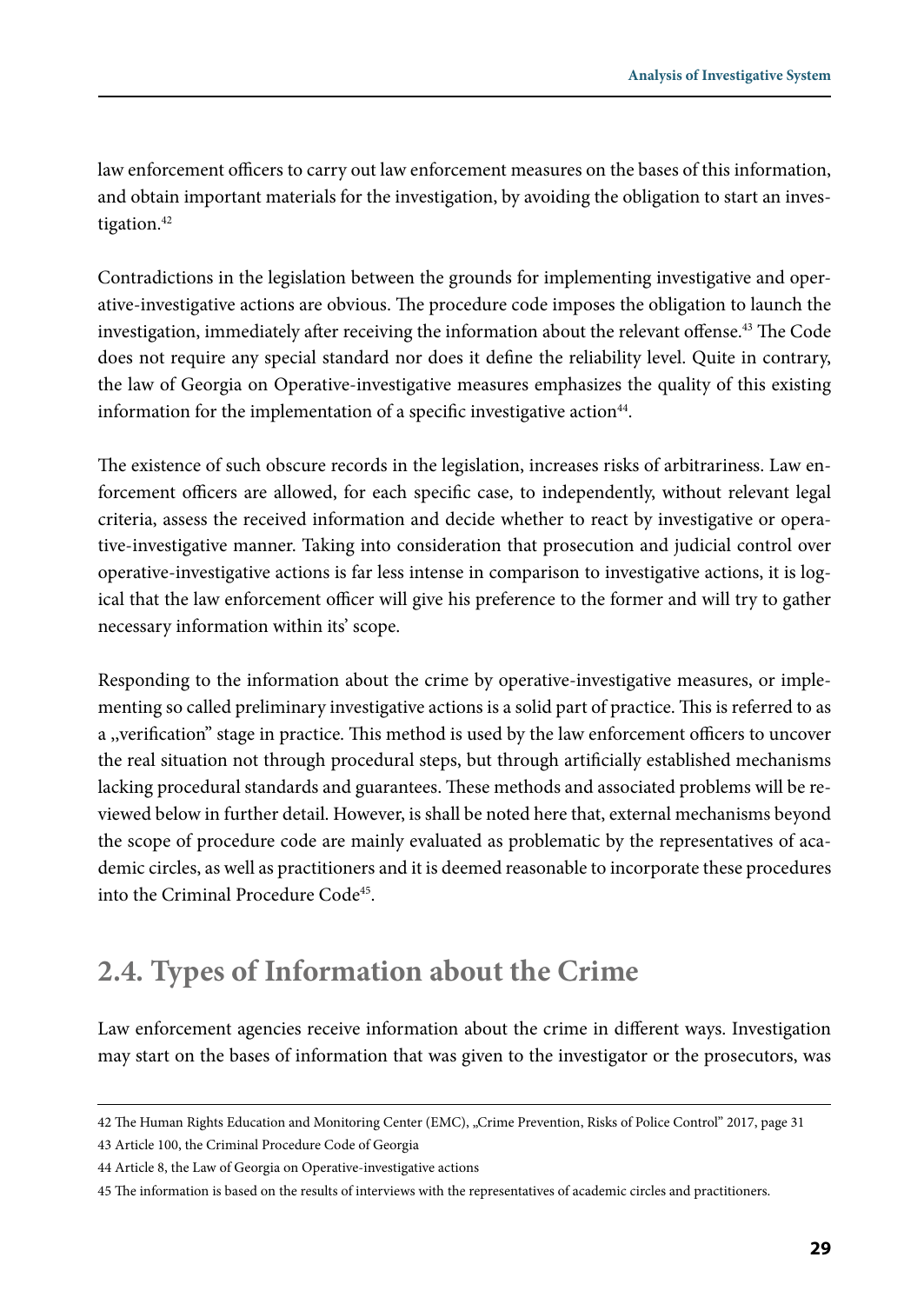revealed during criminal proceedings, or was published in the Media. Criminal Procedure Code of Georgia does not set out a specific form of submitting information about the crime to the relevant agencies. Information about the crime may be verbal, written or recorded in any other way46. The code does not establish the requirement on conducting any kind of test to check the authenticity of information source. Instead, it directly imposes the obligation to launch an investigation immediately after receiving the information.

In practice, information about the crime goes through several stages before a final decision on it is taken, regardless of in what form it was received (written, verbal, telephone message, confession etc) it needs to be registered, first of all. According to the established practice, when the information is received verbally, via phone call or confession, relevant person shall compose a report on the receipt of notification<sup>47</sup>. The report shall be registered as information, in case the applicant confirms it.

Quite often individuals approach the Police with already completed application or compose their application at the Police office directly. Seems like the most problematic cases in practice are the ones when the application is composed at the police office. As revealed from the interviews, there are cases when the employees of the Police, in order to avoid worsening the statistical picture of crime, try to formulate the content of the application so that signs of crime are not revealed48. Problems related with statistical data will be discussed in further detail below.

#### **2.5. Registering Information about the Crime**

It must be noted that there is no uniform rule of registering information about the crime in the relevant agencies. Such information is subject to the general regulations of the proceedings (e.g. in the Chief Prosecutor's Office, Investigative Service of the Ministry of Finance).<sup>49</sup> Situation in this regard is different in the Ministry of Internal Affairs where the rules of registering information about the crime are defined by the order of the Minister<sup>50</sup>. According to the order, it is obligatory to register any information received by the Ministry in the electronic system and refusal on registration is prohibited. In case of technical difficulties, notifications are registered in a special recording journal. Content of the application must be kept as precisely as possible

<sup>46</sup> Article 101, Criminal Procedure Code of Georgia

<sup>47</sup> Guidelines for Investigation Methodology, Multiple authors, 2017, Tbilisi , pages 20-23

<sup>48</sup> The assessment is based on the results of interviews conducted with representatives of academic circles and practitioners.

<sup>49</sup> The assessment is based on public information on special rules of crime registration received from the Chief Prosecutor's Office of Georgia, The Ministry of Internal Affairs of Georgia, and the Investigative Agency of the Ministry of Finance of Georgia 50 14 April 2012 order of the Minister of Internal Affairs on the approval of electronic registration of information containing signs of crime and/or any other notification received by the Ministry of Internal Affairs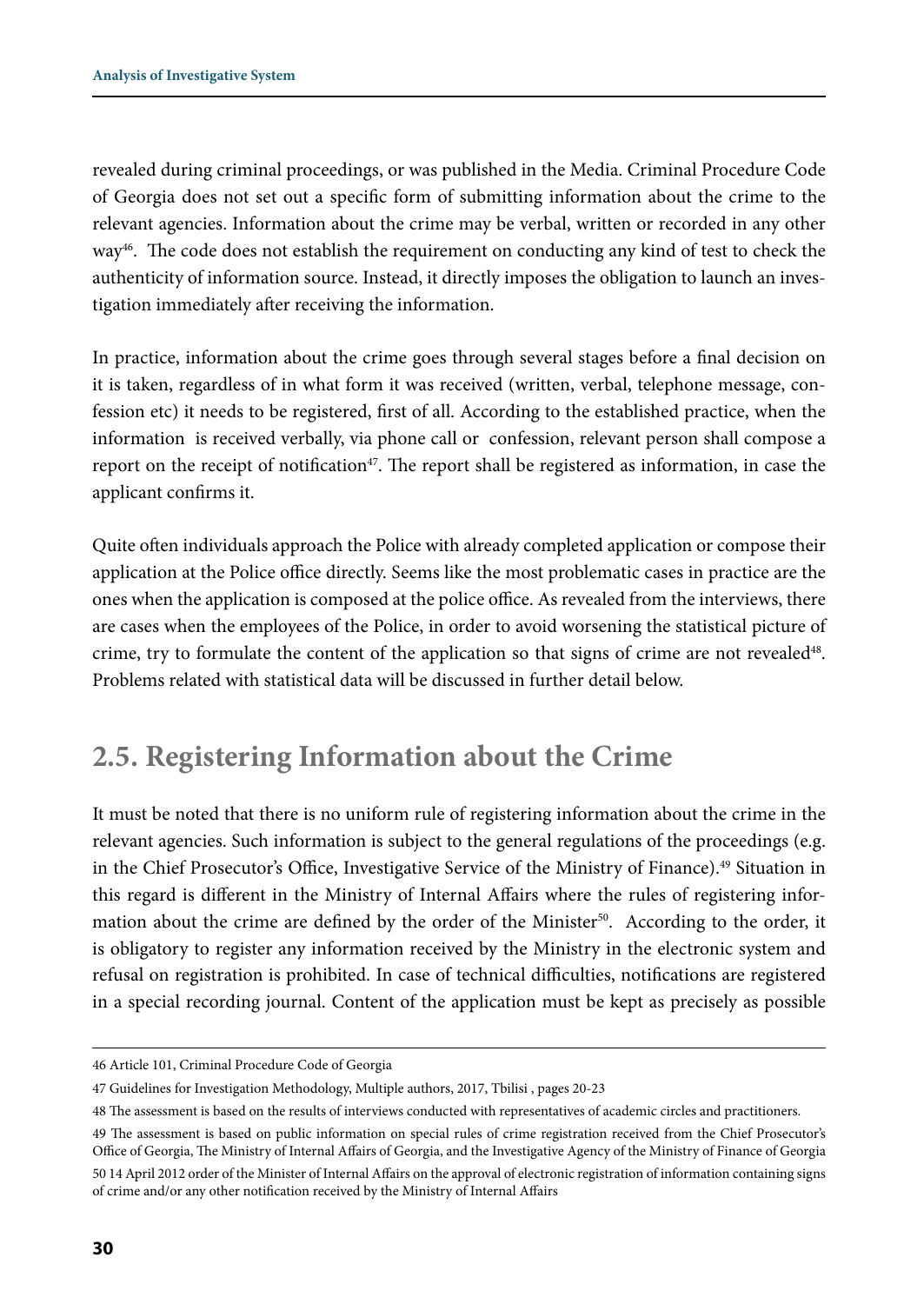during the registration and interpretation is not allowed. It is obligatory to record date and time for the receipt of the information. The order also defines the rules for redirecting the information via the system of document circulation. It also establishes the obligation to send the information on grave, particularly grave and resonant crimes to operational-rotation service of the Administration of the Ministry.

Despite the fact that the Ministry has uniform special procedure for registering the information about the crime, afore-mentioned regulation is still problematic in a number of ways: It is not obligatory to hand over the document confirming registration to the applicant. The authorized employee (on duty) is only obliged to hand over the registration card (date and number) to the applicant, if this has been requested by the applicant. The instruction lists prohibited cases (refusal of registration, interpreting the content of the application etc), however, in parallel to this, no special rule that would establish liability for violating rules of registering information/notification, has not been determined. Violation rules of information registration is not recorder as a separate paragraph, when processing disciplinary statistics. As, statistics are being processed by general norms, it becomes difficult to identify what was implied under improper performance of official duties – was it the violation of crime registration rules or other disciplinary misconduct. Such situation does not allow for transparency, public accessibility and control of statistics with regards to registering the received information.

Information about the crime, along with other type of information on which the relevant bodies shall start proceedings, requires special attention. By having a proper registration system, the State expresses its readiness to respond to any criminal act and thus protect individual and public interest. Nonexistence of special rules for registering the information in different agencies, excludes the possibility of effective internal and external control over the registration.

#### **2.6. Verifying Information about the Crime**

Launching investigation is the stage that follows crime registration. As opposite to criminal persecution, investigation stage is not entirely discretionary one and is exercised upon the received information about crime. The existence of imperative investigative obligation over the information about the crime cannot be assessed as a defect of the Procedure Code. Quite in contrary, investigative obligation, unlike investigative discretion, hinders the establishment of impunity culture in the state $51$ .

<sup>51</sup> Eileen Overbaugh, Human Trafficking: The Need for Federal Prosecution of Accused Traffickers, 39 Seton Hall L. Rev. 635, 641-42 (2009).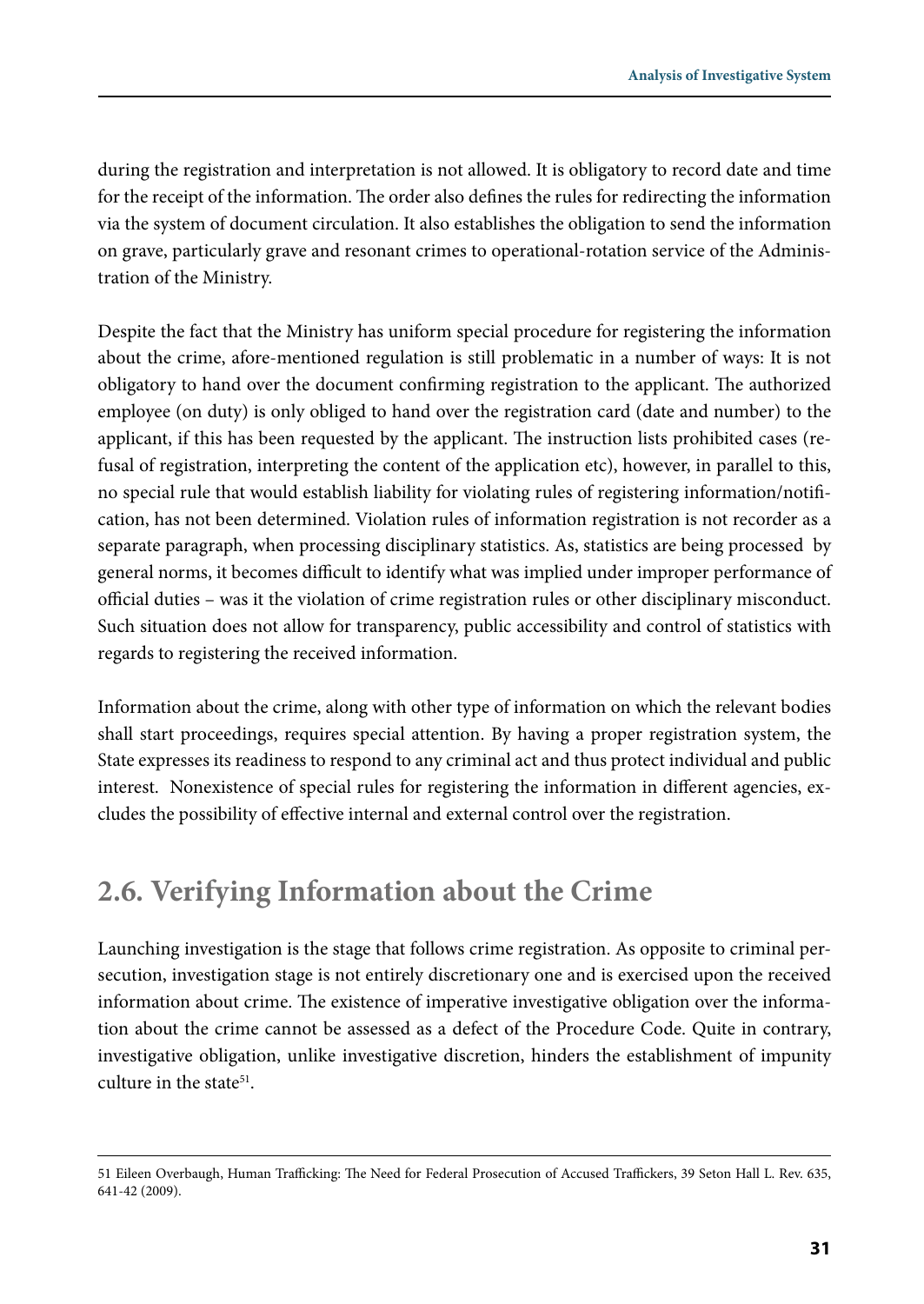As revealed from the interviews with practitioner lawyers, despite the imperative norms in the Criminal Procedure Code of Georgia, there is no concurring opinion between officials authorized to launch the investigation on whether the investigation shall start on the ground of any information about the crime. Information about the crime in sorted out by the investigative agencies in the following way:

- Information where crime presence is obvious;
- Disputable information where crime presence is not clear;
- Information indicating on the different type of legal or factual problem and does not include signs of crime<sup>52</sup>.

Despite the fact, that according to the Criminal Procedure Code, the only process following the information registration is the launch of investigation, cases of 'assessing' or 'verifying' the information before officially starting the investigation are familiar to the practice. Rules and standards of "preliminary assessment" are non-uniform. Investigator, as well as prosecutor are involved in the assessment of information about the crime; As a rule, three main decision are taken on the information about the crime: launching investigation (in case the criminal action is clearly revealed from the information), carrying out so called preliminary on the bases of the information (in the form of 'verification' in case the existence of crime signs in the action is debatable) and refusing to launch the investigation (in case the information does not indicate to criminal offenses and describes other types of factual circumstances or legal problems).

In this regard, information from which the criminal action is not obvious is particularly problematic. It turns out, that in such instances, relevant officials artificially refer to mechanisms established in parallel to the Criminal Procedure Code – to so called 'verification of information' via pre investigative actions. As previously mentioned, 'verification' is carried out in different ways, however, it clearly is not a procedural-legal tool and is not considered as an investigative action. 'Verification' stage is considered as a step preceding the investigation and its' results determine decision on whether to start or refuse the investigation process.

In practice there exist different methods of 'verification'. Relevant agencies often use the so called official inquiry, interviews, requesting additional information from interviewed persons etc. The interview is usually taken from the author of the information or from the person who actually received the information about the crime. Interview may be scheduled with other neutral parties, not directly involved in these facts.<sup>53</sup>

<sup>52</sup> The information is based on the results of interviews conducted with the representatives of academic circles and practitioners 53 The information is based on the results of interviews conducted with the representatives of academic circles and practitioners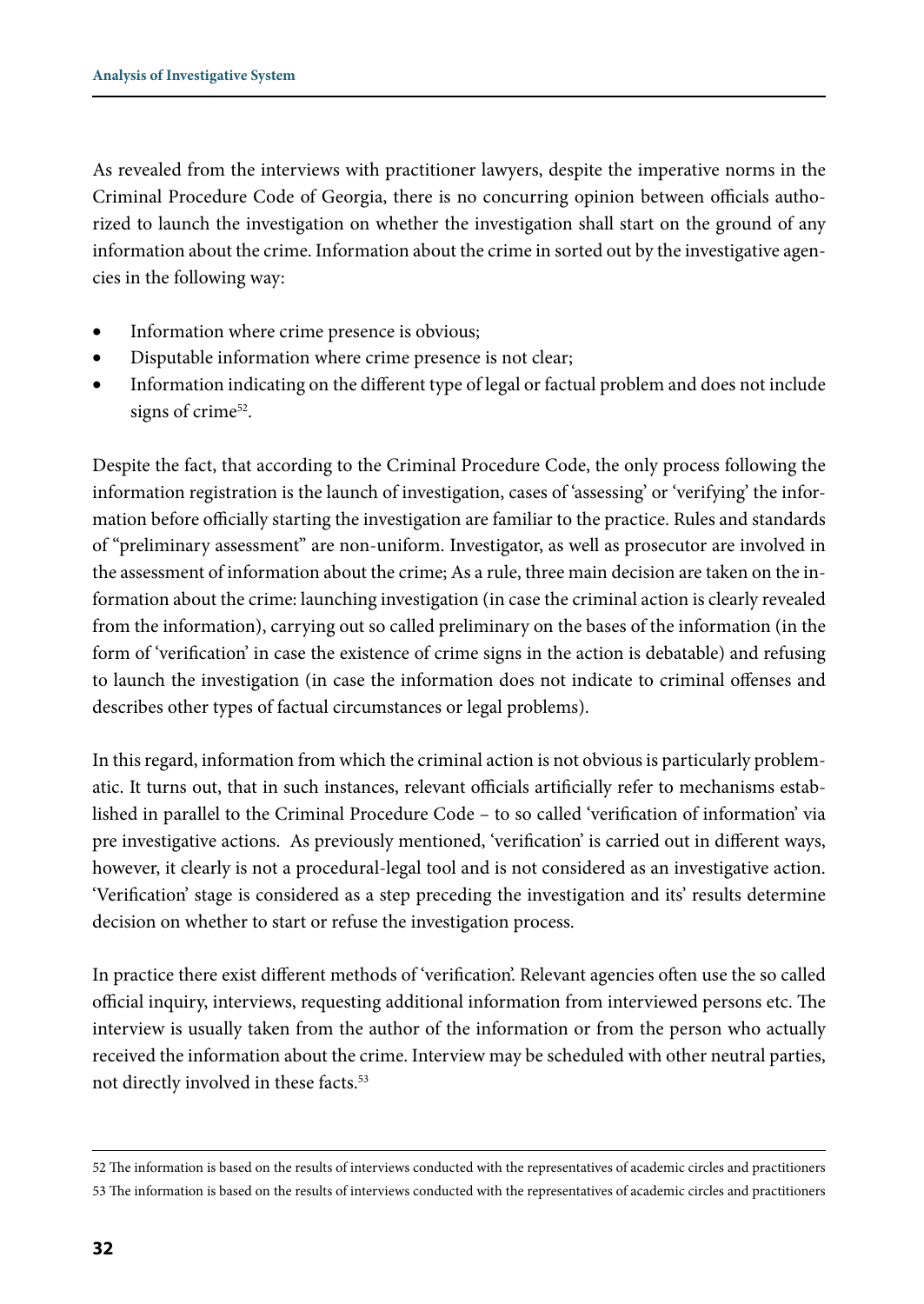It must be noted that such responses to the crime are not considered by the Criminal Procedure Code at all. Such practice, along with the fact that it does not coincide with the requirements of the Criminal Procedure Code, is also problematic in a sense that no warning is given on the imposition of criminal liability in case the false information is communicated. Defense rights are never explained to the person in this process. Mentioned measures are not limited in time either. Relevant officials are free to define desirable and effective method, time and duration of verification. The applicant does not have any procedural ability to control the proceeding of so called pre-investigative actions and receive information in a timely manner, on the application submitted by him.

Such approach increases risks of arbitrariness, refusal to start investigation or procrastination of investigation by relevant officials. The verification process requires significant effort. However, due to the fact that it is not carried out on the bases of norms set out by the Criminal Procedure Code, information obtained as a result of verification, does not have the value of proof. Accordingly, in case the investigation does start, the investigative agency has to repeat summons in order to frame information received by pre-investigative actions into the format of investigation.

#### **2.7. Influence of Crime Statistics**

In practice, the introduction or pre-investigative stage may have an intention to artificially influence crime statistics. Representatives of investigative agencies do not confirm the influence of crime statistics in any way, but they indicate that crime statistics should not be defining their activities. Statistics and cleared crime index were set as one of the main indicators of success for the management of Ministry for many years and this increased the influence of statistics on daily actitivities of policemen. Interviewed investigators declare that statistics should not be defining their activities<sup>54</sup>.

Influence of statistics on investigative stage is shared by the representatives of experts interviewed within the project. According to their position, factor of crime statistics largely determines activities of law enforcement agencies. In this picture, 'Good statistical' situation might as well be assessed as a job guarantee for the law enforcement officer. Under such circumstances it is difficult for the authorized individuals to act with honesty and not to respond to the relevant information in a pre-investigative manner, instead of an investigative one.<sup>55</sup> It becomes clear, that by non-procedural response to the information about the crime, law enforcement agencies are trying to study the situation without starting the investigation and thus, avoid worsening crime statistics.

<sup>54</sup> The information is based on the results of interviews conducted with investigators and prosecutors

<sup>55</sup> The information is based on the results of interviews conducted with the representatives of academic circles and practitioners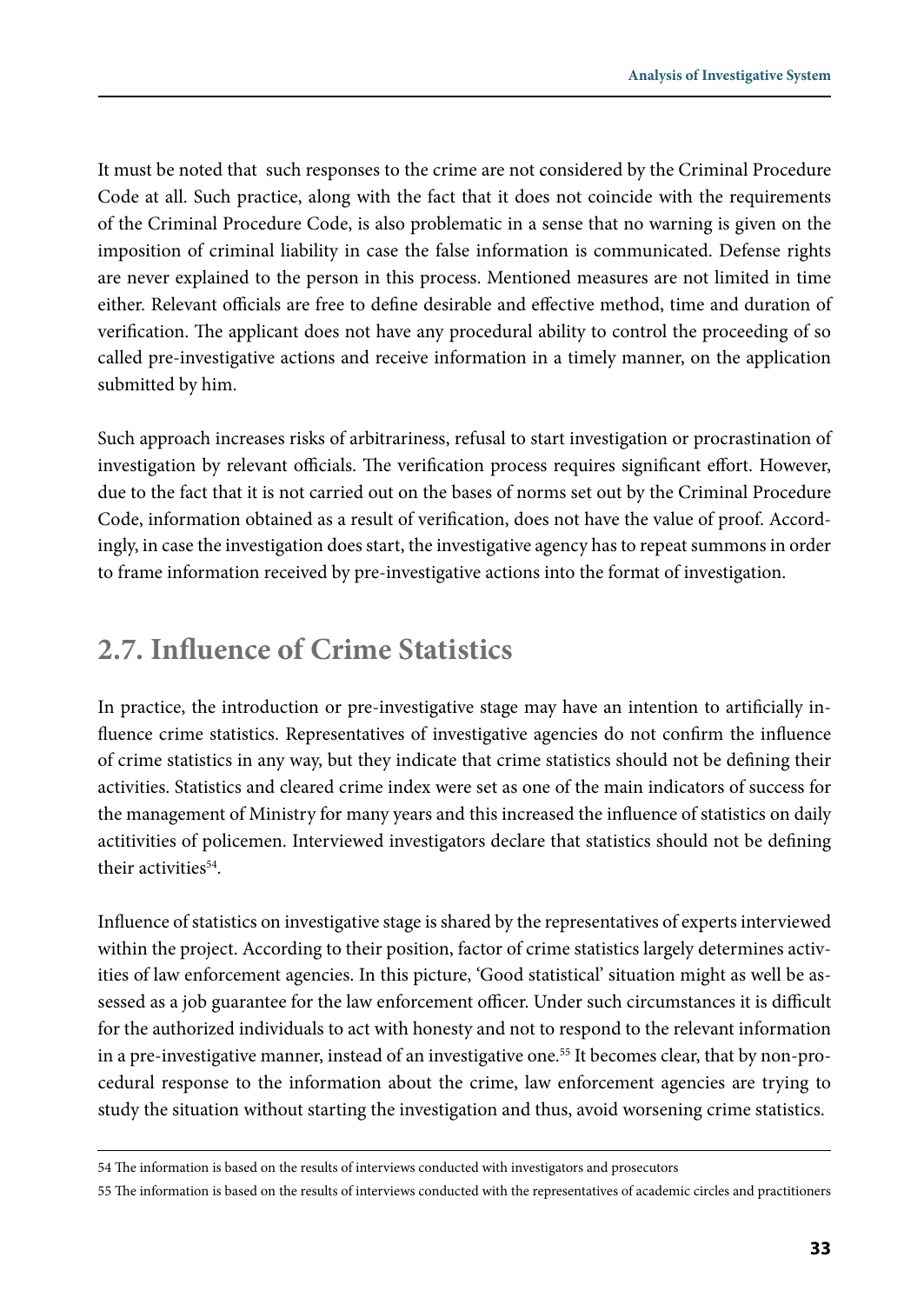Systematic analysis of the Criminal Procedure Code demonstrates that established practice of launching the investigation contradicts with requirements of the legislation. Obligation to launch an investigation on the bases of any information, is set out by article 105 of the Code as well. According to this norm, the investigation shall be terminated in case no action considered under Criminal code is established. It is clear that the Code requires to start an investigation to establish whether signs of crime in a specific action are well-founded or not. Investigation shall be terminated and/or criminal persecution shall not start/be terminated in case evidences obtained by the investigation does not ascertain the existence of crime.<sup>56</sup>

## **2.8. Informing Prosecutor and Applicant on Launching the Investigation**

According to the Criminal Procedure code, when information on the crime is received and the investigation is launched, the investigator becomes automatically obliged to immediately inform prosecutor. No uniform standard of informing the prosecutor about launching the investigation exists in practice. Obligatory indication of the Criminal Procedure Code to immediately inform the prosecutor can be interpreted differently. The Criminal Procedure Code does establish the necessity of informing, however, it never indicates what types of notification are sufficient procedural legal purposes.

With regards to receiving information about the crime and investigative response to this information, it is important to note that the initial edition of Criminal Procedure Code included control mechanisms for responding to mentioned information. More precisely, the investigator/ prosecutor was obliged to inform the applicant on launching the investigation within 3 days of launching the investigation<sup>57</sup>.

Current edition of the Code only foresees the possibilty for the applicant to receive written notification confirming the receipt of the information<sup>58</sup>. However, this provision is not of obligatory character for relevant agencies<sup>59</sup> and it becomes subject to their preferences. The problem is not fully solved by the fact that the victim has the right to receive information about the proceedings of the crime $60$ , as a person who delivered the information is not always granted a status of victim.

<sup>56</sup> Commentary to the Criminal Procedure Code, plural authors, Tbilisi, 2015, page 337

<sup>57</sup> Refer to Article 100, Criminal Procedure Code of Georgia (Edition before the amendments of 7 December, 2010, N3891)

<sup>58</sup> Article 101, Criminal Procedure Code of Georgia

<sup>59</sup> Ibid:Part21

<sup>60</sup> Article 57, Criminal Procedure Code of Georgia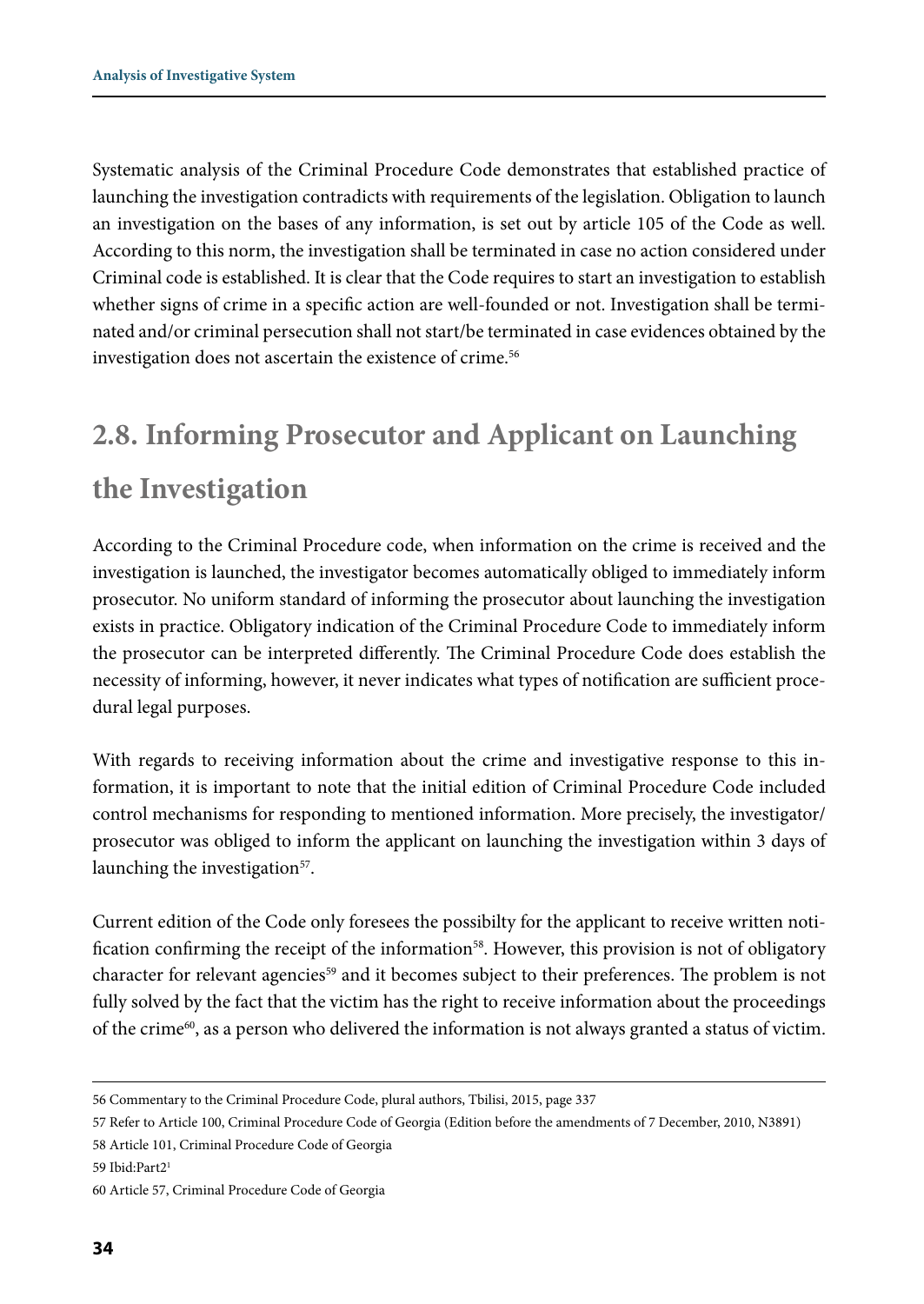#### **Recommendations**

To sum up, non-existence of a clear boundary between investigative and non-investigative stages represents a severe problem of the legislation. So do criminal intensity of preventive measures and risks of them being transferred into investigative stage, as well as artificially established pre-investigative stage, that does not even comply with legislative regulations, situation on crime statistics and its influence on procedural stages.

In order to eliminate mentioned deficiencies, the following is recommended.

- Regulations of the Law on Georgia on Police shall be redefined so that they could only be used for preventive purposes, so that reacting to already committed crime may only be possible via investigative actions in the frame of Criminal Procedure Code of Georgia;
- In order to avoid parallel mechanism to the investigation, the Law on Operative investigative actions" shall be annulled. Mechanisms of investigative effect existing in it, as well as measures of criminal justice intensity, envisaged by the Law on Police shall be subject to investigative actions under the Criminal Procedure Code of Georgia;
- It is important to abolish so called pre-investigative period and relevant bodies to launch the investigation immediately after receiving the information about crime, within the frames of Procedure Code and only by the established order;
- Every investigative body shall implement special rule for registering the information on the crime. The rule, along with instruction on registration, shall define mechanisms for controlling registration process, functions of controlling department, and appropriate liability measures for violating registration rules;
- The Criminal Procedure Code of Georgia shall make it obligatory for the relevant bodies to issue written notice to the applicant on the receipt of the information on crime;
- When assessing activities of a specific investigative body or official, crime statistics shall not be the only factor taken into consideration, as this in the end causes an issue of correct processing of crime registration and statistics;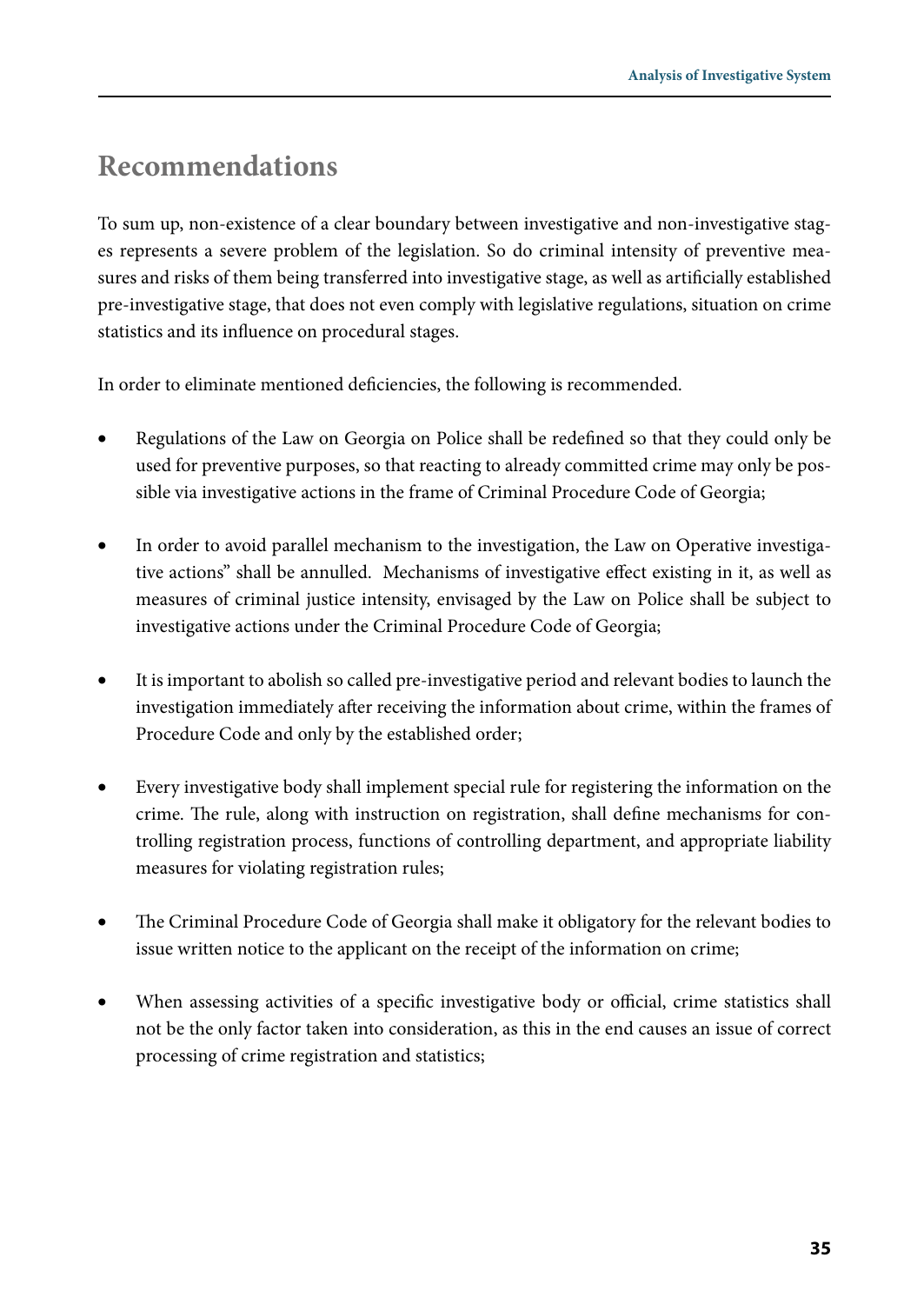## **3. Investigation and the Process of Obtaining Evidence**

#### **3.1. Introduction**

According to the Criminal Procedure Code, the State, unlike for criminal persecution cases, does not have a full monopoly over the investigation. Within the scopes of adversarial process, the parties, in order to be placed in equal conditions in the investigation, shall have an opportunity to obtain and exchange evidence. This model somehow limits the State's sole authority over criminal jurisdiction and this strengthens chances of the difense side to independently obtain evidence $61$ . The existing Criminal Procedure Code is based on basic principles on Adversarial system, however, it does not fully ensure the establishment of these principles. Equal investigative authorities of the parties, prosecutors board monitoring role over the investigation and impartial, full and thorough investigation guarantees, accordingly, are all problematic within the scope of the Code.

Initial edition of the Criminal Procedure Code contained important amendments to make the general principle of adversariality affectively work in practice. Provisions that innovated regulations of investigation and rules for carrying out specific investigative measures are particularly interesting: Firsts of all, operative-investigative actions were transformed to investigative actions. One of the main purposes of this amendment was to establish judicial control of same level over the activities that in their intensity did not differ from investigative actions and were potential causes of interference info personal life (e.g. secret eavesdropping, visual control, conspiracy  $etc).<sup>62</sup>$ 

Unfortunately, afore-mentioned legislative amendment was annulled before it actually came into force: According to transitional provisions of the Criminal Procedure Code established in 2009, the chapter on secret investigative measures would become active in April of 2011 and the law on operative-investigative actions remained into force before then.<sup>63</sup> However, by amendments of 24 September 2010, the parliament of Georgia, without any justification took out provisions on secret investigative actions from the Criminal Procedure Code, together with the indication on the annulment of the Law on Operative-investigative actions.<sup>64</sup>

<sup>61</sup> European Journal on Criminal Policy and Research, pp.203-224, pp.204-207

<sup>62</sup> Refer to the explanatory card of the legislation, 'a', 'c'

<sup>63</sup> The Procedure Code also included the indication that the chapter on secret investigative actions would have a temporary nature and the Minister of Justice would prepare new legislation, regulating secret investigative actions in a new manner 64 Georgian Young Lawyers' Association, Gaps and Recommendations in Criminal Justice, 2012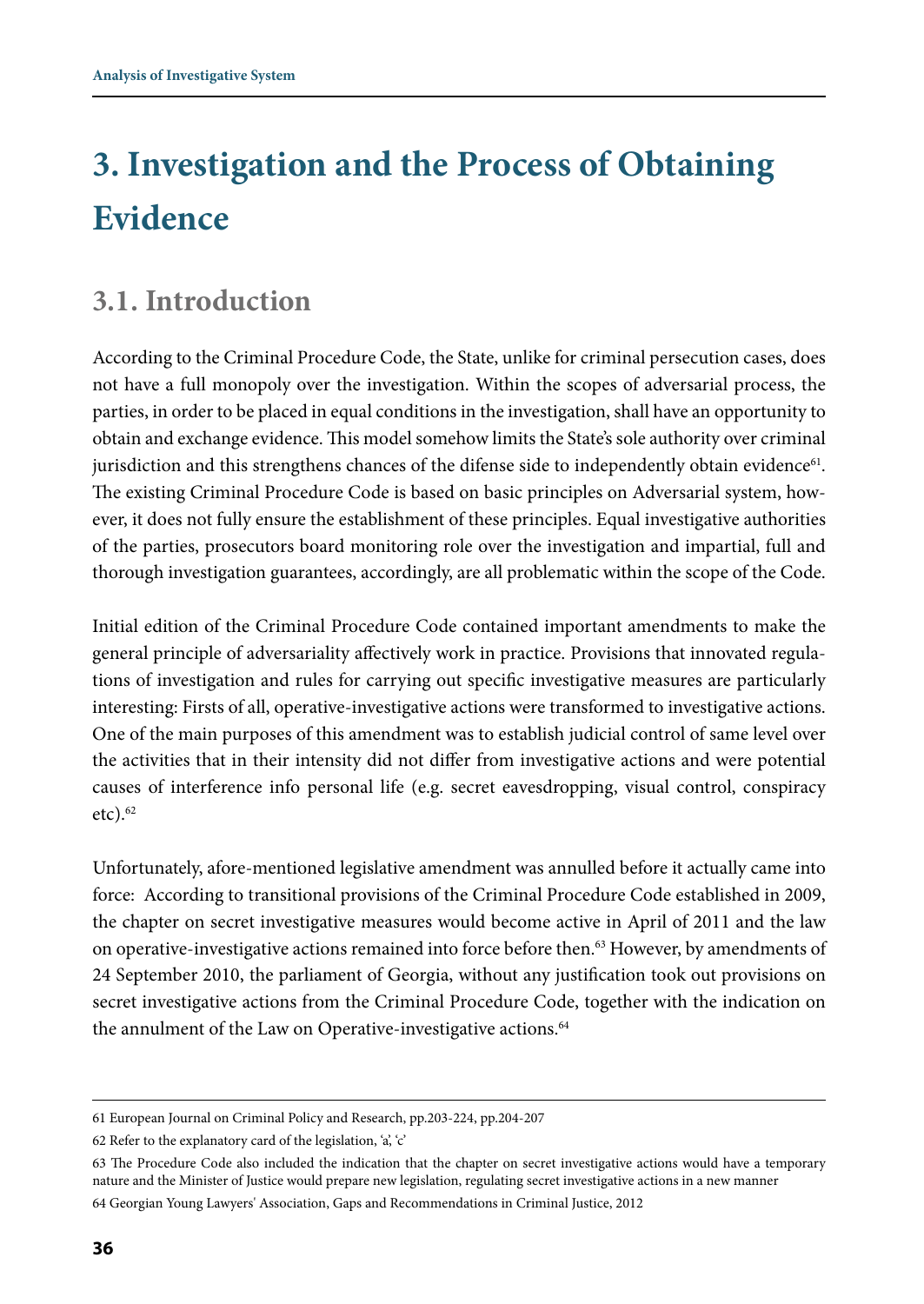Later, by the amendments of 1 August,  $2014$ ,<sup>65</sup> several measures from the Law on Operative-Investigative activities<sup>66</sup> were moved to the Criminal Procedure Code and became subject to Prosecutorial control. However, the mentioned reform was not systematic and the Law on Operative-Investigative actions is still in force, enabling specific measures to be carried out for the purposes of investigation, without being subject to relevant procedural standards.

By the Criminal Procedure Code of 2009, Scopes of Prosecutorial control over the investigation were expanded and independent action area for the investigator was partly limited. More precisely, the investigator became fully dependent on the management of the prosecutor overseeing his case, and prosecutor was defined as a decision maker on every investigative measure, subject to court approval. Such unequal distribution of authorities between the investigator and prosecutor is not characteristic to the adversarial model, in general. It is noteworthy, that according to the existing legislation, Investigator represents the prosecution. Thus, it becomes difficult to trust that the investigator will carry out investigation in a thorough, full and impartial manner.

This part of the research includes legislative analysis of specific investigative actions, assessment of the level of involvement of the prosecutor in the investigative stage and its comparison to classical adversarial systems. Analysis of problems related to full and objective investigation and monitoring authorities of the investigator will also be presented.

#### **3.2. Status of a Prosecutor and Level of His Involvement**

#### **in Investigative Measures**

Institutional and operational separation of agencies carrying out investigative and prosecutorial functions is of crucial importance in limiting administrative and material resources of the State in the investigation process. In order to achieve this it is important for the legislation to clearly define statuses of prosecutor and investigator, their institutional objectives and establish specific structural barriers between them – mechanism of checking and verification.

The Georgian legislation, at one glance, clearly defines the status of a prosecutor and grants him exclusive function of criminal persecution. In other words, according to the Criminal Procedure Code, The Prosecutor's Office is the only prosecuting authority in the country. For the execution

<sup>65 1</sup> August 2014 Law on amendments to the Criminal Procedure Code: https://matsne.gov.ge/ka/document/ view/2457218#DOCUMENT:1

<sup>66</sup> Eavesdropping and recording of telephone conversation; removal and fixation of the information from the communications channel, control over post deliveries, secret video and audio recordings, filming and photo shoots, electronic surveillance procedures (Article 1431, Criminal Procedure Code of Georgia)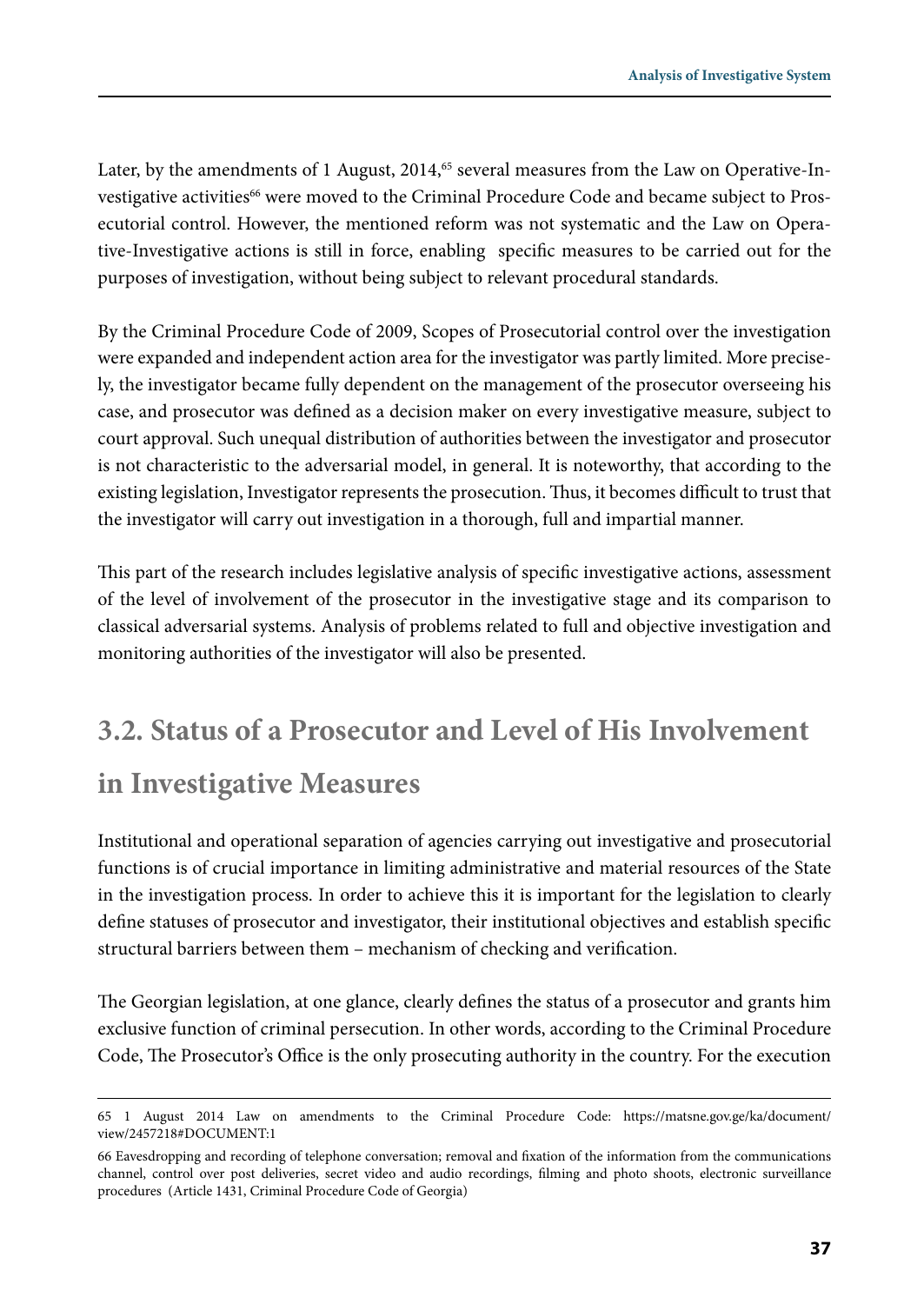of mentioned function, the Prosecutor's office is equipped with procedural oversight authority over the investigation, along with other tools.<sup>67</sup>

Prosecutor is an active subject involved in the investigation stage, and gets involved in the investigation from the initial stage<sup>68</sup>. Involvement of a prosecutor in the investigation is expressed by giving mandatory instructions to the investigator, assign criminal case to a specific investigator, by following requirements of Investigative Jurisdiction, or seizing a case from the investigator; the prosecutor is also authorized to get directly involved in the investigation or to carry it out on his own with a status of an investigator. He has unlimited authority to review case materials or the entire case and to seize the investigation in specific instances<sup>69</sup>.

The Criminal Procedure Code also establishes Prosecutor's obligatory participation in several investigative masures and procedural activities. Only the prosecutor is authorized to appeal to the court to request approval on such investigative or procedural measures that limit constitutional rights and freedoms of an individual<sup>70</sup>. The list of such measures is quite broad and it includes search seizure, secret investigative measures, mandatory interrogation of witnesses etc.

Unlike the prosecutor, the investigator is not authorized to take independent decisions on investigative measures of the same type. If taken into consideration how important the listed investigative measures are for the thorough review of cases, it can be concluded, that the investigator is fully dependant on the prosecutor In the investigation process.

With regards to obtaining evidence in practice, this process is different in various investigative agencies. As a rule, planning the process of obtaining evidence as well as basic investigative actions are carried out by the involvement of the prosecutor. Investigation process is most frequently defined by the prosecutor, taking investigator's opinions into consideration. Active involvement of prosecutors is also caused by the fact that in number of cases investigators try to avoid the responsibility, which might be caused by the problem of their qualifications<sup>71</sup>. In some investigative bodies, however, (investigative service of the Ministry of Finance), investigator is the one who draws strategy for obtaining evidence and obtains the evidence too, through the communication with the prosecutor.

It is noteworthy that investigators are more independent in the cases of more simple category and prosecutor's involvements in there is also comperatively low. Qualification problem stands out

70 Article 112, Criminal Procedure Code of Georgia

<sup>67</sup> Article 32, Criminal Procedure Code of Georgia

<sup>68</sup> Article 100, Criminal Procedure Code of Georgia

<sup>69</sup> Article 33, Criminal Procedure Code of Georgia.

<sup>71</sup> The information is based on the results of research interviews conducted with the representatives of academic circles and practitioners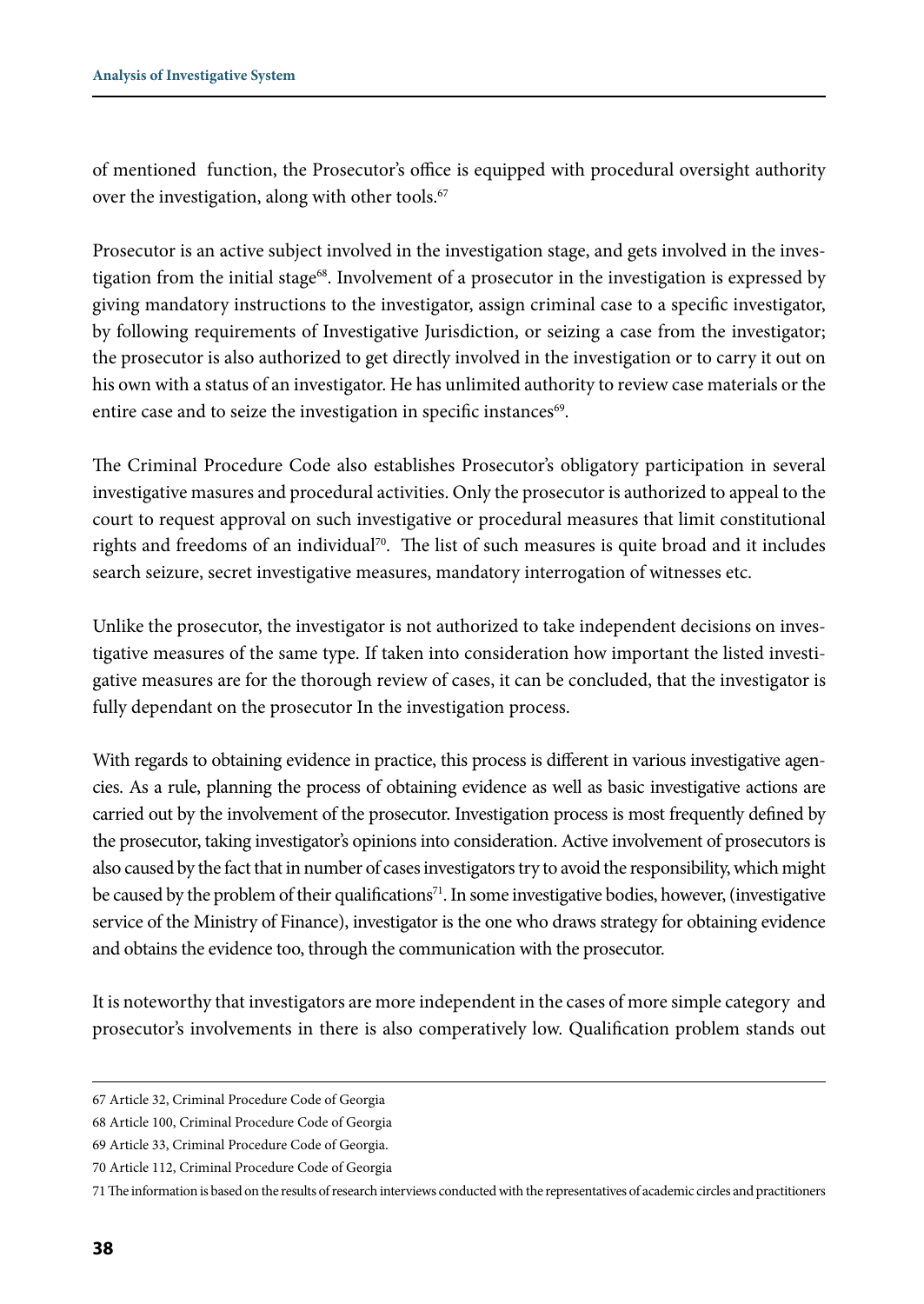while investigating some crimes of a specific nature – when a legal case contains not only criminal but adjoining, sectoral characteristics too. E.g. in case of fraud, when equal qualifications are required in criminal and civil laws. The issue is intensified by the fact that no specialized investigative bodies, oriented on specific cases, exist in the country<sup>72</sup>.

As made obvious by the above stipulations, scopes of procedural oversight of the prosecutor are too broad and include every important aspect of the investigation. Under such conditions, questions on the status of the prosecutor naturally arise – shall the prosecutor be leading the investigation, or shall there be an external party monitoring him in the process in the sense of legitimacy and effectiveness.

It shall be noted that in classic adversarial model, prosecutor has more limited investigative authorities. Legislations of some countries<sup>73</sup> only grant the authority of electronic surveillance or execution fo secret investigative actions to the prosecutor in exceptional cases<sup>74</sup>. Countries of common law are characterized by strict separation of the prosecutor from the investigation process. Unlike Georgian legislation, legislations of England, Wales and US, prosecutors do not exercise any investigative powers at all in either jurisdiction and have no authority whatsoever to identify an investigative strategy or to initiate the implementation of specific investigative actions. These are matters entirely and exclusively within the discretion of the investigative bodies. The prosecutor's involvement in investigation stage may be merely advisory Outcomes of consultation only have a recommendational character and, thus, are not obligatory for the investigative agency<sup>75</sup>.

In these coutries discretion to start an investigation is only granted to the Police, which is not considered as a prosecution and has an authorityfully lead the investigation. Accordingly, liability for investigation of any case is distributed not between the investigator and prosecutor but within the investigative agency itself, between the direct investigator of the case and a superior investigator<sup>76</sup>. The investigative agency is responsible for ensuring the safety of victims and obtaining evidence, independently from the prosecutor's office<sup>77</sup>.

<sup>72</sup> The information is based on the results of research interviews conducted with the representatives of academic circles and practitioners

<sup>73</sup> The US legislation is familiar with the involvement of prosecutor in the stage of investigation, at a federal level, for some instances

<sup>74</sup> AMERICAN BAR ASSOCIATION (2013). ABA Standards for Criminal Justice (Third Edition). Prosecutorial Investigations. Washington, American Bar Association., p.1

<sup>75</sup> JACKSON, R. H. (1940). The Federal Prosecutor. 3(5) Journal of Criminal Law and Criminology, pp.3-6., p.3

<sup>76</sup> Criminal Procedure and Investigations Act 1996 (section 23(1)) Code of Practice, s.3(i).

<sup>77</sup> Harris, D. (2012). The Interaction and Relationship Between Prosecutors and Police Officers in the United States, and how this Affects Police Reform Efforts. Luna, E., Wade, M. and Bojańczyk, A. The Prosecutor in Transnational Perspective. New York, Oxford University Press: 54-66, pp.57.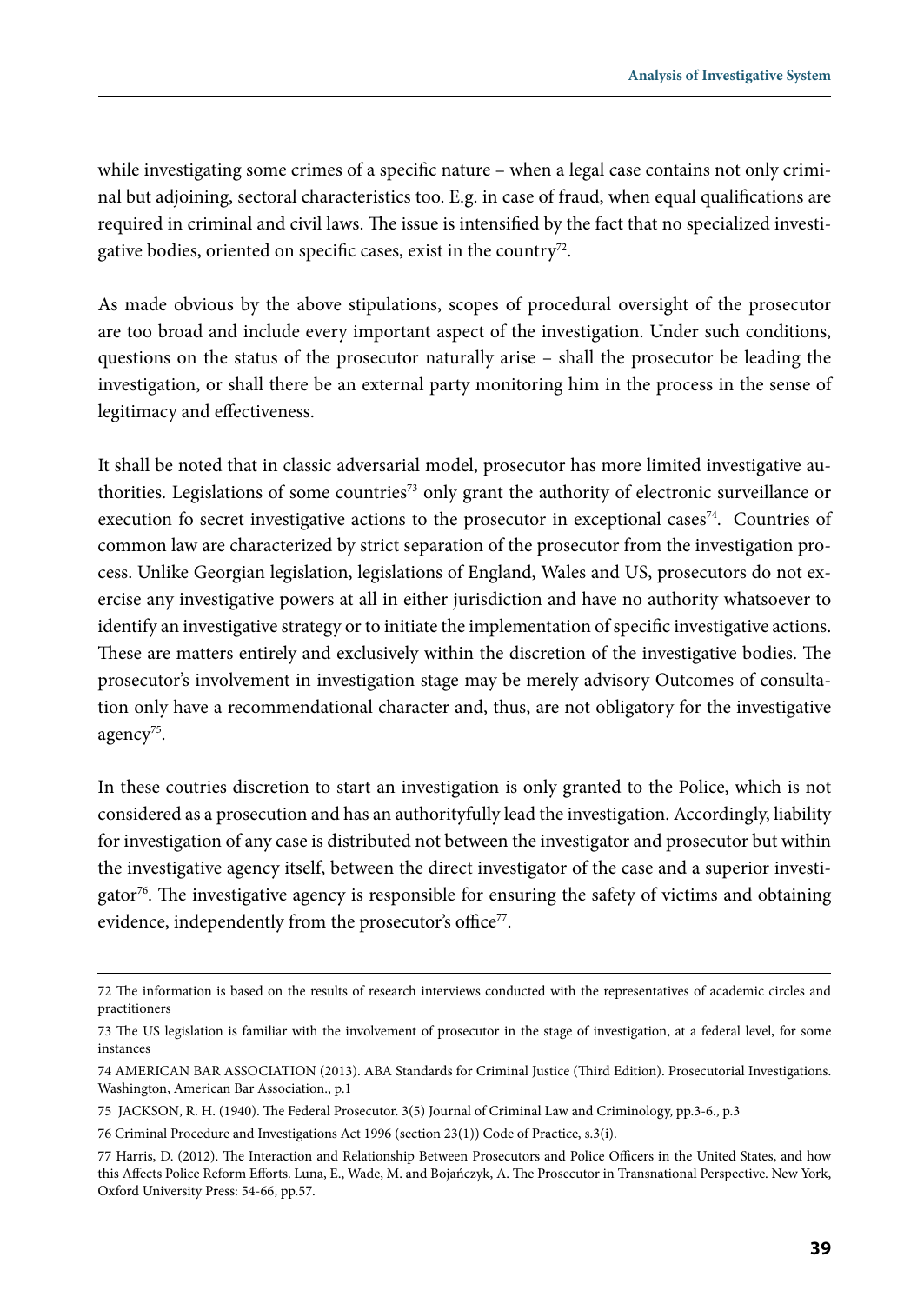## **3.3. Procedural Guarantees for Carrying out thorough, Full and Impartial Investigation**

Provisions of the Criminal Procedure Code are contradictory in identifying investigator's status and authorities during the investigation as well. The investigator is granted a status of a party (prosecution), on the one hand, and is obliged to conduct investigation in a full, thorough and impartial manner, on the other hand.<sup>78</sup> The latter obligation takes the investigator out from the position of the prosecution. The investigator shall not act only for the effective criminal persecution at a later stage, but shall study every important circumstance of the case in a thorough, full and impartial manner and make is possible to obtain beneficial evidence for both parties.

In order for the investigation to be carried out fully, thoroughly and objectively, it is important for the legislation to ensure operational independence of the investigator, expressed in the definition of the status of the investigator in the first place. As it has been mentioned already, the existing Criminal Procedure Code, unlike the older edition, perceives investigator as prosecution party<sup>79</sup>.

Contradictory provisions in the Criminal Procedure Code with regards to the status and role of the investigator, as well as prosecutor's active oversight in the process, make executing the obligation of full, thorough and impartial investigation in practice, impossible. Existing edition of the Code cannot ensure functional independence of the Investigator from the prosecutor, and this effects the level of impartiality of the investigation at the end.

Status of the Head of Investigative Service in the investigation process is also problematic. He is not considered as a subject of investigation, by the existing Criminal Procedure Code. However, in practice, heads of investigative services play an important role in the process of Investigation. Interviews with prosecutors and investigators have demonstrated that the involvement of the head of Investigative body in the investigation process is different in various agencies. Head of investigative services of the Ministry of Internal affairs – head of Police or his deputy – mainly participates in handling administrative issues such as ensuring movement of the investigator and other technical questions. However, there are cases, where the head gets involved in the contextual part as well. E.g. participates in defining strategy and tactics of an investigative measures directly.

Contextual involvement of the head of the agency in the investigation process might not have the permanent character but it depends on the category and significance of the crime to be investigated. For instance, in cases of assassination, heads are more actively involve than in other types of

<sup>78</sup> Article 37, part 2, Criminal Procedure Code of Georgia

<sup>79</sup> Article 3, part 6, Criminal Procedure Code of Georgia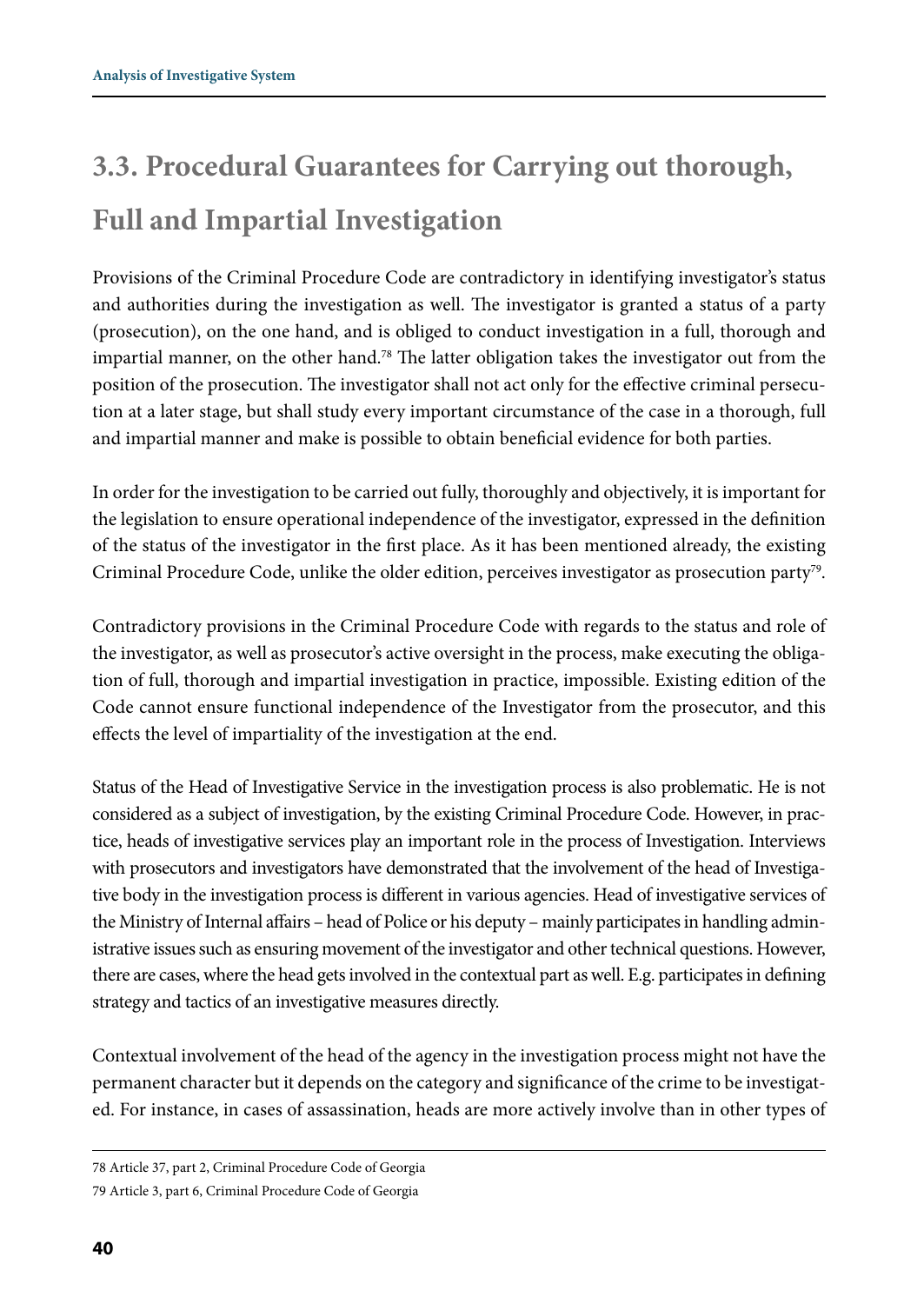cases. The Investigative Service of The Ministry of Finance has a mechanism of periodic reporting to the head that may be followed by additional commands from the manager<sup>80</sup>.

It is straightforward that the Head of the Investigative Service plays an important role in the practice and can directly participate in the investigation process as well. The fact that this issue is not regulated by the legislation at all, increases risks of developing non-uniform practices and taking arbitrary decisions by the Head of the Service.

In coutries of classical adversarial model, where investigative bodies are strictly distant functionally and institutionally<sup>81</sup>, Investigator enjoys maximum independence at the investigation stage. These countries are not familiar with the practice of granting the status of prosecution party to the investigator. Thus, it is logical, that unlike in Georgia, the investigator is equally obliged to obtain convictional and equittal evidence $82$ . Therefore, it is crucially important investigator to have the obligation to collect exculpatory as well as inculpatory evidence.

#### **3.4. Disclosing Evidence with the Parties**

Together with objective investigation, disclosing evidence and its availability for another party is of particular importance to the adversarial process. The Criminal Procedure Code obliges both parties to satisfy each other's request on sharing the information that is intended to be submitted to the court as an evidence, at any stage of criminal proceedings<sup>83</sup>. The Criminal Procedure Code also obliges the prosecution to ensure the provision of existing acquittal evidence to the defense party.

In this case it becomes problematic that there are no effective legal impact mechanisms for the violation of procedural obligation for disclosing evidence. The only legal consequence of not exchanging information (including acquittal) to the defendant is that the prosecutor is not able to present such information at the court<sup>84</sup>.

As conducted individual interviews highlighted the issue is problematic in practice as well. In most cases, procedural legal guarantees for disclosing evidence are assessed differently in practice. According to one approach, the prosecution party is not obliged to obtain acquittal evidence. However, if such evidence is obtained in any case, unconditional obligation of passing such evi-

<sup>80</sup> The discussion is based on the results of research interviews conducted with the representatives of academic circles and practitioners

<sup>81</sup> European Journal on Criminal Policy and Research, pp.203-224, pp.204-207.

<sup>82</sup> Criminal Procedure and Investigations Act 1996 (section 23(1)) Code of Practice, paragraph 3(5)

<sup>83</sup> Article 83, part 2, Criminal Procedure Code of Georgia

<sup>84</sup> Same as above, part 3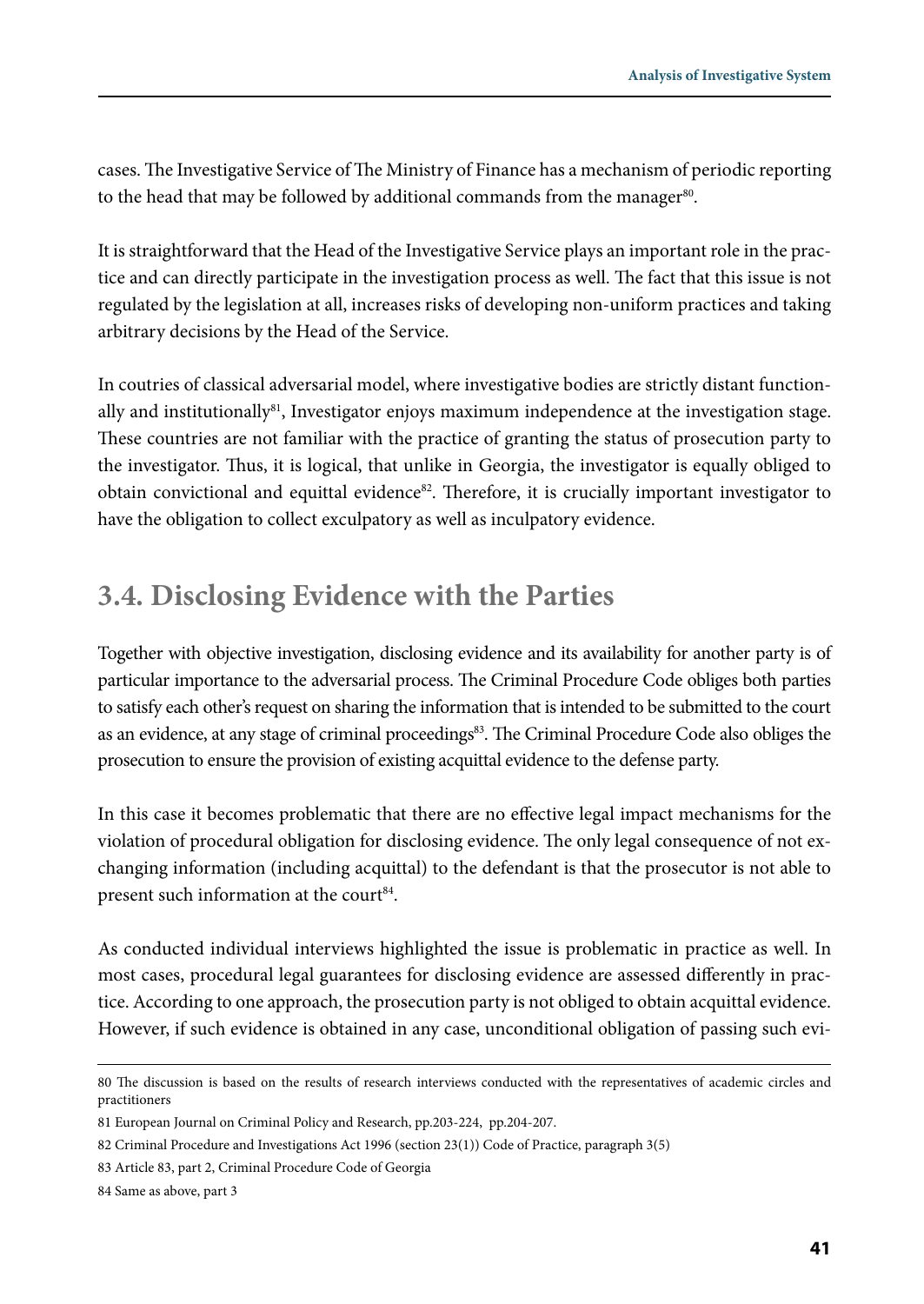dence to the defense party is imposed. Prosecutor's authority to not present acquittal evidence at the court is also assessed as problematic<sup>85</sup>.

Unlike Georgia, other countries of adversarial model, norms for obtaining and disclosing evidence, as well as related liabilities are strictly defined by the legislation. For instance, according to the legislation of England and Wales, the investigator, as an independent party, is liable to obtain convictional as well as acquittal evidence. Exchange of evidence is mainly the function of Prosecution<sup>86</sup> and investigator is not involved in this process. Federal legislation of the United States obliges the prosecutor to make timely disclosure to the defence at the earliest feasible opportunity, of the existence of all evidence or information which tends to negate the guilt of the accused or mitigate the offense charged or which would tend to reduce the punishment of the accused.

At federal as well as local levels in the US, the Prosecutors office is obliged to ensure the availability of even minor acquittal evidence to the defense party. Clearly, the question as to what is "material either to guilt or punishment" is a complex one and some states have simply adopted an "open file" policy to enable the defence to have full disclosure<sup>87</sup>. Other countries of adversarial model, unlike Georgia, has also established strict legal consequences for violation the rule of exchanging evidence. E.g. according to the procedure legislation of England and Wales, failure to disclose such evidence will result in the court ordering a prosecution to be discontinued or a conviction to be overturned<sup>88</sup>.

## **3.5. Scopes and Objectives of Procedural Oversight over the Investigation**

According to the Criminal Procedure Code, the prosecutor is an individual equipped with the exclusive authority of criminal persecution. In order to carry out this function effectively he is in charge of procedural oversight over the investigation. Effective investigation is a necessary precondition for criminal persecution, thus, it is logical that the intention of supervision over the investigation is related to better execution of criminal persecution and not to ensuring the impartiality of the investigative process.

<sup>85</sup> The discussion is based on the results of research interviews conducted with the representatives of academic circles and practitioners

<sup>86</sup> Criminal Procedure and Investigations Act 1996 (section 23(1)) Code of Practice, paragraph 3(5).

<sup>87</sup> Siegel, D. M. (2014). An Introduction to Exculpatory Evidence Under US Law for the Uzbek Prosecutor. Boston Research Paper No. 15-06, p.7

<sup>88</sup> The Police and Criminal Evidence Act 1984, Code C, para. 11.1A. See https://www.gov.uk/guidance/police-and-criminalevidence-act1984-pace-codes-of-practice, accessed 14th February 2018.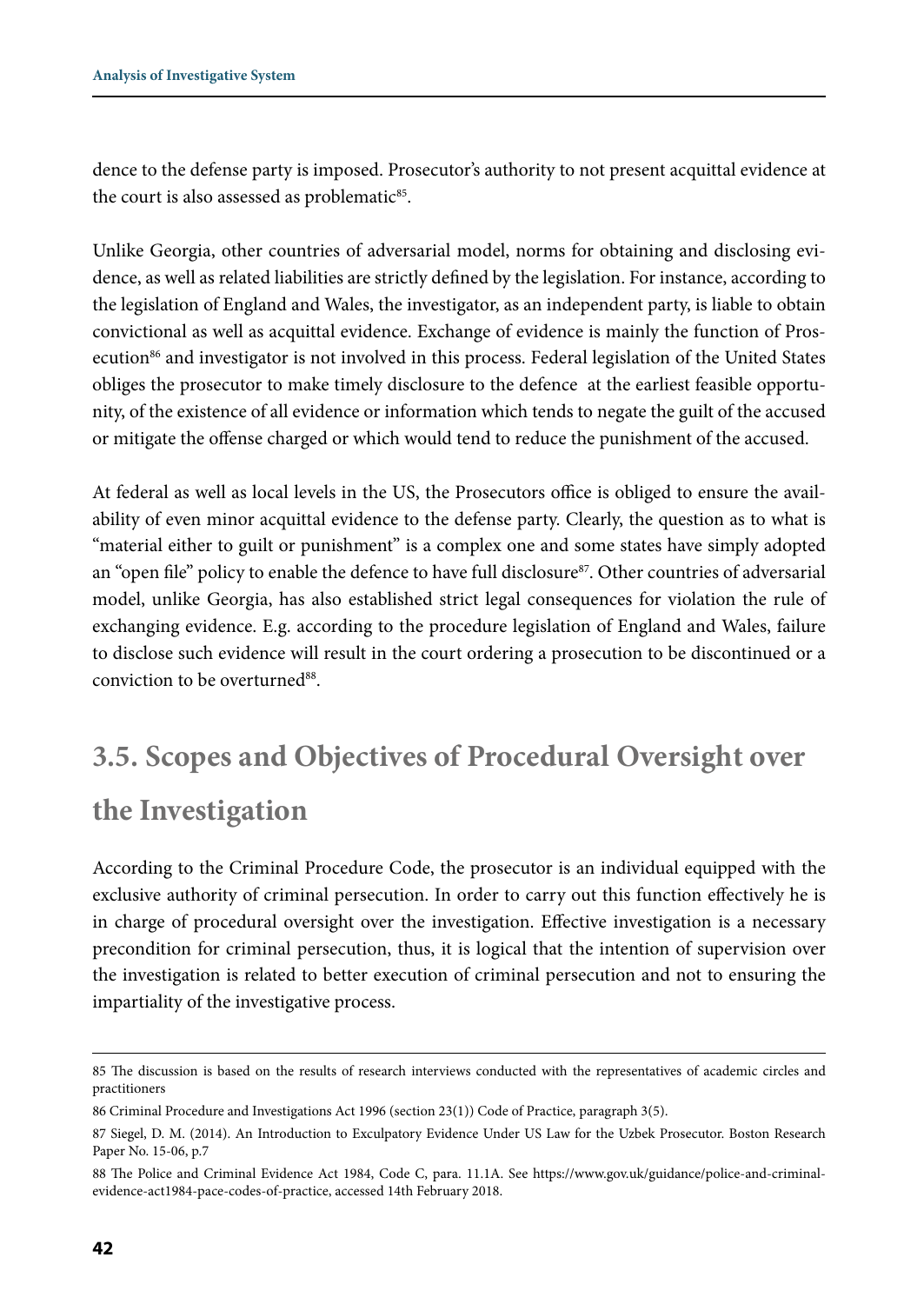It is not debatable that the prosecutor, taking his obligations into account, cannot remain as a neutral figure in the process of investigation and his main priority will always be to obtain evidence favourable for the prosecution. Based on the fact that the prosecutor is a party in criminal proceedings,<sup>89</sup> his procedural oversight over the investigation shall have a limited character and his involvement in the investigative process in general should be minimized. However, as mentioned previously, the practice has demonstrated quite a contradictory conditions, as the involvement of the prosecutor in the process of investigation is basically unlimited.

More precisely, prosecutors oversight role is expressed in different ways in the course of the investigation. In this context, one of the most significant functions of the prosecutor, as of the procedural leader of the investigation, is to annul decision taken by the investigator. The prosecutor is also entitled to review the complaint on investigator's actions and decisions as well as to periodically request materials of criminal case<sup>90</sup>. Despite the afore-mentioned procedural interventions in investigative actions, the Criminal Procedure Code also enables the prosecutor to, by following the Investigative Jurisdiction, transfer a case from specific investigator and to different one<sup>91</sup>.

The only prosedural leverage that the investigator has when communicating with the prosecutor, is the right to refuse executing the commands of the latter, in which case the investigator shall present the case and his opinions in writing to the superior prosecutor. The superior prosecutor in such case annuls the command of a subordinate prosecutor or transfers the command to other investigator for execution<sup>92</sup>. This mechanism cannot be considered as impartiality and objectiveness guarantee of the investigation as it only allows for the possibility of 'negative decision' – seizing individual from the case or annulling the command<sup>93</sup>. Interviews with practicing investigators and prosecutors have demonstrated that they never refer to mentioned legal leverage and any disagreement between the prosecutor and investigator is always settled via internal communication.

Another significant element of procedural oversight is the control over the lawfulness of investigators actions. According to the legislation,<sup>94</sup> investigators actions related to the investigation of criminal case are objected before the superior prosecutor, however this loses the point in practice, since the prosecutor is the main decision maker on important circumstances of the investigation. At the same time, the interviews have revealed that investigators, in most cases, undergo consultations regarding the strategy of investigation as well as before actually conducting specific investigative activities. Thus, according to the current situation, decisions/actions that are

<sup>89</sup> Article 3, part 6, Criminal Procedure Code of Georgia

<sup>90</sup> Article 33, Criminal Procedure Code of Georgia

<sup>91</sup> Same as above, part 6, point 'a'

<sup>92</sup> Article 37, part 3, Criminal Procedure Code of Georgia

<sup>93</sup> The Human Rights Education and Monitoring Center (EMC), 'Politics of Invisible Power' 2015, page 54

<sup>94</sup> Article 33, part 6, subparagraph 'h', Criminal Procedure Code of Georgia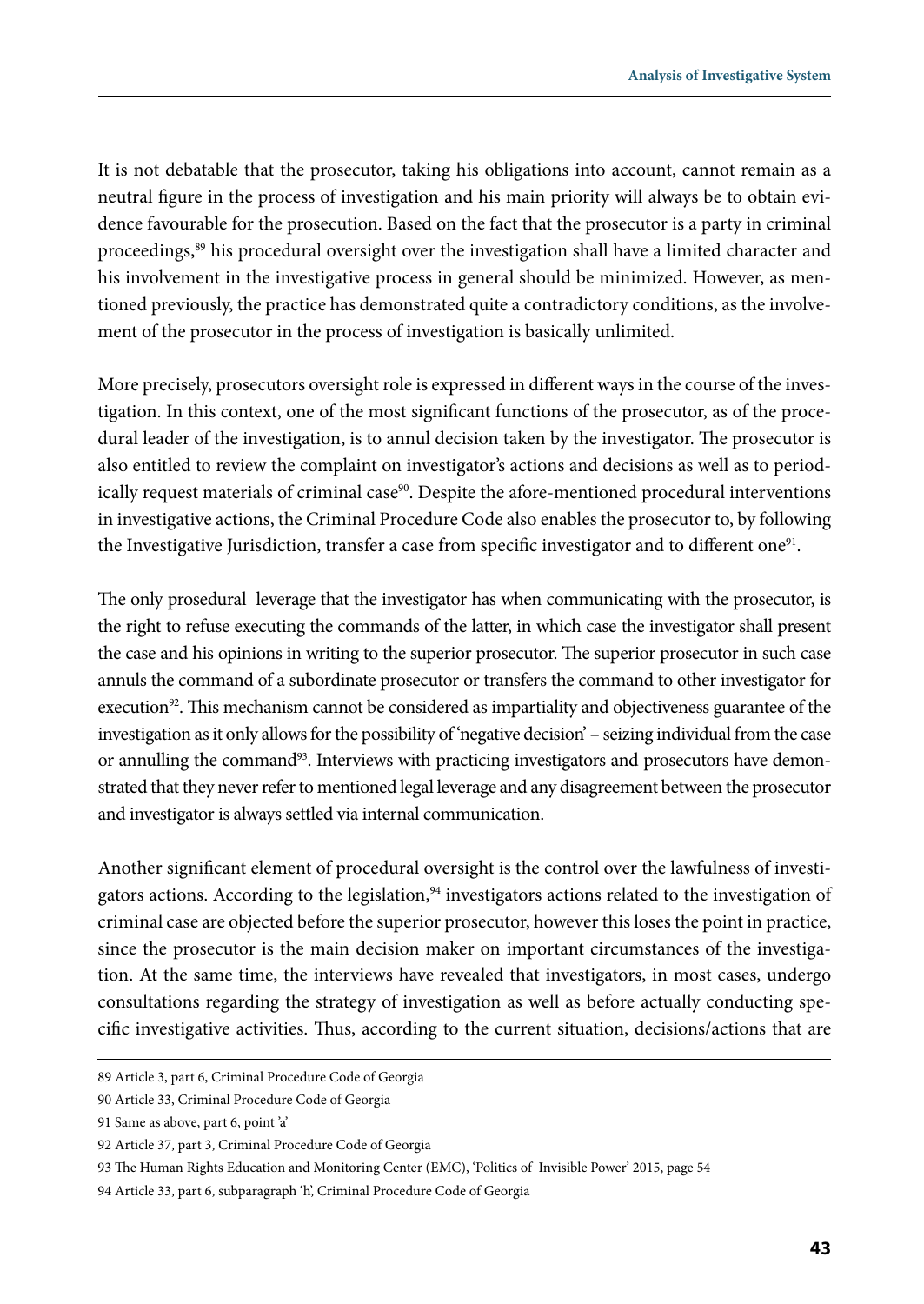objected before the prosecutor, are the ones that were planned through the involvement of this very prosecutor.

It becomes clear that absolute boundaries of procedural supervision over the investigation as well as strong subordination of the investigator to the prosecutor, cause imbalance of the investigative system. The investigator is in fact no longer able to conduct a thorough investigation. The prosecutor, instead of being a neutral controller of the investigation and investigative process, is directly leading the investigation and takes decisions on all important aspects. Under such conditions it becomes vague what shall prosecutor's role be in the investigative process, what shall his main priority be  $-$  conducting effective and objective investigation ensuring maximum protection of rights for each and every citizen or preparing case for the criminal persecution and the decision to convict guilt.

As mentioned in the previous paragraph, prosecutors active involvement is not characteristic to the criminal proceedings of the adversarial system. Institutional and functional separation of the Prosecutor's office from investigative system ensures maximum independence of investigation from the prosecutor. One of the leverages of functional independence of the investigator is the fact that in discussed systems, the investigator is not considered as a prosecution<sup>95</sup>. In countries of adversarial model, prosecutor is not authorized to directly lead the investigation and get actively involved in the process<sup>96</sup>.

#### **Recommendations**

A legislative, practical and theoretical analysis of discussed issues has revealed main problems faced at different stages of criminal proceedings. As confirmed by the research, equal investigative authorities of the parties, issues of full, thorough and impartial investigation, existing legislative order of exchanging evidence, issues of institutional and functional independence of agencies in the scope of adversarial model, as well as the broad investigative authorities of the prosecutor and the risk of him influence on the impartiality of the investigation - all represent a significant problem.

In order to eliminate discussed problems, it is important to consider the following:

- The Prosecutor's Office of Georgia shall be seized the competence to investigate criminal offenses and it should be distributed to other investigative bodies, thematically;
- The prosecutor's authority to seize one investigator from the case and transfer the case to the other investigator, shall be annulled;

<sup>95</sup> Criminal Procedure and Investigations Act 1996 (section 23(1)) Code of Practice, paragraph 3(5). 96 European Journal on Criminal Policy and Research, pp.203-224, pp.204-207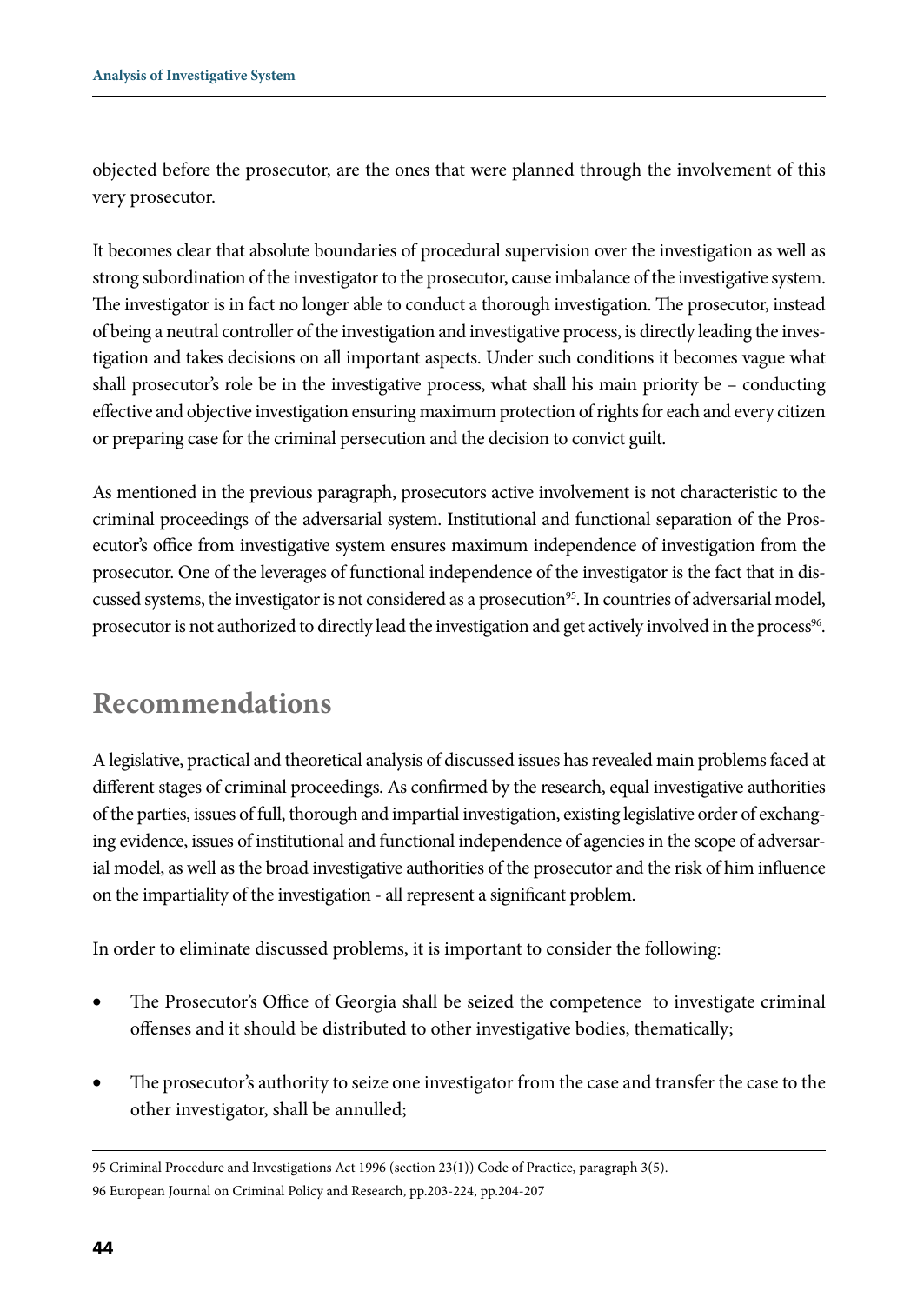- The prosecutor shall not be authorized to get directly involved in the investigation process and fully run the investigation, obtaining the status of an investigator;
- In order to distance the investigation and the prosecutor's office more on operational level, the prosecutor's authority to give binding instructions to the investigator for the purposes of investigation, shall be limited. The Criminal Procedure Code of Georgia shall specify that procedural oversight over the investigation is carried out to ensure the lawfullnes of investigation and the prosecutor has no authority to identify an investigative strategy whithin the prosecutorial supervision;
- The prosecutor shall only be entitled to change or annul investigator's actions/decision if they are obviously illegal; admissibility and effectiveness are not sufficient motives for the prosecutor to interfere in the activities of investigator;
- In order for the investigator to study the case thoroughly and impartially, it is necessary for his status to be redefined in the Criminal Procedure Code; Investigator shall not be considered as a prosecution and shall be distant from the Prosecutor's office institutionally as well as functionally;
- In order to decrease intensity of investigator's dependence on the Prosecutor, it is important for their communication to have an obligatory written character. At the same time, in cases when the investigator deems it necessary to carry out investigative actions requiring an approval from the court, but the Prosecutor does not agree, the Prosecutor's refusal for appealing to the Court shall be justified in writing and filed in case materials (It is noteworthy that, in some adviersarial jurisdictions a police officer has the authority to apply for the court warrants, without prosecutor's involvement in the process);
- The Criminal Procedure Code shall define procedural status of the head of investigative service. The later shall ensure effectiveness and high quality of investigation carried out by service reporting to him. The Head of investigative service shall be entitled to give out binding instructionss to the investigator, assign case to a particular investigator, examine complaints related to investigator's actions etc;
- In the course of disclosing evidence by the parties, legal effect shall become more severe for cases, when the investigator/prosecutor did not ensure to disclose to the defendant of such evidence that excludes or alleviates person's guilt; Such cases shall become grounds for terminating criminal prosecution or for acquittal sentence by the Court.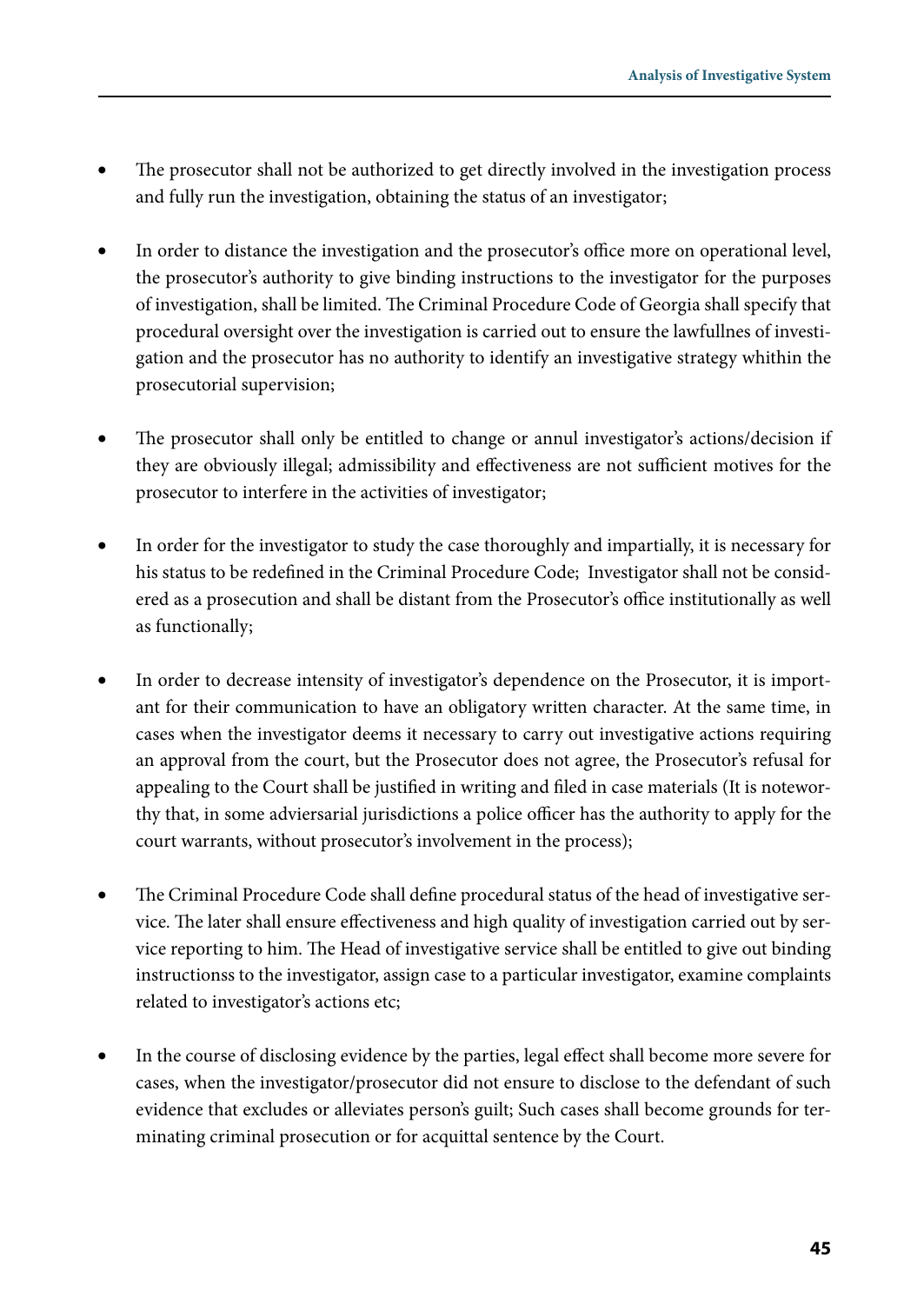### **Research Summary**

The legislative and practical analysis of the investigative system revealed the fundamental problems that exist in the areas of institutional, organizational and functional independence of the investigation. These problems largely determine the settings of the objective, thorough and effective investigation.

The main purpose of systematic reform of the Criminal Procedure Code was the creation of guarantees of an independent and objective investigation to improve the defendants' rights. However, the incomplete review of the legislation and the lack of supportive institutional reforms hindered the process of achieving the goal. The research shows that the existing legislative order does not provide sufficient guarantees for the independence of the investigative system, which impedes the process of thorough and impartial investigation.

Under the current legislation, an investigator has the status of the prosecution and is largely bound by the prosecutor's decisions regarding a case. A prosecutor has direct investigative powers and also has the right to give the investigator mandatory instructions, which enhances the influence of the prosecution on the process of investigation. In addition, a prosecutor's active involvement in the investigation of the case prevents the proper supervision of the legitimacy of the investigation.

Within the frameworks of the research, it became clear that in order to achieve the impartiality and independence of the investigation, it is important to review the procedural status of an investigator. An investigator should not be regarded as the prosecution party and a prosecutor should not be entitled to investigative powers. For the purpose of dividing the investigative and prosecutorial activities, it is important for the Prosecutor's Office to not have an investigative competence and the investigative jurisdiction should be regulated by the law instead of the order of the Minister of Justice.

The goal of the procedural supervision should be the control of the legality of an investigation, therefore prosecutor should not be entitled to decide the strategy of the investigation or to conduct certain investigative actions. In order to ensure the quality of investigation, the research revealed the need to determine the procedural status of the head of the investigative agency under the Criminal Procedure Code. Instead of the case prosecutor, the head of the investigative agency, together with investigators of the case, should ensure the efficiency and quality of the investigation carried.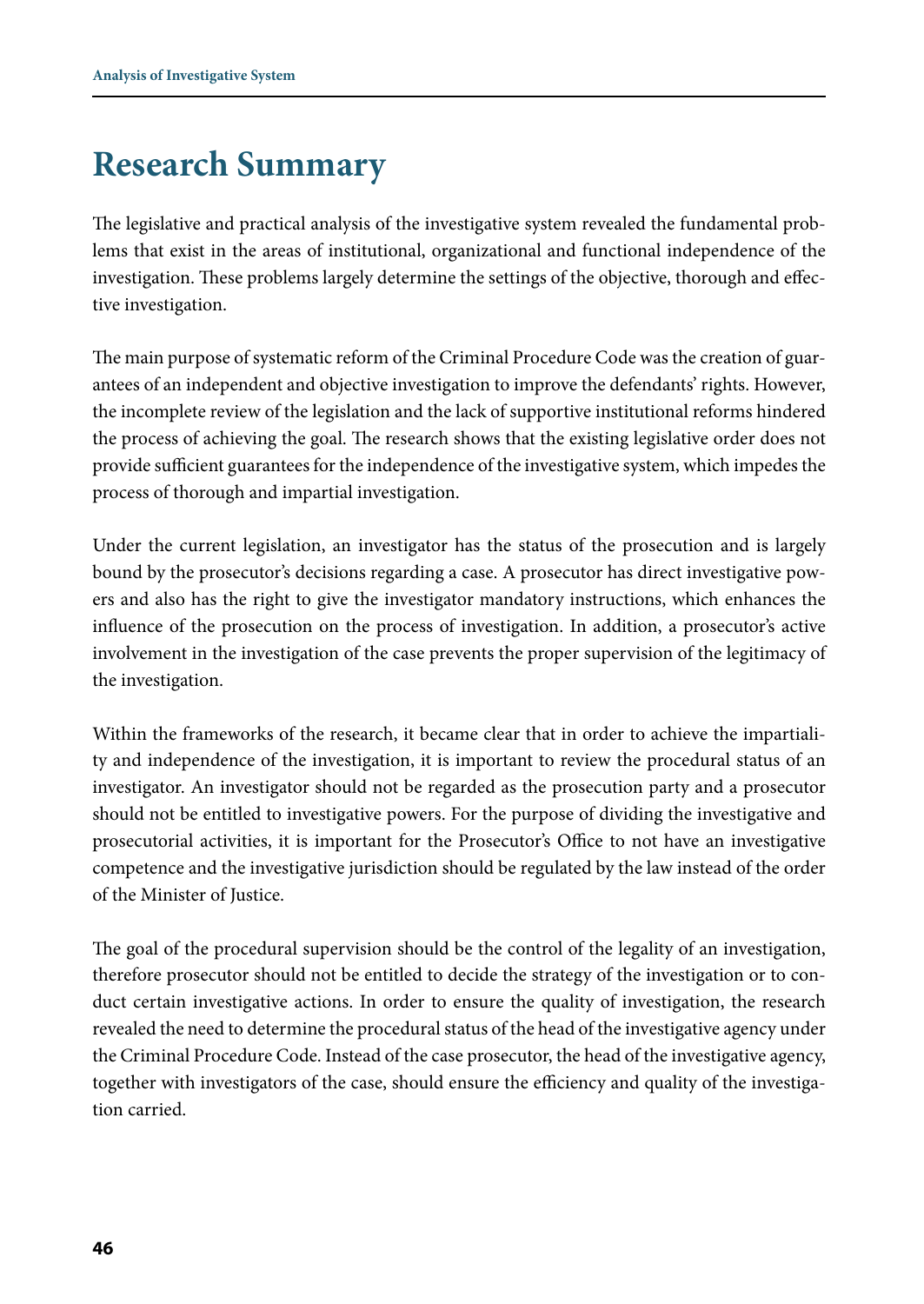In order to improve the quality of an investigation, the attention should be given to the investigator's qualification. As the research shows, there are no uniform qualification requirements for investigators, including the fact that the investigator of main and largest investigative body - the Ministry of Internal Affairs – is not required to have a higher legal education. It is important to determine consistent and relevant minimum qualification requirements for investigators of all investigative bodies.

One of the main challenges of the investigative system, as the given research demonstrated, is the existence of the so-called "preliminary investigative" mechanisms, which is caused by the controversial legislative framework. The research showed that the operative-investigative and investigative activities are not divided. A number of investigative agencies are involved in investigative and operative-investigative activities at the same time. In order to eliminate legislative and practical inconsistencies, it is important to implement the obligation to start an immediate investigation upon receiving information about the crime. At the same time, it is necessary to bring the legislative system in line with the Criminal Procedure Code to eliminate parallel investigative mechanisms and the superficial "preliminary investigative" stage, which is conducted without prosecutorial and judicial control. In this regard, one of the main recommendations of the research team is to repeal the law on operative-investigative activitiesThe research also revealed that the process of disclose evidence by the parties needs to be regulated differently. It is important to aggravate the legal outcome of cases when the prosecution does not provide for the exchange of exclusion and/or mitigating evidence for the accused. Such cases should be the grounds for termination of criminal prosecution against a person, or the acquittal by the court.

Taking into consideration the results of the research, in order to ensure independent, thorough and impartial investigation, it is necessary to organize systemic reform at the legislative level, as well as, in terms of organization of the system of the investigative and prosecutorial bodies. The investigative system reform must ensure a clear division between the investigative and prosecutorial activities, as well as, increase the role and importance of an investigator in the investigation process and strengthen the quality of prosecutor's supervision by distancing a prosecutor from an investigation.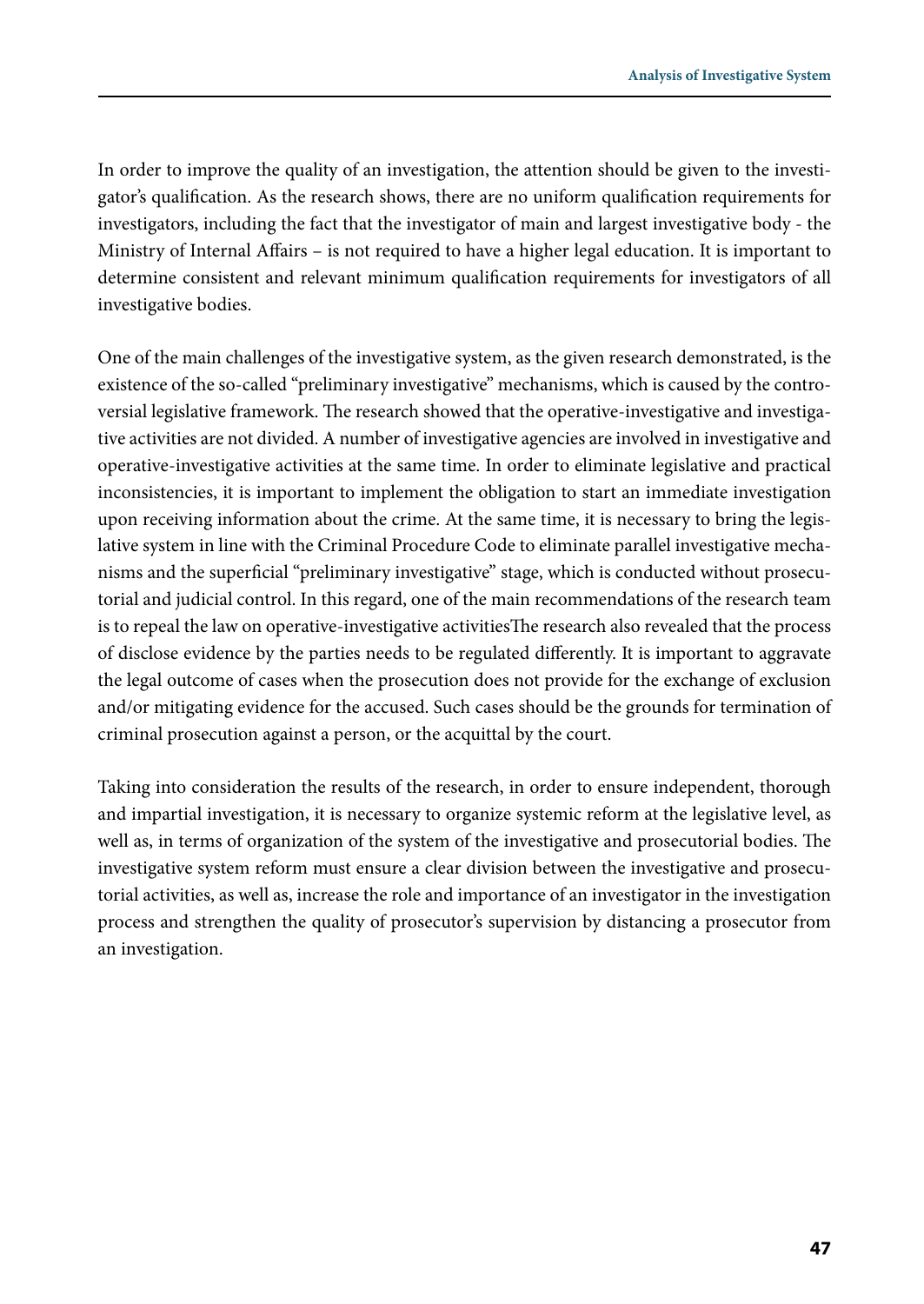## **Annex**

| Authorities of investigator and prosecutor in the investigative process<br>(according to the legislation in force)                                                                                                                                                                  |                                                                                                                                                                                                                                                                                                              |  |  |  |
|-------------------------------------------------------------------------------------------------------------------------------------------------------------------------------------------------------------------------------------------------------------------------------------|--------------------------------------------------------------------------------------------------------------------------------------------------------------------------------------------------------------------------------------------------------------------------------------------------------------|--|--|--|
| Investigator                                                                                                                                                                                                                                                                        | <b>Prosecutor</b>                                                                                                                                                                                                                                                                                            |  |  |  |
| Launching the investigation/qualification of crime                                                                                                                                                                                                                                  |                                                                                                                                                                                                                                                                                                              |  |  |  |
| The investigator is authorized to start an<br>investigation on the crime, according to<br>the relevant article of the Criminal Code<br>(Articles: 37,100);<br>Investigator is obliged to immediately no-<br>tify the prosecutor about launching the<br>investigation (article 100). | The prosecutor is obliged to start an inves-<br>٠<br>tigation on the bases of information about<br>the crime (Article 100);<br>Prosecutor is authorized to change qual-<br>ifications of investigation started by the<br>investigator or terminate the investigation<br>(Article 33, part 6, paragraph "G"). |  |  |  |
| Investigative jurisdiction                                                                                                                                                                                                                                                          |                                                                                                                                                                                                                                                                                                              |  |  |  |
| The investigator starts investigation on<br>the crime under his/her investigative ju-<br>risdiction (Order N34 of the Minister of<br>Justice).                                                                                                                                      | The Chief Prosecutor of Georgia or a per-<br>son authorized by him is entitled to assign<br>investigation to the investigative agency de-<br>spite the investigative jurisdiction (Article<br>33. part 6, paragraph "a");                                                                                    |  |  |  |
|                                                                                                                                                                                                                                                                                     | The prosecutor is entitled to transfer a case<br>from one investigator to the other (article<br>33. part 6, paragraph "a");                                                                                                                                                                                  |  |  |  |
|                                                                                                                                                                                                                                                                                     | If a competence of other investigative body<br>becomes relevant after launching the inves-<br>tigation, the case, according to its subordi-<br>nation, is handed over by the prosecutor<br>(Article 102).                                                                                                    |  |  |  |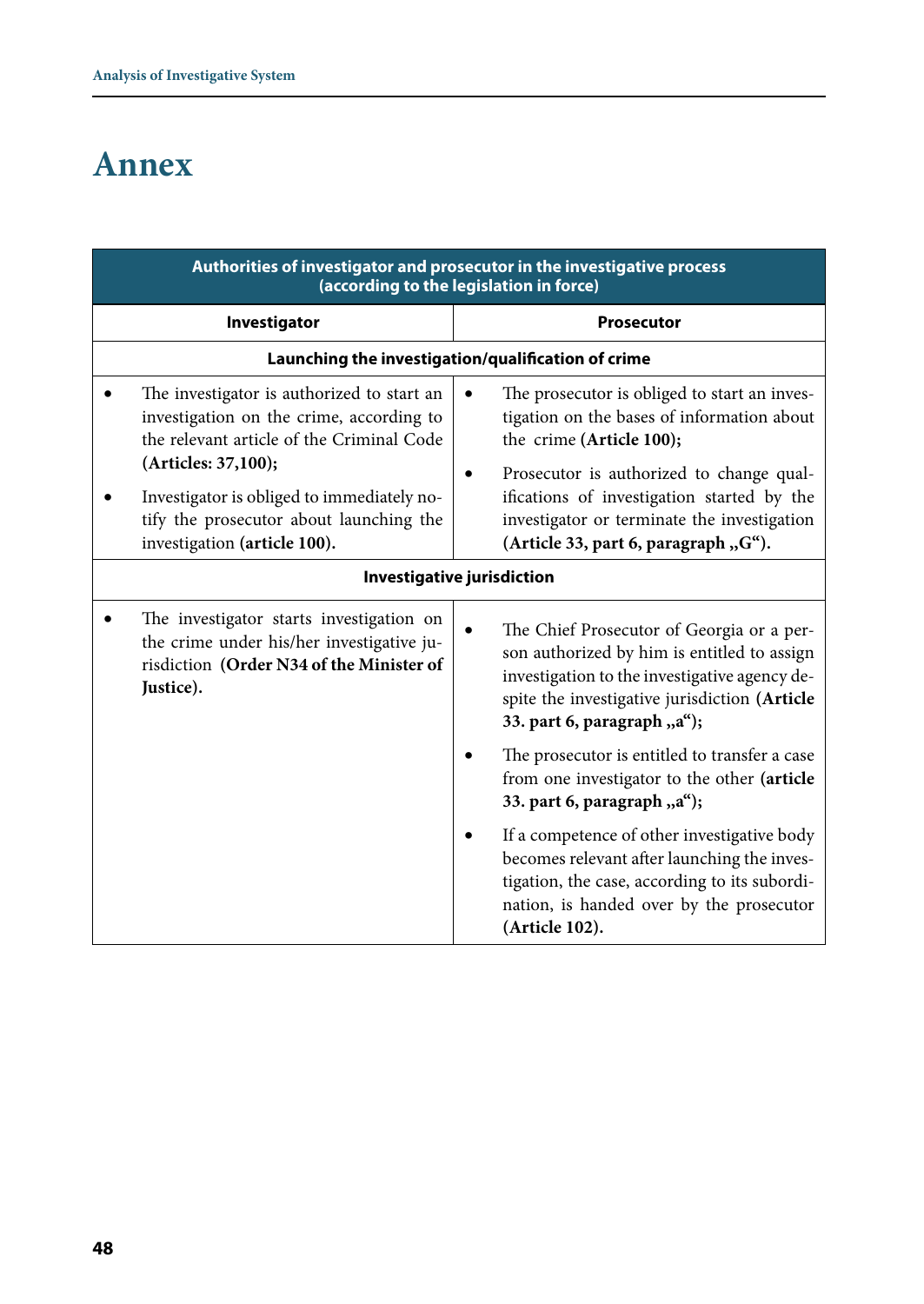|   | Rights and obligations of investigator and prosecutor in the process of investigation                                                                                                                                                                                                                                                                                                                                                                                                                                                                                                                                                                                                                                                                                                                                            |                                                                                                                                                                                                                            |  |
|---|----------------------------------------------------------------------------------------------------------------------------------------------------------------------------------------------------------------------------------------------------------------------------------------------------------------------------------------------------------------------------------------------------------------------------------------------------------------------------------------------------------------------------------------------------------------------------------------------------------------------------------------------------------------------------------------------------------------------------------------------------------------------------------------------------------------------------------|----------------------------------------------------------------------------------------------------------------------------------------------------------------------------------------------------------------------------|--|
|   | The investigator is obliged to conduct investigation<br>in a full, thorough and objective manner (article 37,<br>part 2);<br>The investigator is obliged to follow the instuctions of<br>the prosecutor (Article 37. part 3).                                                                                                                                                                                                                                                                                                                                                                                                                                                                                                                                                                                                    | The prosecutor in entitled to<br>$\bullet$<br>implement any investigative<br>action, appeal to the court by<br>motion on conducting a spe-<br>cific investigative action, assign                                           |  |
|   | The investigator is entitled to:                                                                                                                                                                                                                                                                                                                                                                                                                                                                                                                                                                                                                                                                                                                                                                                                 | mandatory instructions to the<br>investigator regarding imple-                                                                                                                                                             |  |
|   | Investigator is entitled to present a case and person-<br>al opinion on prosecutor's command to the superior<br>prosecutor;                                                                                                                                                                                                                                                                                                                                                                                                                                                                                                                                                                                                                                                                                                      | mentation of a particular action<br>or its avoidance (Article 33);<br>Request either part of case ma-<br>٠                                                                                                                 |  |
| ٠ | At his own initiative, carry out only such investigative<br>actions that do not restrict private ownership or the<br>right to personal life; The investigator is not autho-<br>rized to independently take decisions on search and<br>seizure (except in case of urgent necessity) imple-<br>ment secret investigative actions related digital data,<br>or interrogate the witness (except for specific cases<br>considered under the older edition of Criminal Pro-<br>cedure Code);<br>Request a revision of a submission of document;<br>Invite interpreter, expert, or a person to be identified;<br>Issue command on bringing detained persons to the<br>relevant location;<br>Send material to prosecutor/the court in cases his de-<br>cision is being objected;<br>Address the prosecutor to grant investigative assign- | terial or a full case;<br>Annul decision of the investi-<br>$\bullet$<br>gator;<br>Make a decision about the com-<br>plaint on investigator's actions,<br>give an explanation in case of<br>appeal.                        |  |
|   | ment to another investigator <sup>97</sup> .                                                                                                                                                                                                                                                                                                                                                                                                                                                                                                                                                                                                                                                                                                                                                                                     |                                                                                                                                                                                                                            |  |
|   | Protecting rights of participants of criminal proceedings                                                                                                                                                                                                                                                                                                                                                                                                                                                                                                                                                                                                                                                                                                                                                                        |                                                                                                                                                                                                                            |  |
| ٠ | The investigator is not authorized to grant status of a<br>victim to the victim of the crime (article 56, part 5);<br>The investigator is not authorized to independently<br>take decisions on implementing measures for pro-<br>tecting rights or parties involved in the process, in<br>order to ensure their security (Article 68, part 2).                                                                                                                                                                                                                                                                                                                                                                                                                                                                                   | Status of a victim is granted to<br>$\bullet$<br>the person by the prosecutor<br>(Article 56, part 5);<br>The prosecutor takes decision<br>٠<br>on the usage of special mea-<br>sures of security (Article 68,<br>part 2). |  |

 $\Gamma$ 

<sup>97</sup> Criminal Procedure Code, article 37.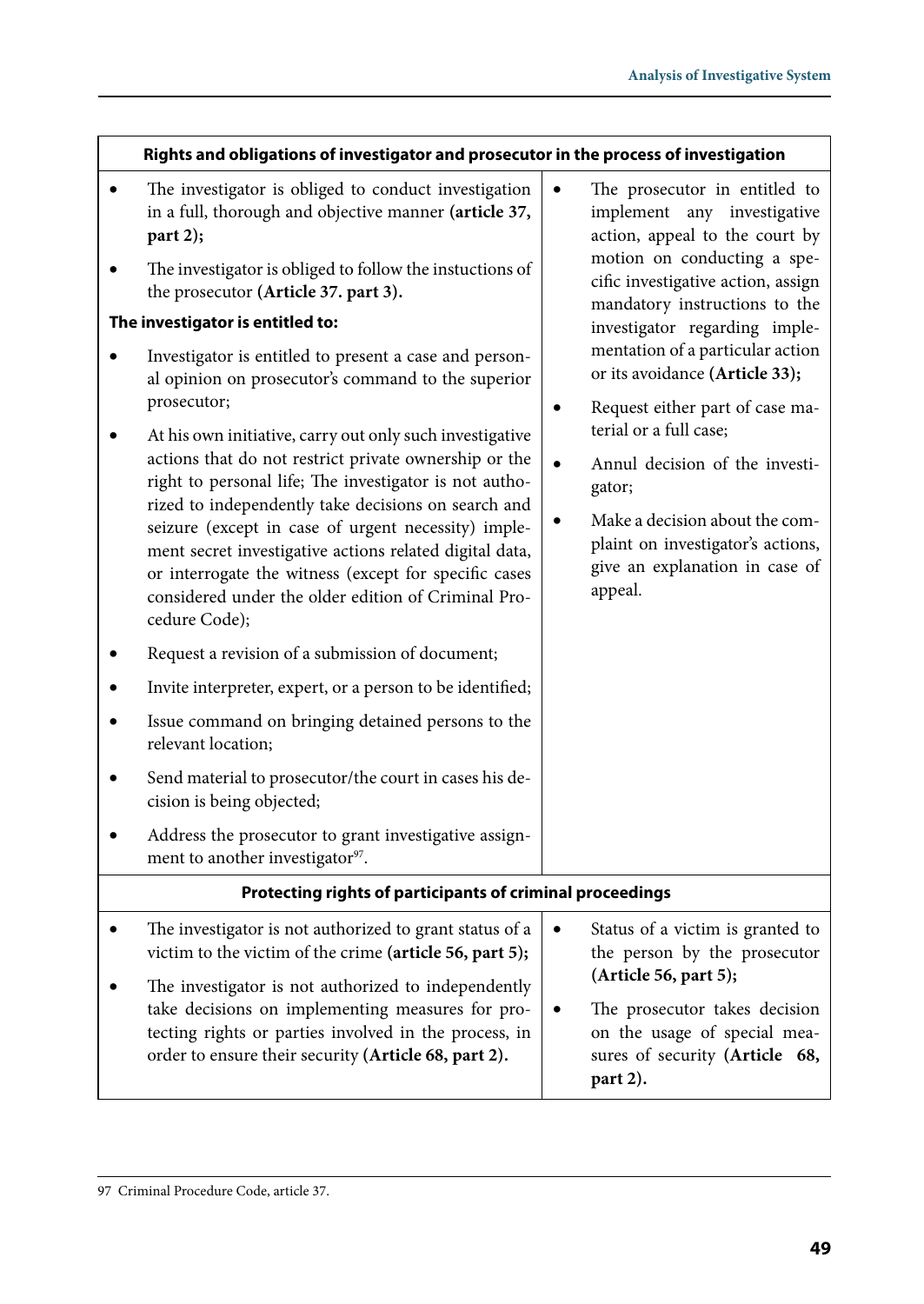| Accusing a person and case proceedings                                                                                                                                                                                                                                                                       |                                                                                                                                                                                                                                                                                                                                                                                                                                                   |  |  |
|--------------------------------------------------------------------------------------------------------------------------------------------------------------------------------------------------------------------------------------------------------------------------------------------------------------|---------------------------------------------------------------------------------------------------------------------------------------------------------------------------------------------------------------------------------------------------------------------------------------------------------------------------------------------------------------------------------------------------------------------------------------------------|--|--|
| The investigator is not authorized to accuse a person (ar-<br>ticle 169, part 2);                                                                                                                                                                                                                            | Only the prosecutor is au-<br>٠<br>thorized to accuse a person                                                                                                                                                                                                                                                                                                                                                                                    |  |  |
| The investigator is not authorized to address the court<br>through the motion on detention (article $171$ , part 1);<br>The investigator is not authorized to participate in the se-<br>lection of evidence should be presented to the Court;<br>The investigator is interrogated as a witness at the trial. | (article 169, part 2);<br>The prosecutor is authorized<br>٠<br>to address the court through<br>the motion on detention (ar-<br>ticle $171$ , part 1);<br>The prosecutor takes in-<br>dependent decision on the<br>selection of evidence to be<br>presented to the court;<br>The prosecutor is autho-<br>rized to use diversion/me-<br>diation mechanism against<br>the defendant or sign plea<br>agreement with him (arti-<br>cle $168^1$ , 210). |  |  |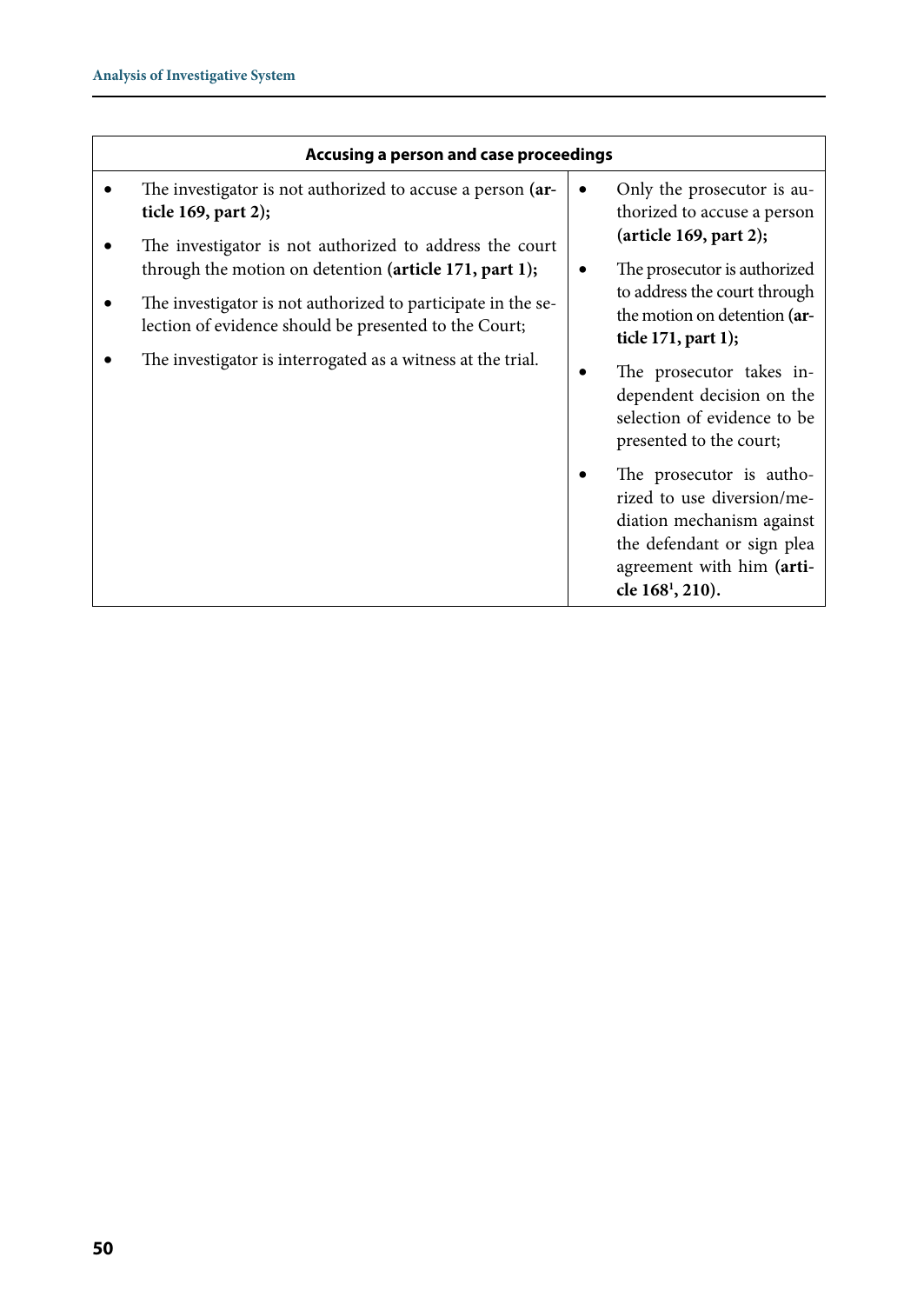#### **The post-reform situation**

#### **Institutional arrangement:**

- The Criminal Procedure Code defines the status of the Head of Investigative Agency and grants him the authority of direct guidance over the investigation;
- The Head of the Agency will be authorized to give mandatory instructions to the investigator, change investigator's decision, transfer a case from one investigator to the other, review complaints on the legitimacy of investigator's actions;
- The investigator and the Head of Investigative Agency should not be considered as the prosecution;
- The prosecutor will carry on with procedural oversight over the investigation, in order to control the lawfullnes of the investigation.

| Competences of prosecutor and investigator                                                                                                                                                                                                                                                                                                                                                                                                                                                                            |                                                                                                                                                                                                                                                                                                                                                                                                                                                                                                                                                                                                                                   |  |  |  |
|-----------------------------------------------------------------------------------------------------------------------------------------------------------------------------------------------------------------------------------------------------------------------------------------------------------------------------------------------------------------------------------------------------------------------------------------------------------------------------------------------------------------------|-----------------------------------------------------------------------------------------------------------------------------------------------------------------------------------------------------------------------------------------------------------------------------------------------------------------------------------------------------------------------------------------------------------------------------------------------------------------------------------------------------------------------------------------------------------------------------------------------------------------------------------|--|--|--|
| Investigator                                                                                                                                                                                                                                                                                                                                                                                                                                                                                                          | Prosecutor                                                                                                                                                                                                                                                                                                                                                                                                                                                                                                                                                                                                                        |  |  |  |
| Launching investigation/qualification of the crime                                                                                                                                                                                                                                                                                                                                                                                                                                                                    |                                                                                                                                                                                                                                                                                                                                                                                                                                                                                                                                                                                                                                   |  |  |  |
| The investigator is obliged to start an in-<br>vestigation immediately after receiving<br>information about the crime under him<br>investigative subordination;<br>The investigator independently decides on<br>what qualification to grant to the action.<br>However, the Head of the Agency is en-<br>titled to change the mentioned decision;<br>The investigator immediately informs the<br>prosecutor on launching the investigation;<br>The investigator is not authorized to ter-<br>minate the investigation. | The Prosecutor's Office is not an authorized<br>body for carrying out an investigation;<br>The Chief Prosecutor of Georgia, only in<br>exceptional cases, is authorized to transfer<br>the case from one investigative agency to<br>the other, through the justified decision,<br>despite the obbeing of investigative juris-<br>diction rules. This decision shall become<br>inseparable part of the case;<br>The prosecutor is not authorized to trans-<br>fer a case over from one investigator to the<br>other;<br>The prosecutor is authorized to terminate<br>the investigation on the bases of investiga-<br>tor's motion. |  |  |  |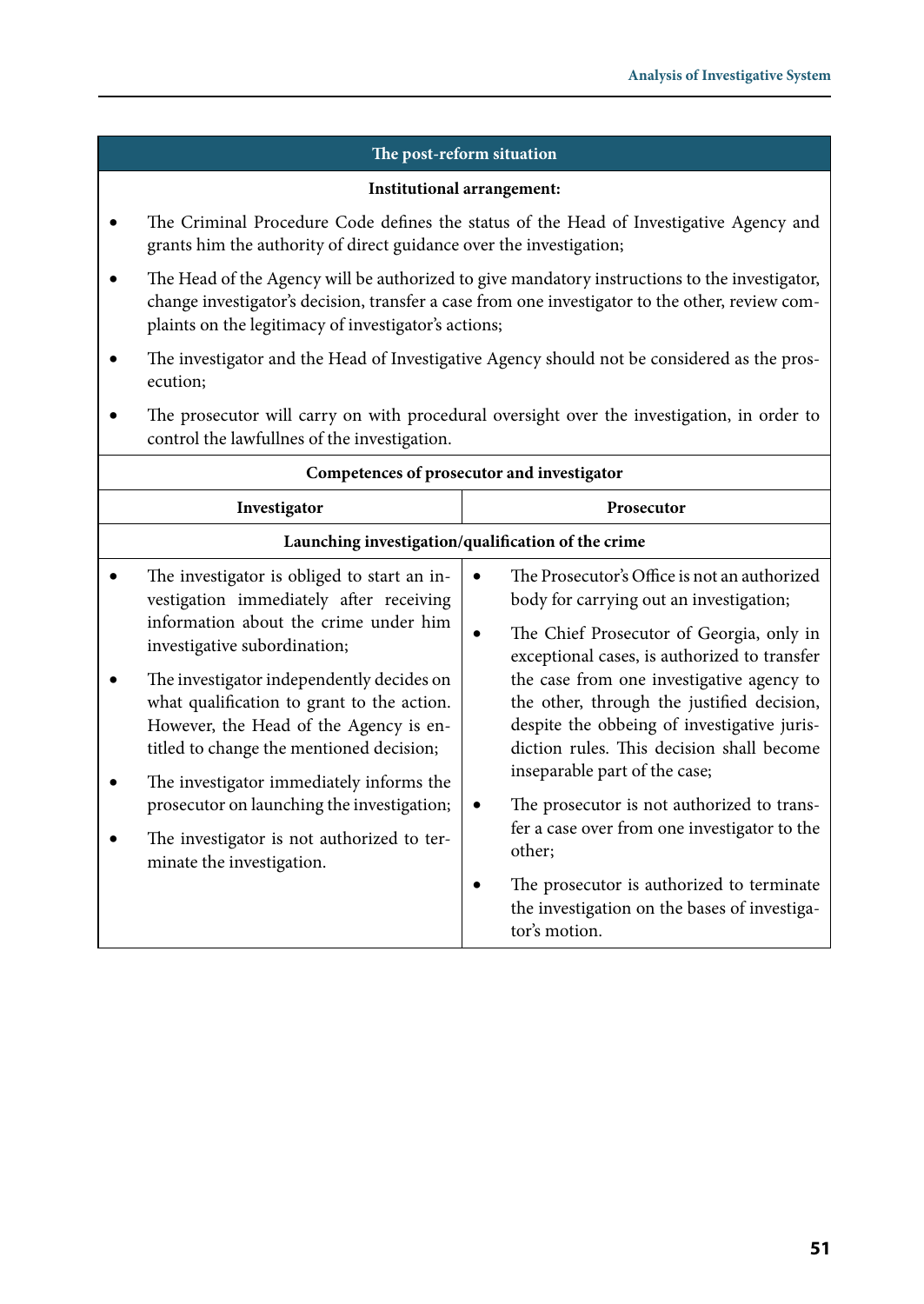#### **Rights and obligations of prosecutor and investigator in the process of investigation**

- The investigator collects exculpatory as well as inculpatory evidences;
- The investigator is authorized to independently take decisions on conducting investigative actions, except those that restrict rights of a person and require court order;
- The Head of Investigative Agency leads the process of investigation, in the scope of which, he is authorized to give mandatory instructions to the investigator, transfer a case from one investigator to the other;
- The investigator is authorized to address the prosecutor with the purpose of carrying out investigative actions, which require court odrer.
- The Prosecutor is in charge of procedural oversight over the investigation, in order to ensure the legitimacy of investigation/ particular investigative actions;
- The prosecutor does not have a status of investigator and is not authorized to directly carry out investigative actions;
- The Prosecutor is authorized to observe the course of investigation via electronic system;
- The prosecutor can address the court by the motion on implementing such investigative action that causes interference into a person's constitutional rights;\*
- In case the prosecutor deems that no sufficient base exists for submitting motion to the court, his position shall be justified in writing and be reflected in the criminal case;
- The investigator has a one-off right to object the prosecutor's refusal on submitting the motion before the superior prosecutor;
- The prosecutor is authorized to review the complaint on the lawfulness of investigator's actions;
- The prosecutor is authorized to annul unlawful decision.